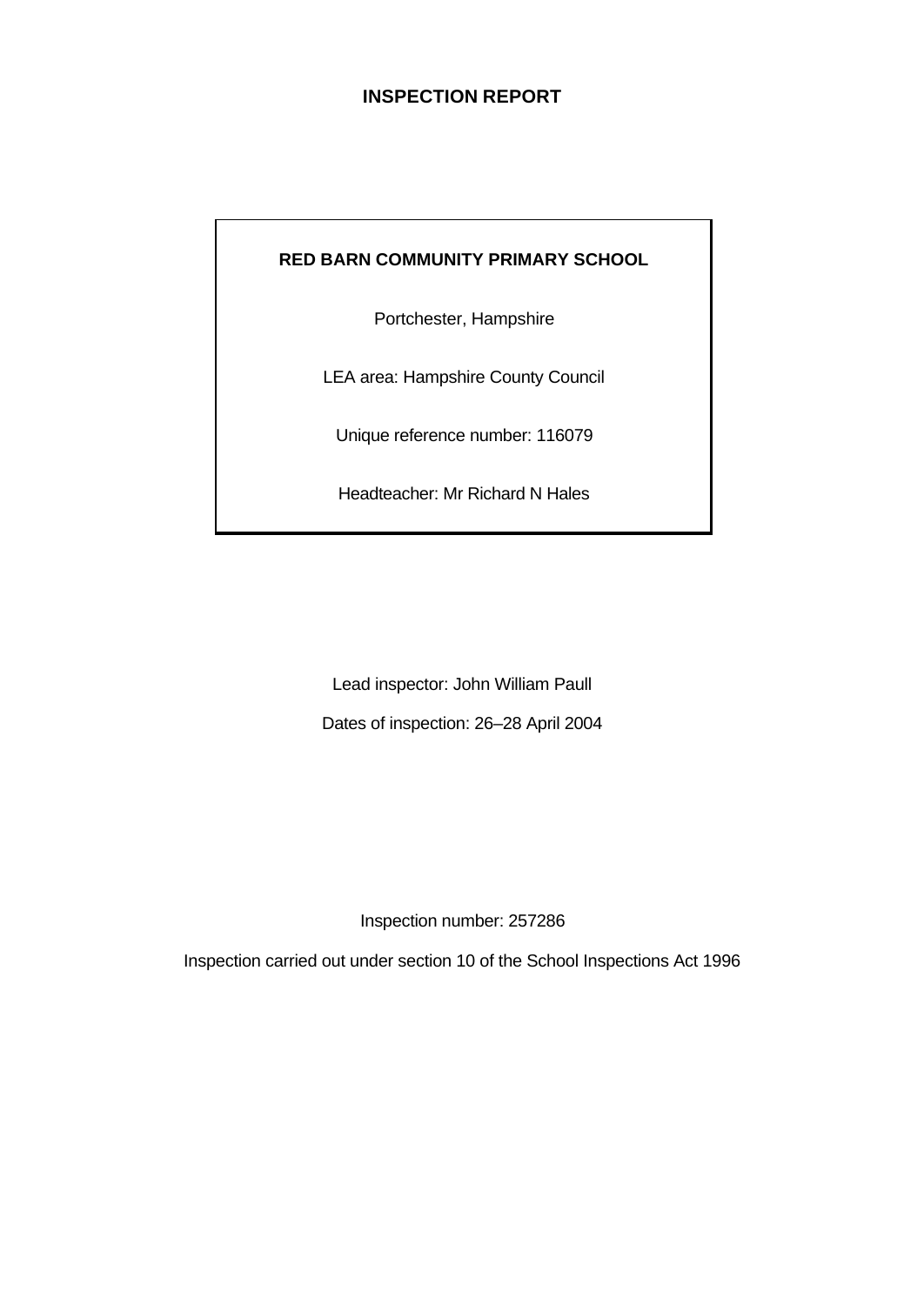© Crown copyright 2004

This report may be reproduced in whole or in part for non-commercial educational purposes, provided that all extracts quoted are reproduced verbatim without adaptation and on condition that the source and date thereof are stated.

Further copies of this report are obtainable from the school. Under the School Inspections Act 1996, the school must provide a copy of this report and/or its summary free of charge to certain categories of people. A charge not exceeding the full cost of reproduction may be made for any other copies supplied.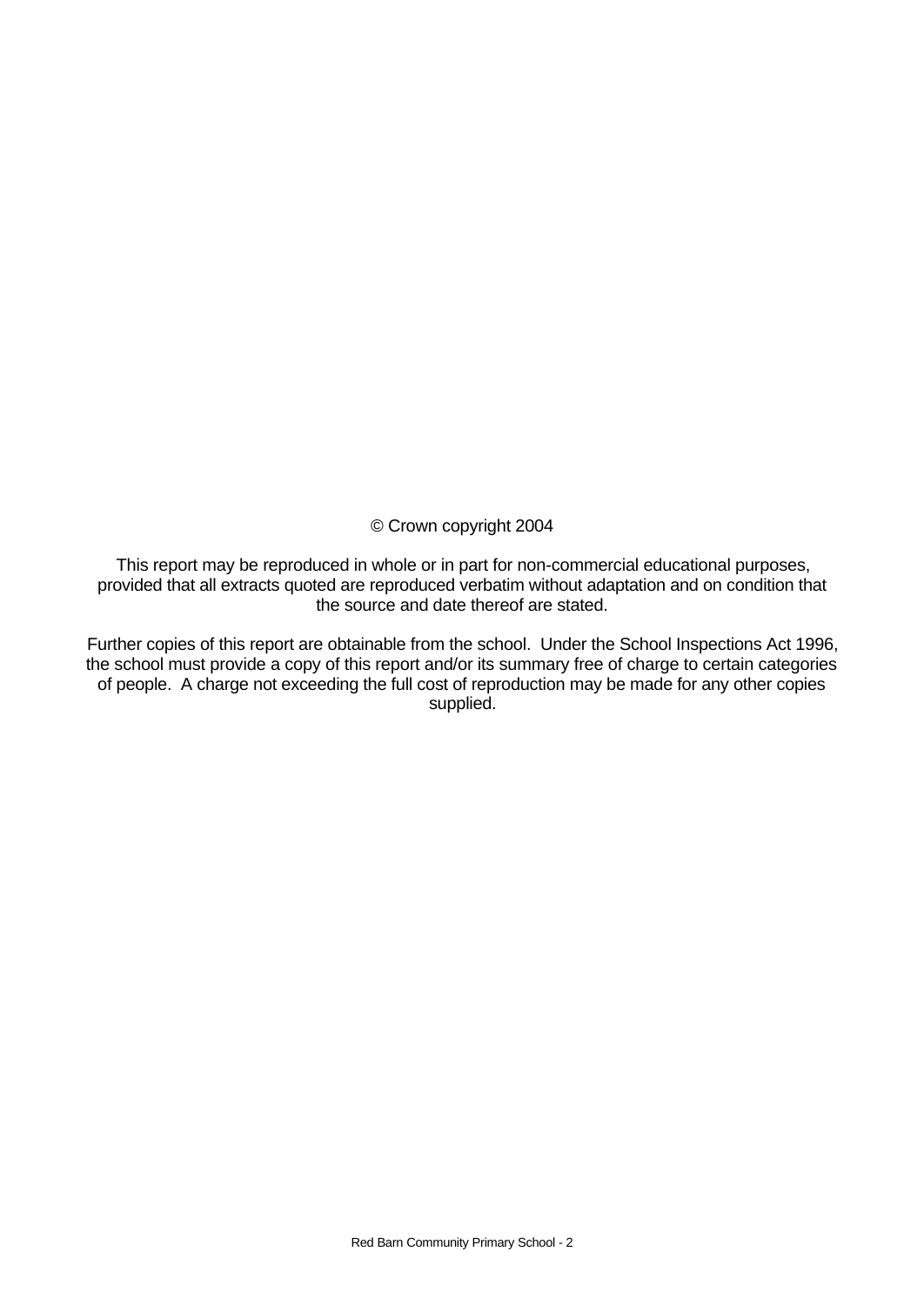## **INFORMATION ABOUT THE SCHOOL**

| Type of school:             | Primary                              |
|-----------------------------|--------------------------------------|
| School category:            | Community                            |
| Age range of pupils:        | $4 - 11$                             |
| Gender of pupils:           | Mixed                                |
| Number on roll:             | 153                                  |
| School address:             | Linden Lea<br>Portchester<br>Fareham |
| Postcode:                   | Hampshire<br>PO16 8HJ                |
| Telephone number:           | 01329 288011                         |
| Fax number:                 | 01329 822486                         |
| Appropriate authority:      | The governing body                   |
| Name of chair of governors: | Mr John Cooper, MBE                  |
|                             |                                      |

Date of previous inspection: March 1998

## **CHARACTERISTICS OF THE SCHOOL**

- The school joined the *Healthy Schools Scheme* in 1999.
- The school is part of the National Leadership Strategy.
- The school has recently received two awards for good practice and performance – *Education Extra (2001)* and *Awards for All (2003).*
- A little over ten per cent of pupils are known to be eligible for free school meals, which is around average.
- Boys on the roll significantly outnumber girls.
- Nearly 20 per cent of pupils are identified as having special educational needs, which is above the national average. Most of these pupils experience difficulties that are likely to slow down their rate of learning. In the case of a few pupils, the extent of their difficulty is identified as severe. Another small, although significant, group has social, emotional or behavioural difficulties.
- About two per cent of pupils have a Statement of Special Educational Needs, which is about average.
- Nearly all the school's pupils are white, although a few are from mixed backgrounds and many parents have not provided the school with information about their family's ethnicity.
- No pupils are recorded as speaking English as an additional language.
- Pupils are drawn mainly from rural and urban settings and also from both private and social housing. A few pupils have parents with a naval background.
- Many pupils who start at the school move away before they reach Year 6, and several places are taken by others who move into the area.
- For a period between this inspection and that of 1998, the school experienced a high turnover of its teaching staff, including senior managers.
- Overall attainment on entry is below average.
- Socio-economic circumstances in the area around the school are about average.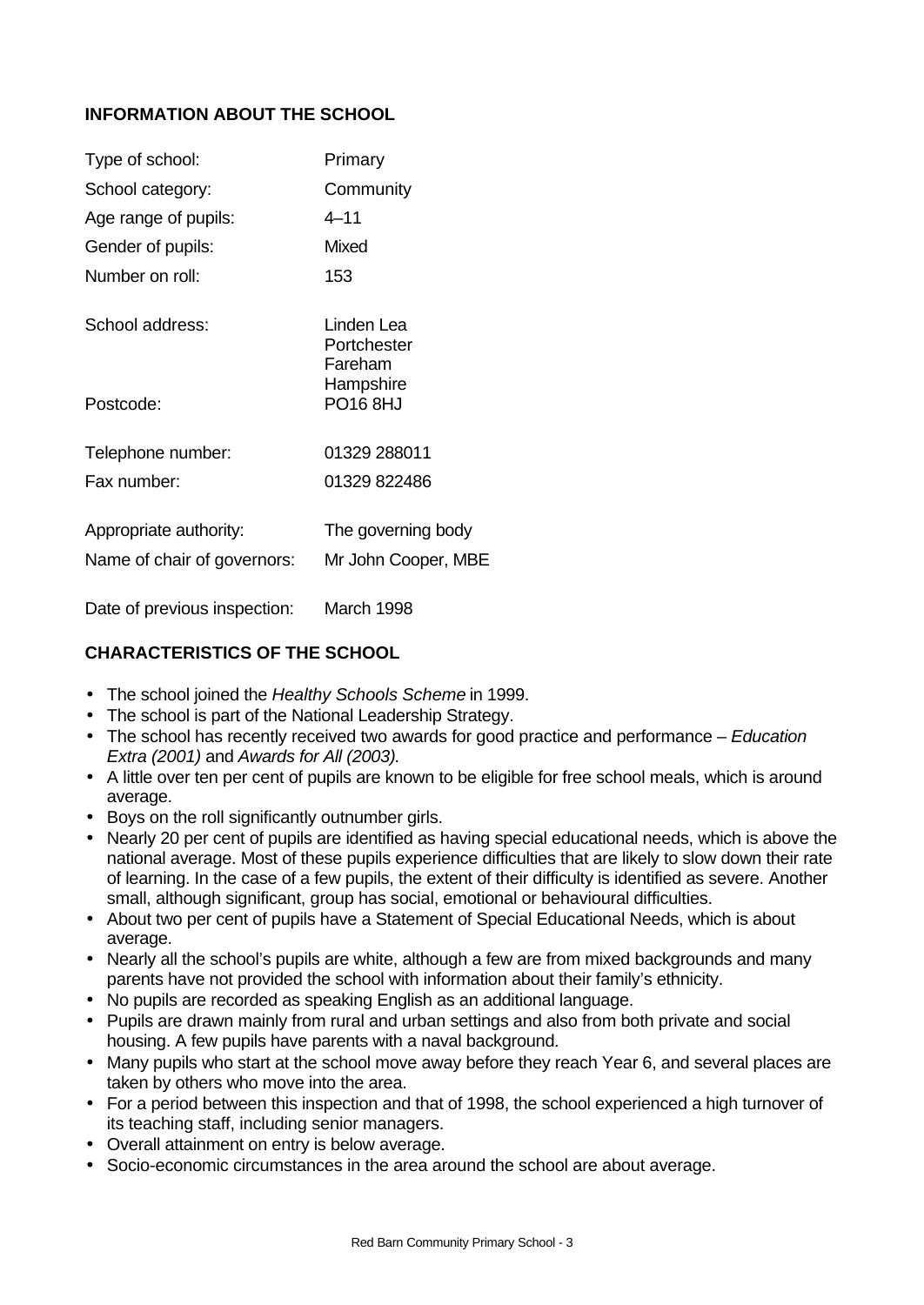## **INFORMATION ABOUT THE INSPECTION TEAM**

| Members of the inspection team |                          |                | <b>Subject responsibilities</b>                          |  |
|--------------------------------|--------------------------|----------------|----------------------------------------------------------|--|
| 22028                          | John William Paull       | Lead inspector | <b>Mathematics</b>                                       |  |
|                                |                          |                | Information and communication<br>technology              |  |
|                                |                          |                | Art and design                                           |  |
|                                |                          |                | <b>Music</b>                                             |  |
|                                |                          |                | Physical education                                       |  |
|                                |                          |                | Personal, social and health<br>education and citizenship |  |
| 1165                           | <b>Peter Dannheisser</b> | Lay inspector  |                                                          |  |
| 16773                          | Raminder Arora           | Team inspector | Science                                                  |  |
|                                |                          |                | Geography                                                |  |
|                                |                          |                | History                                                  |  |
|                                |                          |                | <b>Foundation Stage</b>                                  |  |
| 3855                           | David Langton            | Team inspector | English                                                  |  |
|                                |                          |                | Design and technology                                    |  |
|                                |                          |                | Religious education                                      |  |
|                                |                          |                | Special educational needs                                |  |

The inspection contractor was:

Cambridge Education Associates Limited

Demeter House Station Road **Cambridge** CB1 2RS

Any concerns or complaints about the inspection or the report should be made initially to the inspection contractor. The procedures are set out in the leaflet *'Complaining about Ofsted Inspections'*, which is available from Ofsted Publications Centre (telephone 07002 637833) or Ofsted's website (www.ofsted.gov.uk).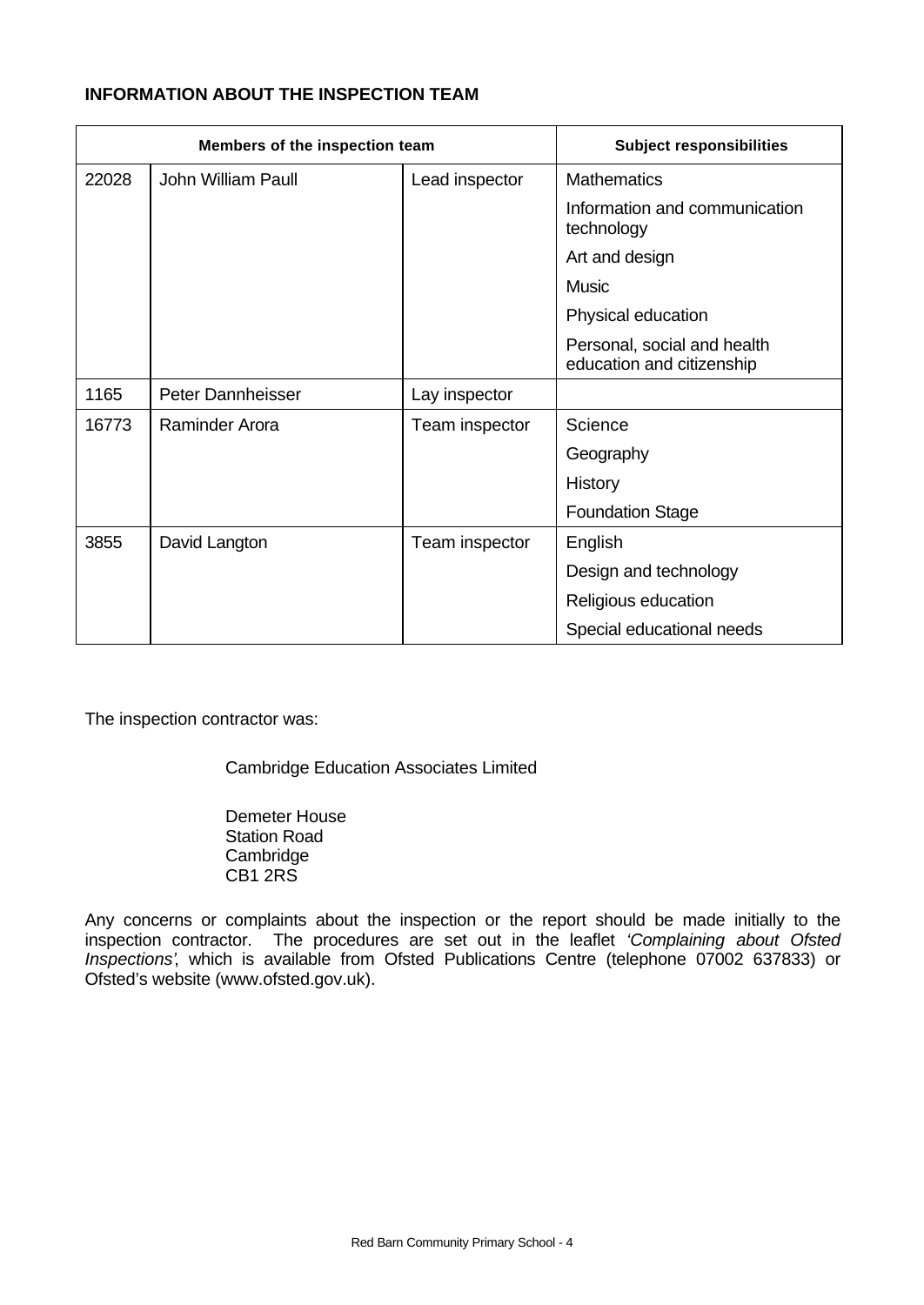## **REPORT CONTENTS**

|                                                                                                                                    | Page |
|------------------------------------------------------------------------------------------------------------------------------------|------|
| <b>PART A: SUMMARY OF THE REPORT</b>                                                                                               | 6    |
| <b>PART B: COMMENTARY ON THE MAIN INSPECTION FINDINGS</b>                                                                          |      |
| <b>STANDARDS ACHIEVED BY PUPILS</b>                                                                                                | 8    |
| Standards achieved in areas of learning and subjects                                                                               |      |
| Pupils' attitudes, values and other personal qualities                                                                             |      |
| <b>QUALITY OF EDUCATION PROVIDED BY THE SCHOOL</b>                                                                                 | 13   |
| Teaching and learning<br>The curriculum<br>Care, guidance and support<br>Partnership with parents, other schools and the community |      |
| <b>LEADERSHIP AND MANAGEMENT</b>                                                                                                   | 19   |
| <b>PART C: THE QUALITY OF EDUCATION IN AREAS OF LEARNING AND</b><br><b>SUBJECTS</b>                                                | 22   |
| AREAS OF LEARNING IN THE FOUNDATION STAGE                                                                                          |      |
| <b>SUBJECTS IN KEY STAGES 1 AND 2</b>                                                                                              |      |
| <b>PART D: SUMMARY OF THE MAIN INSPECTION JUDGEMENTS</b>                                                                           | 38   |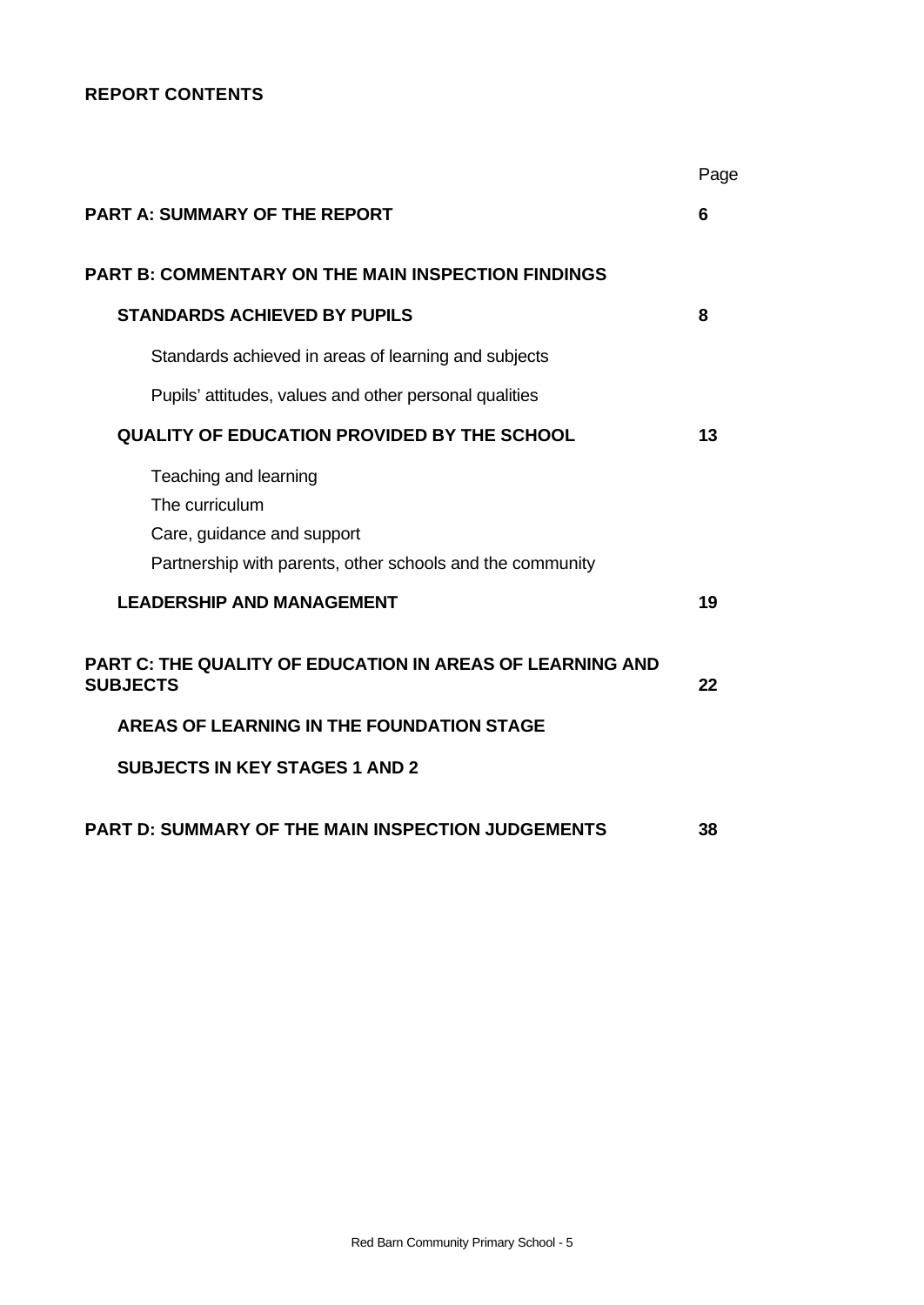# **PART A: SUMMARY OF THE REPORT**

## **OVERALL EVALUATION**

**Red Barn Primary School provides a sound education overall**. It is beginning to pick up its rate of improvement, owing to good leadership, after a difficult period of high staff turnover. Although the quality of teaching and learning is currently good, they are not fully impacting on pupils' achievements, as staff have not yet been in the school for long enough. Nonetheless, overall achievement is satisfactory, as is the resulting value for money.

The main strengths and weaknesses:

- Teachers' very high expectations of behaviour result in pupils' good behaviour, attitudes and personal development.
- Care and guidance of pupils are strong features and contribute well to their good attitudes towards learning.
- Standards of attainment are generally below average and standards in speaking, writing and science are not as good as in reading and mathematics.
- Information derived from monitoring and assessment is used inconsistently. As a result, teaching methods and planning what is to be taught vary, which has an adverse effect on the continuity of pupils' learning.

Since the inspection of 1998, improvement has been satisfactory. By Year 6, standards have risen broadly in line with national improvements. Strengths, such as good attendance and strong care and guidance of pupils, have been maintained. Key issues for improvement that have been addressed includes better systems for monitoring the school's work; the introduction of assessments that track pupils' progress; and improved provision for information and communication technology. However, high staff turnover has prevented consistency in the usefulness and application of these improvements. The headteacher and governors acknowledge that, for a time in between the inspections, the quality of teaching and learning and pupils' attitudes and behaviour fell away. Current findings are that these aspects are now strong and that further improvement is likely under the good leadership of the headteacher and recently appointed senior managers, who are identifying areas for improvement accurately.

| <b>Results in National</b><br>Curriculum tests at the end |      | similar schools |      |      |
|-----------------------------------------------------------|------|-----------------|------|------|
| of Year 6, compared with:                                 | 2001 | 2002            | 2003 | 2003 |
| English                                                   |      |                 |      | R    |
| mathematics                                               |      |                 |      |      |
| science                                                   |      |                 |      |      |

## **STANDARDS ACHIEVED**

*Key: A - well above average; B – above average; C – average; D – below average; E – well below average Similar schools are those whose pupils attained similarly at the end of Year 2.*

Bearing in mind that their starting points are below average and often well below in communication, language and literacy, **pupils' overall achievements are satisfactory**.

The table indicates that, in 2003, the school's results for pupils in Year 6 were above those of similar schools, and especially so in mathematics. Taking the years 2001 to 2003 together, standards in mathematics are higher than in English and science. The school's overall trend for these three subjects together is broadly in line with the national trend. These findings are reflected in work that was seen during the inspection. Pupils' work is generally below average, although it is a little higher in mathematics than in English, where it is in turn higher than in science. Standards in reading are close to average and higher than in speaking and writing, in which they are below average. Statutory targets in English and mathematics are realistic, although, in recent years, they have not always been met. At the end of Year 2, standards are currently a little below average, although rising in Years 1 and 2. In 2003, results in Year 2 National Curriculum reading tests were below average, while in writing, mathematics and science, results were broadly average. The school's overall trend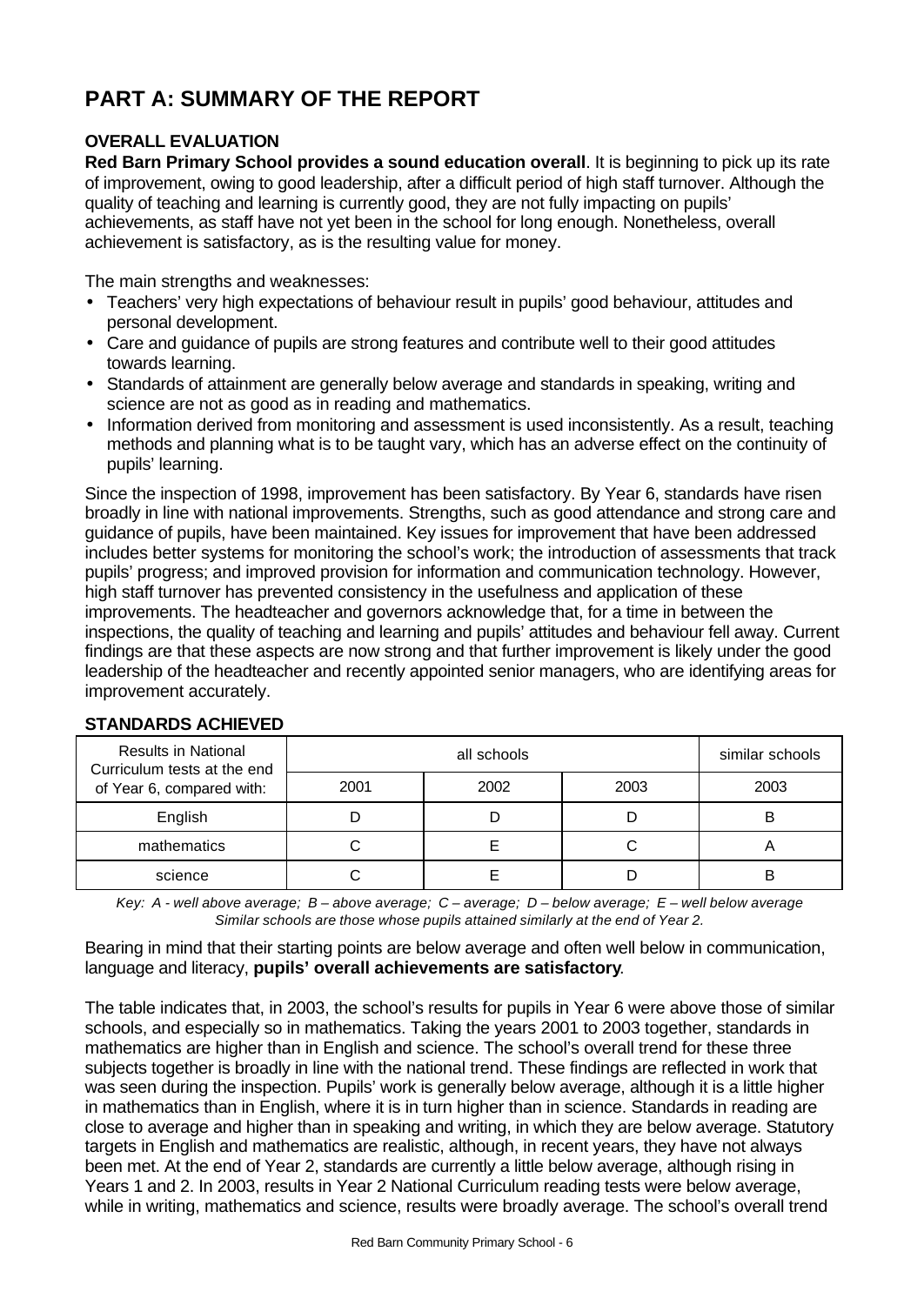for Year 2 is above the national trend. In information and communication technology, while standards across the school remain below average, they are rising. Standards in religious education are average. At the end of the Reception Year, standards are below average, which reflects overall attainment on entry to the school. Pupils' attainment, when compared with starting points, indicates that overall achievement is satisfactory. No significant differences in the progress of pupils with special educational needs, of pupils from different backgrounds or of boys and girls were found.

Standards of behaviour are good. Teachers work hard to ensure that pupils understand the need to co-operate and to include each other in activities. Pupils display polite, friendly attitudes. **Pupils' personal development, including spiritual, moral, social and cultural development, is also good** overall. They demonstrate very good ideas of what is right and wrong. Attendance is above the national figure.

## **QUALITY OF EDUCATION**

**The quality of education is sound and the quality of teaching and learning is good overall**. Teaching and learning are consistently good in English and mathematics. Many teachers have only recently joined the staff, so this high quality has not yet resulted in matching rates of progress. While teaching and learning are satisfactory in science, they are inconsistent. Uses of assessment and information to plan what is taught are also inconsistent. As a result, situations sometimes occur when needs of pupils of different ages and abilities are not fully met. Care and guidance of pupils, including those with special needs, are strong and contribute to good learning.

## **LEADERSHIP AND MANAGEMENT**

**Leadership and management are satisfactory overall.** Leadership is good. The headteacher, deputy head and senior managers evaluate the school's performance well. Their action plans outline good strategic direction. Management, while satisfactory, is not yet as strong. High staff turnover means that developments to raise standards have not been applied consistently, although recent policies are now improving the school well. Governors make a sound contribution. Acting with the headteacher they appointed new staff to promoted posts, partly as a means of reducing turnover. This decision appears to be working. With the deputy head, these teachers now have a strong impact on leadership. Governors ensure proper compliance with statutory requirements and good financial control.

## **PARENTS' AND PUPILS' VIEWS OF THE SCHOOL**

Very few parents, mostly of children in Year 6, attended the pre-inspection meeting. They expressed concerns about the quality of education, caused especially by high staff turnover. Other parents were more positive and questionnaires, which represented more of them, indicated higher rates of satisfaction. Inspection findings agree that some gaps in learning and inconsistency in practice have occurred. A few parents felt that awards to pupils are not made fairly. Neither inspectors nor pupils agreed. On the contrary, the school's behaviour policy is working well and many pupils stated that they are treated fairly. Those asked explained why awards for improvement in behaviour, as well as for good behaviour itself, are given. These pupils openly stated their belief that all staff do their best for them.

## **IMPROVEMENTS NEEDED**

The following are the most important things the school should do to improve are:

- Across the school's whole provision, place more emphasis on pupils' spoken English and skills in writing, focusing on the breadth and understanding of general vocabulary and standard forms of English, as a starting point to improving standards both in literacy and in other subjects across the curriculum.
- Raise standards in science, emphasising observational, investigative and experimental skills.
- Use results of monitoring and assessment with more rigour to build up and establish better consistency and continuity, especially, but not exclusively, in planning what is taught in science and religious education.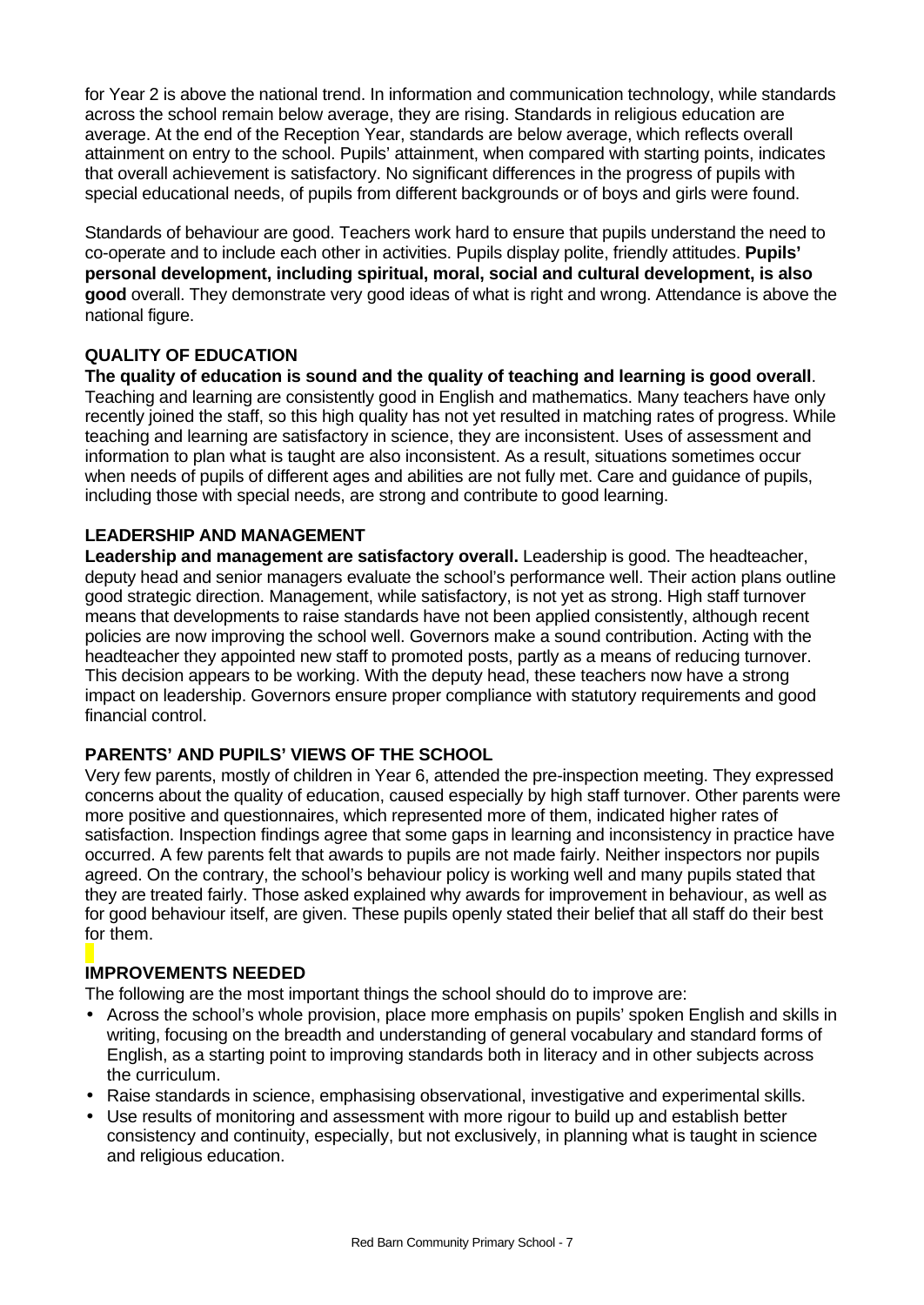# **PART B: COMMENTARY ON THE INSPECTION FINDINGS**

## **STANDARDS ACHIEVED BY PUPILS**

## **Standards achieved in areas of learning and subjects**

Overall, pupils' achievements are satisfactory. Rates of progress are beginning to speed up throughout the school. However, standards of attainment at present are generally below average.

#### **Main strengths and weaknesses**

- Overall achievement, while satisfactory, does not match the present good quality of teaching in either English or mathematics.
- Results of National Curriculum tests at the end of Year 6 have improved since the last inspection and at a similar rate to improvement nationally.
- Over the last couple of years, improvements in Year 2 National Curriculum test results have exceeded national trends.
- Taking results in the past few years together, standards in speaking, writing and science have not been as high as in mathematics.
- Pupils with special educational needs make good progress, especially when they are working in the school's *Dragon Club*.

- 1. Although teaching is currently good, pupils' achievements are satisfactory. The most likely reason for this mismatch is a high turnover of staff in the past few years. The headteacher and governors acknowledge that such staffing mobility caused inconsistency in planning and methods and, as the school's own monitoring systems indicated, examples of unsatisfactory practice occurred. Progress was therefore adversely affected. Teaching is now often good and, during the inspection, several examples of very good teaching were also observed. As a result, rates of progress are picking up again. However, this improved situation has not been in place for long enough to impact fully.
- 2. In the years around its 1998 inspection, the school's Year 6 National Curriculum test results in English, mathematics and science were erratic. For example, in English, only a third of pupils had attained the expected level for their age in 1996, whereas the figure rose to well over twothirds in 1997, which, at that time, was the latest year for which results were available. Nevertheless, if all the results were taken together, and compared with the school's results in recent years, indications are that overall standards have improved satisfactorily. This position is reflected by the school's overall trend since 1999, which is broadly in line with the national trend. The latest Year 6 results, those of 2003, were in line with the national average in mathematics and below average in English and science. Significant movement of pupils in and out of the school occurs each year, but records show that this movement does not significantly affect overall rates of progress, and so comparisons between what pupils know and understand at the end of Year 2 and what they gain by Year 6 are fair. Compared with similar schools, the school did well in 2003 as, on this basis, results were above average in English and science, and well above average in mathematics. Statutory targets are set in consultation with the local authority for each subsequent year group that takes the tests. These targets are sufficiently challenging and realisable and were met in the latest year.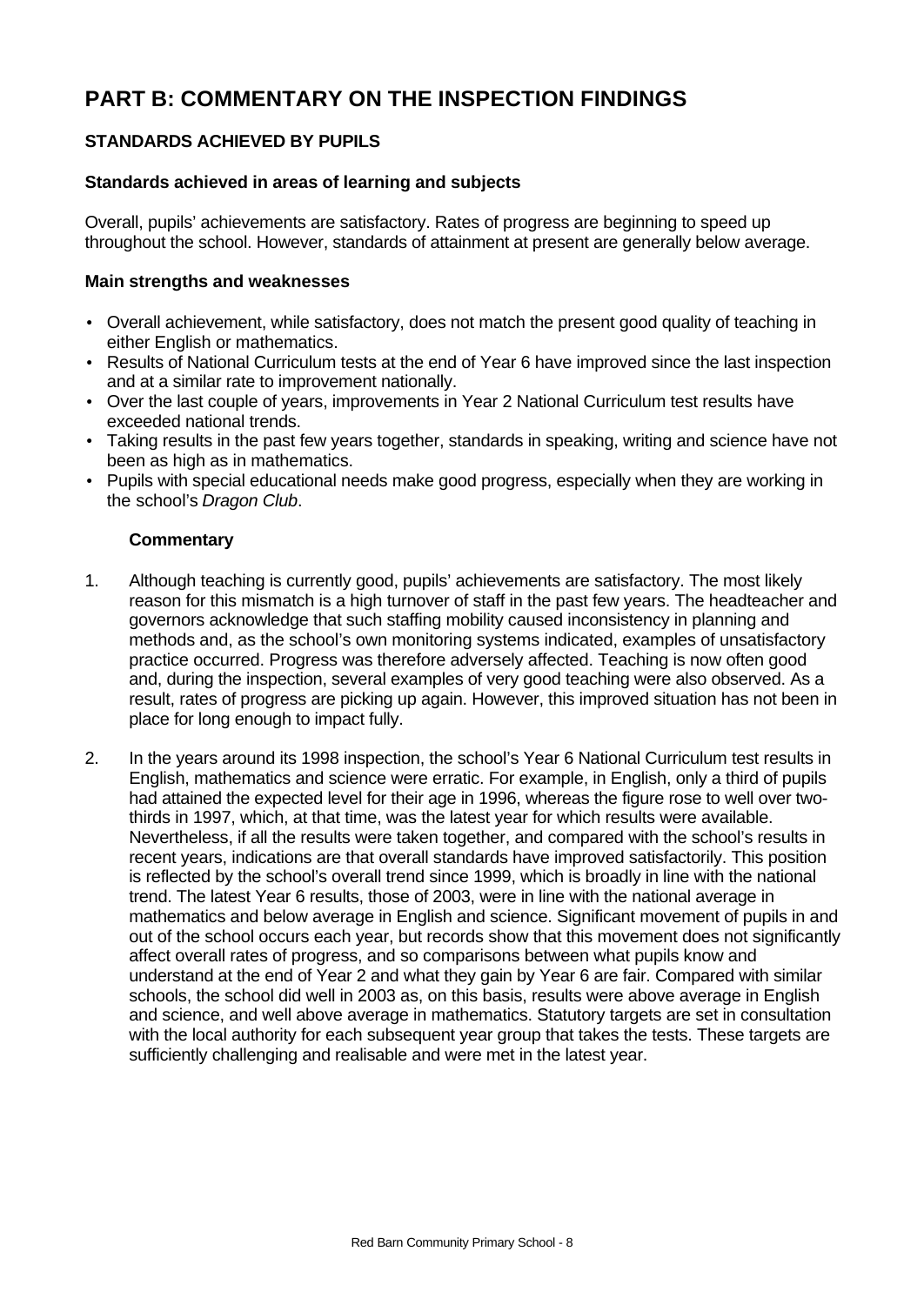| Standards in: | School results | National results |
|---------------|----------------|------------------|
| English       | 25.6(26.3)     | 26.8 (27.0)      |
| mathematics   | 26.5 (24.7)    | 26.8 (26.7)      |
| science       | 27.9 (26.8)    | 28.6 (28.3)      |

#### *Standards in national tests at the end of Year 6 – average point scores in 2003*

*There were 27 pupils registered for the 2003 Year 6 tests. Figures in brackets are for the previous year*

- 3. Current standards of attainment in Year 6 are below average in English, mathematics and science. However, many pupils entered the school with levels of attainment that were below average, especially in communication, language and literacy. Several pupils in the year group have also been identified with special educational needs of types that are likely to have an impact on their learning. For these reasons, overall achievement and progress are satisfactory. While these overall judgements are similar across the three core subjects, closer analysis reveals that standards in mathematics are closer to average, and therefore higher, than those in English and science. In mathematics, more pupils, even including a few with special educational needs, are likely to achieve the normally expected level and several higher attainers may exceed it. In English, differences are evident within different parts of the subject. In reading, for example, a higher proportion are around the expected level, and more are at a higher level, than in writing. In speaking and listening, although pupils listen to speakers well and provide good, sympathetic audiences, speaking is below average. The main reason is that many pupils, while they are confident speakers, find it difficult to extend ideas into sequenced explanations using a precise vocabulary. Often they use short, simple responses that do not make their meaning sufficiently clear. Often these statements are colloquial, with little use of standard forms of English. This weakness is a feature in the writing of lower attainers and even of a significant number of pupils of otherwise average attainment.
- 4. The school's trend in performance in National Curriculum test results in Year 2 is currently rising at a faster rate than the national trend. The main reason is that pupils of this age have been in the school for less time and have therefore been less affected by previous staff difficulties. As a result, they have experienced a consistently good quality of teaching and learning, and their improvement reflects this. Test results in 2003 indicate that standards in reading are below the national average, whereas in writing and mathematics, they are average. Assessment in science also indicates average attainment overall. Overall attainment in the present Year 2 is below average in these subjects. However, compared with these pupils' attainment on entry to the school, these standards represent satisfactory achievement.

| Standards in: | School results | National results |
|---------------|----------------|------------------|
| reading       | 15.1(16.7)     | 15.7 (15.8)      |
| writing       | 14.5 (15.2)    | 14.6 (14.4)      |
| mathematics   | 16.6 (18.6)    | 16.3 (16.5)      |

#### *Standards in national tests at the end of Year 2 – average point scores in 2003*

*There were 24 pupils registered for the 2003 Year 2 tests. Figures in brackets are for the previous year*

5. Standards in subjects outside the core subjects were usually around what is normally expected. For example, in age groups that were sampled in geography, and in displays of work in design and technology and art and design, attainment was around average. Attainment was above average in one lesson in physical education in Year 1. In Years 2 and 6, standards in religious education were also broadly in line with what is expected in the locally agreed syllabus. In information and communication technology, pupils' skills and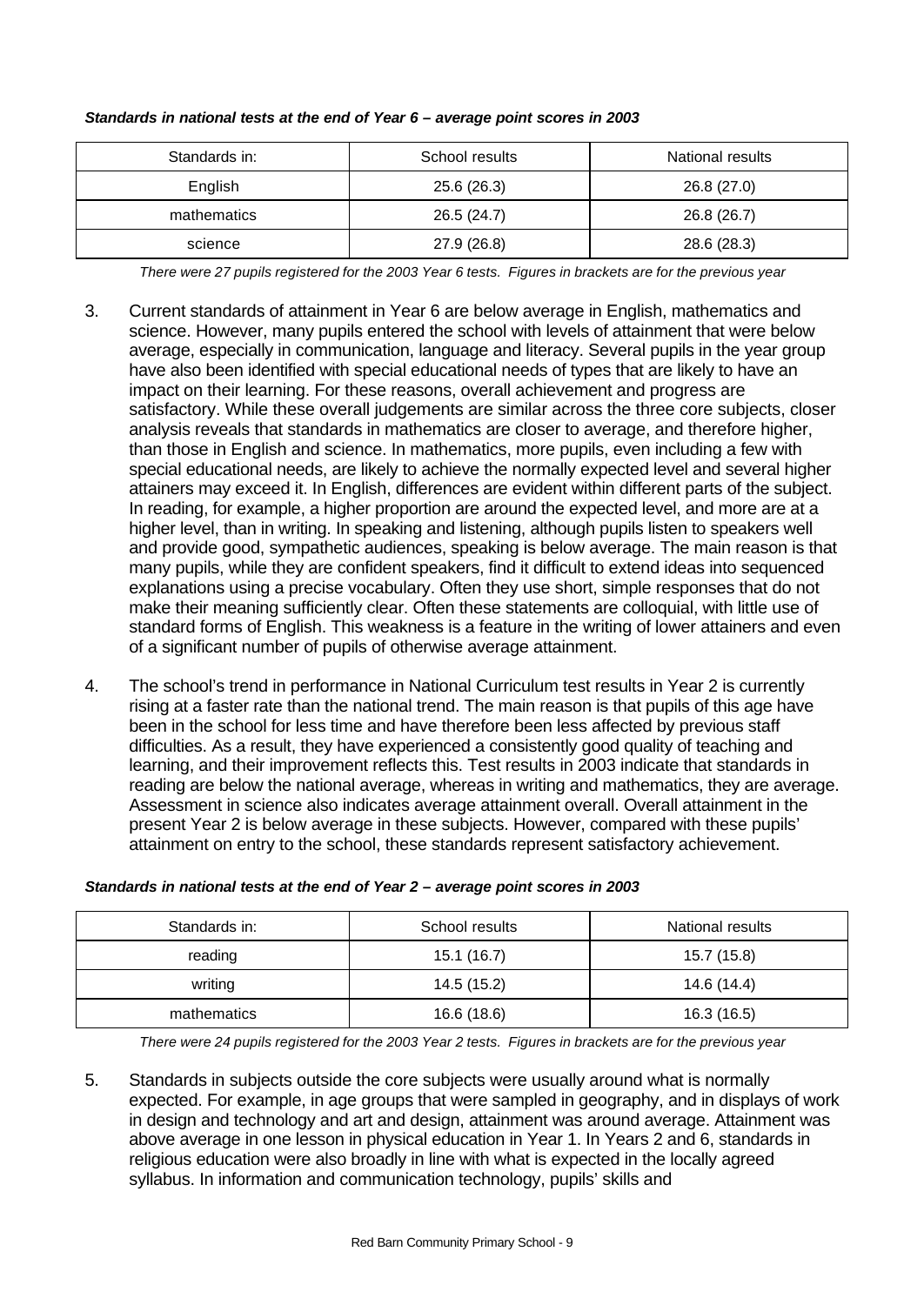knowledge of a range of programs are also around average, owing to good teaching in the computer suite. However, use of these skills across the curriculum is below what is normally expected. The main reason is that opportunities to use computers in classrooms and around the school are frequently missed.

- 6. By the end of the Reception Year, in the important areas of communication, language and literacy, mathematical development and knowledge and understanding of the world, fewer children than usually found attain what is expected in the goals for the age group. In other areas, such as creative development and physical development, attainment is closer to what is usually found. Nevertheless, this attainment represents satisfactory achievement overall, as nearly all children make satisfactory progress from their starting points when they first enter the class. In communication, language and literacy, children's achievements are generally good, as although their starting points are often lower than in other areas of learning, their attainment of goals by the end of the year is similar overall to that in other areas.
- 7. At the pre-inspection meeting and in a letter, one or two parents of pupils with special educational needs expressed concerns about their children's progress. In general, however, inspectors found that progress is good, especially when pupils are working on literacy in the special needs room (known as the *Dragon Club*). As a result of this provision, progress of these pupils is nearly always maintained at a good rate or at a rate appropriate to individual learning difficulties, albeit not unexpectedly, at lower levels of attainment than pupils in general. This finding also includes pupils with Statements of Special Educational Needs. When pupils are withdrawn to work in the *Dragon Club*, the main focus is on standards of literacy and these lessons only take place during Literacy Hours for their classmates. Pupils' entitlement to study, progress and attain in other subjects is therefore unaffected, which was another parental concern. Procedures for ensuring that differently attaining groups are fully included in what is provided, and are thereby enabled to make progress, are satisfactory. Another example is that the headteacher and senior staff are very aware of the imbalance of girls and boys on the school's roll. As a result, they have analysed pupils' performances on the basis of gender. Inspectors verify that, while differences in attainment are apparent from year to year, these are more closely linked to the proportion of pupils with special educational needs, and little overall difference is evident in rates of progress of girls and boys. Pupils with emotional and behavioural difficulties are also included well. Teachers and teaching assistants are well aware of these pupils and use rewards and affirmation of good behaviour consistently well. These methods ensure that pupils' needs are generally met effectively, so they are able to achieve and progress at a level appropriate to their prior knowledge and understanding, without significant effect on the work of others. Finally, identification of gifted and talented pupils is under way, also satisfactorily, although provision for their needs is at present inconsistent through the school.

## **Pupils' attitudes, values and other personal qualities**

Pupils' attitudes and behaviour, personal development and attendance are all good. Punctuality is satisfactory.

## **Main strengths and weaknesses**

- By making pupils aware of their *Rights and Responsibilities,* based on the United Nations Children's Charter, high standards of behaviour are promoted, expected and achieved.
- Relationships between pupils, and between pupils and staff, are good.
- Behaviour in class, in assemblies, and around the school, is good.
- Pupils' attitudes are good. They have a good understanding of what is right and wrong through doing things "the Red Barn way".
- The number of exclusions has been reduced dramatically.
- The school has very good procedures for ensuring good attendance.
- The promotion of multicultural awareness is underdeveloped.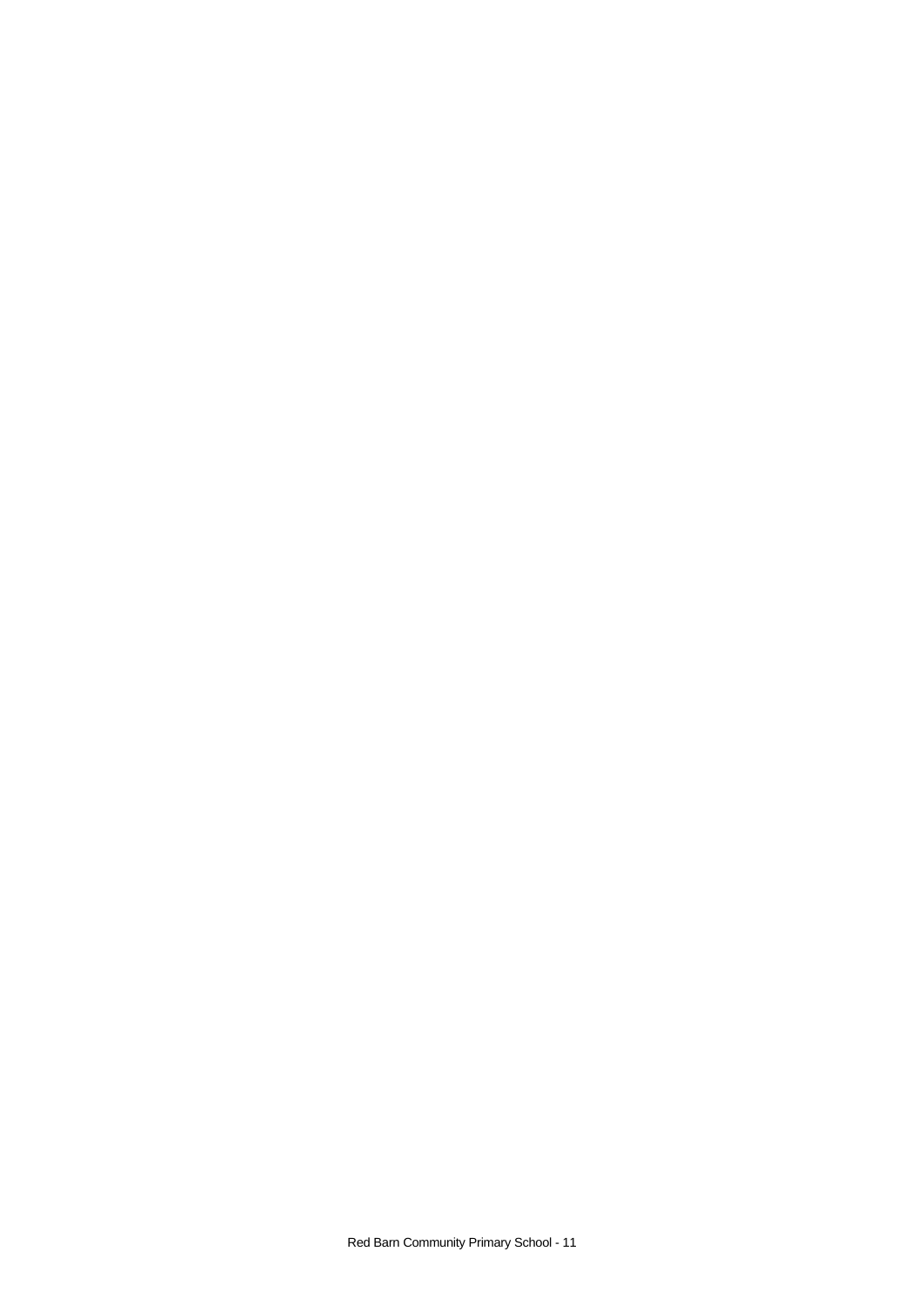- 8. Pupils enjoy school and the opportunities it offers. Parents' views in response to the preinspection questionnaire are very positive on this point. Nearly all young children in the Reception class respond well to a positive climate for learning set by the adults. They learn to be attentive and eager to carry out activities. By the end of the year, nearly all children achieve the expected goals for their age. They settle to tasks with a minimum of fuss and behave sensibly. Children of different backgrounds work and play in harmony and show developing confidence in trying new activities.
- 9. Since the previous inspection the attitudes and behaviour of pupils joining the school have been more challenging. A school behaviour management group involving governors, staff and parents has worked hard and successfully to address this issue. This success has resulted in fewer meetings, although it remains open to parents for their views and comments. Pupils listen attentively in class and nearly all parents believe that attitudes have improved considerably after slipping back a few years or so ago. Inspectors agree that attitudes and behaviour in lessons are now good overall, sometimes very good, and provide a good environment for learning. During the inspection, no examples of unsatisfactory behaviour occurred in lessons. Pupils with potentially challenging behaviour or with identified emotional difficulties are dealt with sensitively and promptly and do not disrupt learning. Pupils who work well or display acts of kindness and good citizenship, as well as those who usually find rules difficult, but who nevertheless make progress, are rewarded and celebrated in assemblies. This approach is clearly effective and working well. Inspectors do not agree with a group of parents at the pre-inspection meeting who felt that the policy is resulting in unfairness, as pupils do not understand why a small improvement in behaviour can be rewarded when longrunning good behaviour is not. On the contrary, pupils who were asked were very clear about the fairness with which they are all treated.
- 10. Relationships are good and pupils work well together. For example, pupils in Year 2 allocated parts to one another very amicably for role play in a religious education lesson on the Hindu story of Prahlad and Vishnu. Pupils are clear that bullying and bad behaviour are not tolerated. They have a good understanding of what to do in the event of "trouble", and they know about the series of steps that staff take to deal promptly with any offenders. Pupils said that they like their school, appreciate their teachers' ways of dealing with them, and feel safe and comfortable. One recent arrival made the specific point that he had left his previous school because he had been bullied and he knew that, at Red Barn, any bullying is dealt with. Pupils are polite and friendly towards visitors. Where necessary, support from outside agencies is sought. For example, during the inspection, a behaviour management consultant from the local authority was observed working effectively with individual pupils, improving their self-esteem and thereby their attitudes to others and to learning. General behaviour and attitudes are currently maintained at similar high standards to those reported in the last inspection. However, the headteacher and governors acknowledged openly that these aspects had slipped, with the entry to the school of several pupils with identified behavioural and emotional difficulties. Through good leadership, the school responded effectively, seeking advice and expertise. As a result, good improvement in recent years has restored quality. The inspection confirms the school's claim to inclusivity. As a pupil wrote succinctly, "We have a right to play with our friends; we have a responsibility to be kind and caring."
- 11. Playtimes are well supervised and older and younger children have separate areas available to them. Teachers and assistants often suggest and lead games, such as the headteacher's organisation of skipping and an assistant's game of "catch"! The school field offers a wide, open space for everyone during dry conditions and, during the inspection, boys and girls were observed playing football together amicably when the weather permitted.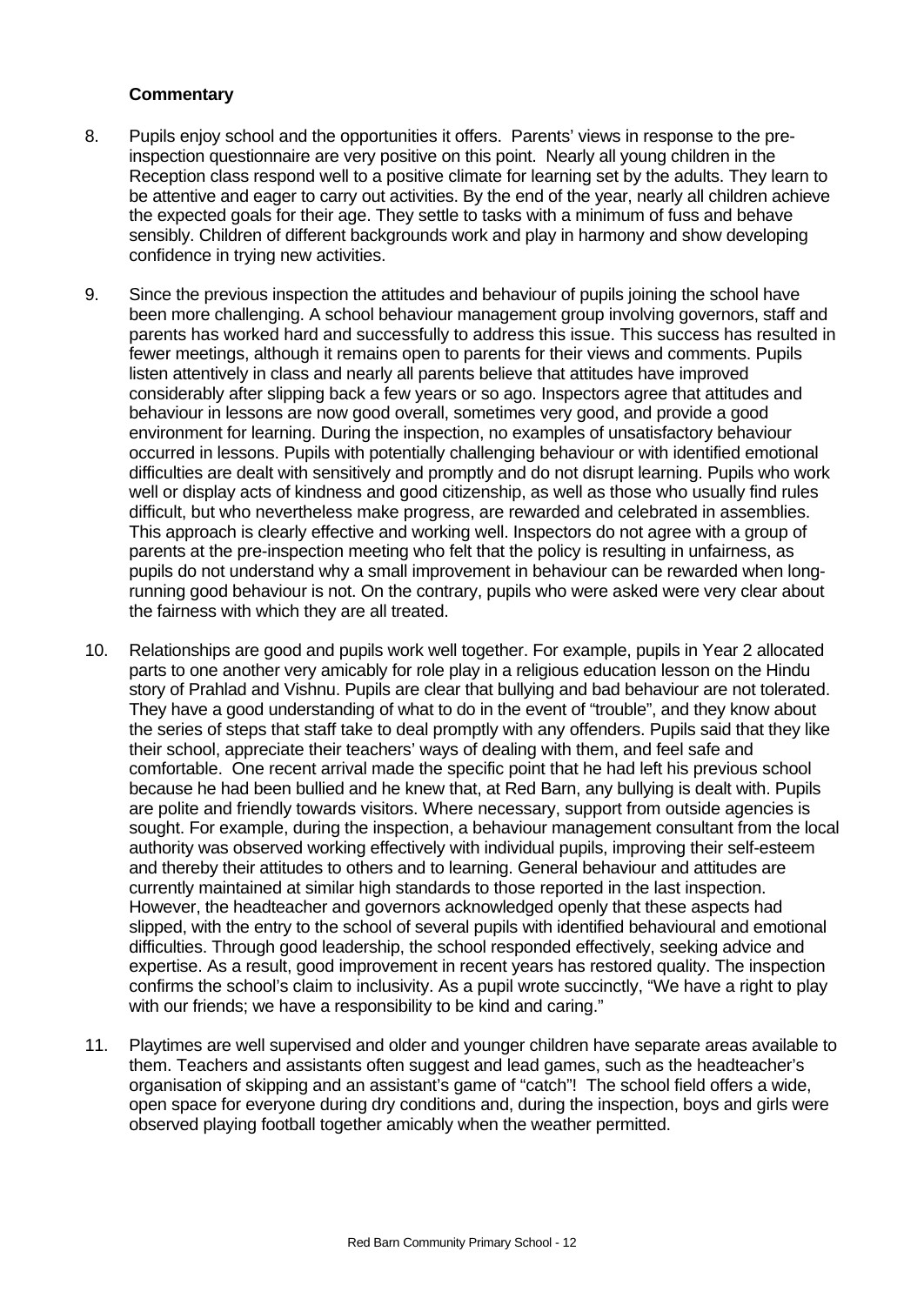- 12. Pupils' personal development is provided through a wide allocation of responsibilities, taking registers to and from the offices for their teachers, acting as library monitors and by taking responsibility for operating equipment, during assemblies, for example. Older pupils act as "buddies" to younger ones, helping to supervise them in wet lunchtimes, and they are encouraged to work independently, unsupervised, researching work in the library or on computers. A new School Council, planned to begin next term, is set to enable them to contribute ideas and views about how the school is run. Current examples of pupils being given and accepting responsibility include Year 5 pupils' survey of car parking and Year 6 pupils' organisation of soccer coaching for themselves. Pupils' social development is strengthened through a residential week spent in the Isle of Wight.
- 13. Provision for pupils' spiritual development is satisfactory. In daily collective worship, appropriate moments for prayer and reflection are provided. During the inspection, opportunities were provided, for example, to think about the starving and ill, emphasising care for others. Provision for moral and social development and an understanding of living in a community are good and provision for pupils' cultural development is satisfactory. Response to these opportunities is generally good. Pupils enjoy and respond well to the weekly award of *Darius the Dog* to the class showing the best citizenship by doing something to serve the whole school as a community. Pupils demonstrate a good understanding of what is right and wrong and staff are good role models, showing care and understanding for the individual needs of all pupils. Pupils decide upon rules for their class that are sensible, and agree such rules with their teachers at the start of the school year. Pupils are also aware of the three basic rights of safety, respect and learning and they know that these rights also imply a responsibility to protect them for other people. The representation of a Hindu temple in the area for younger pupils has helped them to appreciate some of the ideas of another culture. Plans to extend this type of work are good and are based on a realisation that at present pupils are insufficiently prepared for today's multicultural society.

## **Attendance**

| Authorised absence |  |  | Unauthorised absence |     |
|--------------------|--|--|----------------------|-----|
| School data        |  |  | School data          |     |
| National data      |  |  | National data        | 0.4 |

## *Attendance in the latest complete reporting year – September 2002 to July 2003 (%)*

*The table gives the percentage of half days (sessions) missed through absence for the latest complete reporting year.*

14. Attendance rates are above the national figure. The school works very hard and successfully to promote good attendance. A very small minority of families are responsible for the level of unauthorised absence. However, this figure is higher than the national average because the school takes its responsibilities seriously and does not authorise absence easily or lightly. Pupils arrive punctually at school and registers are marked and returned to the office promptly. Despite this good practice, on one or two occasions during the inspection, lessons began late.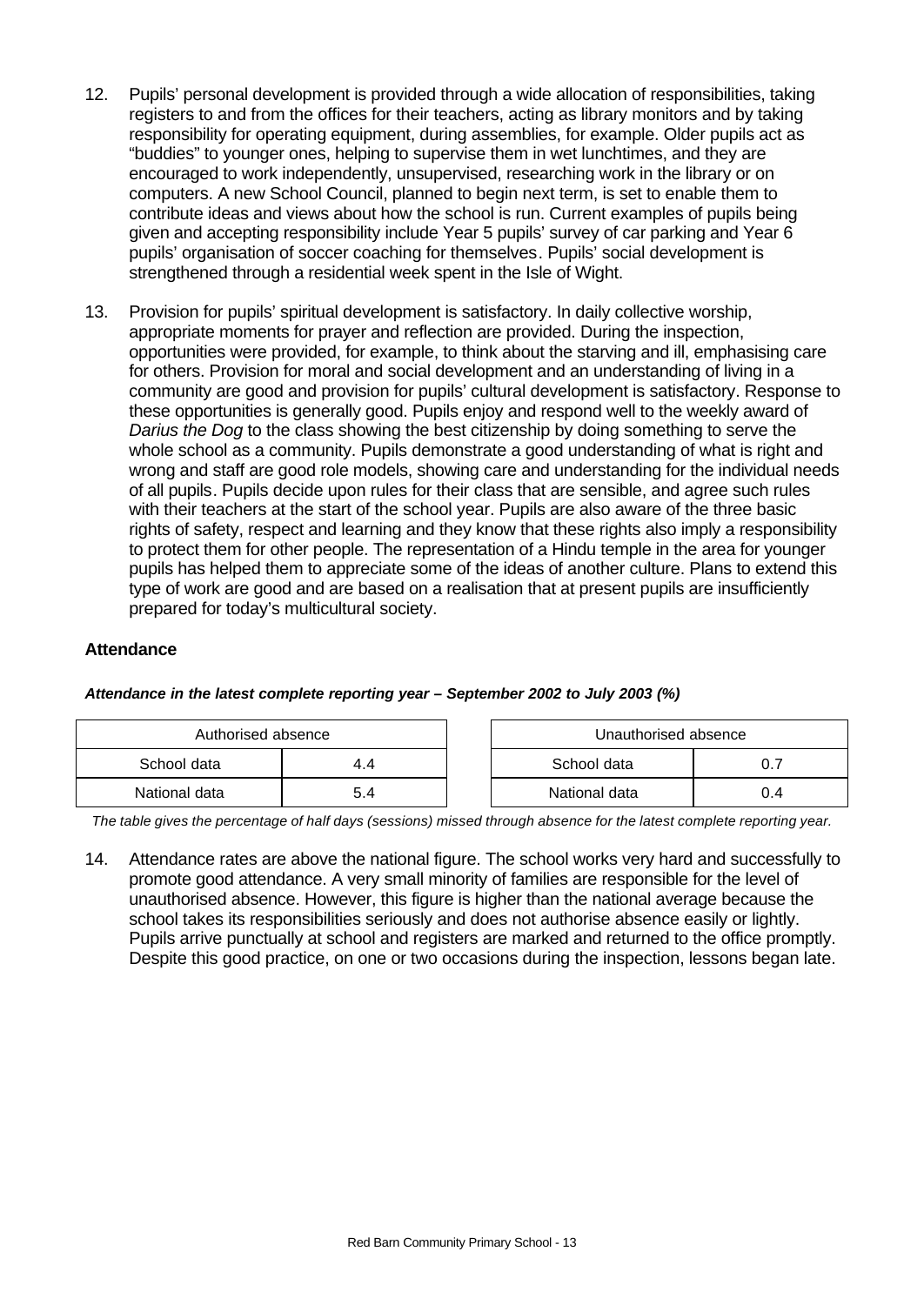## **Exclusions**

*Ethnic background of pupils Exclusions in the last school year*

| Categories used in the Annual School Census | No of pupils<br>on roll | Number of<br>fixed period<br>exclusions | Number of<br>permanent<br>exclusions |
|---------------------------------------------|-------------------------|-----------------------------------------|--------------------------------------|
| White - British                             | 91                      | 21                                      |                                      |
| Mixed – White and Black Caribbean           |                         |                                         |                                      |
| Mixed – White and Black African             |                         |                                         |                                      |
| Mixed – White and Asian                     |                         |                                         |                                      |
| Mixed - any other background                |                         |                                         |                                      |
| Parent / pupil preferred not to say         | 33                      |                                         |                                      |

*The table gives the number of exclusions, which may be different from the number of pupils excluded.*

15. Although the table indicates 21 exclusions, this figure involved nine pupils. Both these figures are for last year, which is the last complete educational year. The school had just introduced a new behaviour policy, which appears to have been successful, as records indicate that no exclusions have been necessary this year.

## **QUALITY OF EDUCATION PROVIDED BY THE SCHOOL**

Overall, the quality of education provided by the school is satisfactory. While teaching and learning are good, elements of what is taught require further development and aspects of the use of assessment are applied inconsistently from one class to another. Strong features occur in the care of pupils and partnerships with the community.

## **Teaching and learning**

The quality of teaching and learning is good. Assessment is unsatisfactory.

#### **Main strengths and weaknesses**

- Teachers have very high expectations of pupils' behaviour and attention to learning, to which pupils respond with good application and productivity.
- Teachers encourage and engage pupils well through well-planned lessons.
- The teaching of pupils with special educational needs, especially within the *Dragon Club*, is good.
- There are insufficient planned opportunities to develop pupils' speaking and writing skills.
- Teaching assistants and other support staff are used well.
- Marking does not always show pupils how they may improve their work.

#### **Commentary**

16. In the time between this inspection and the last, a period of unusually high instability in staffing was experienced. Indications are that the quality of teaching was inconsistent during that time, with significant elements that were unsatisfactory. Teaching seen during this inspection ranged from a comparatively high proportion that was very good to just one unsatisfactory lesson and, overall, teaching and learning are now good in all stages of education.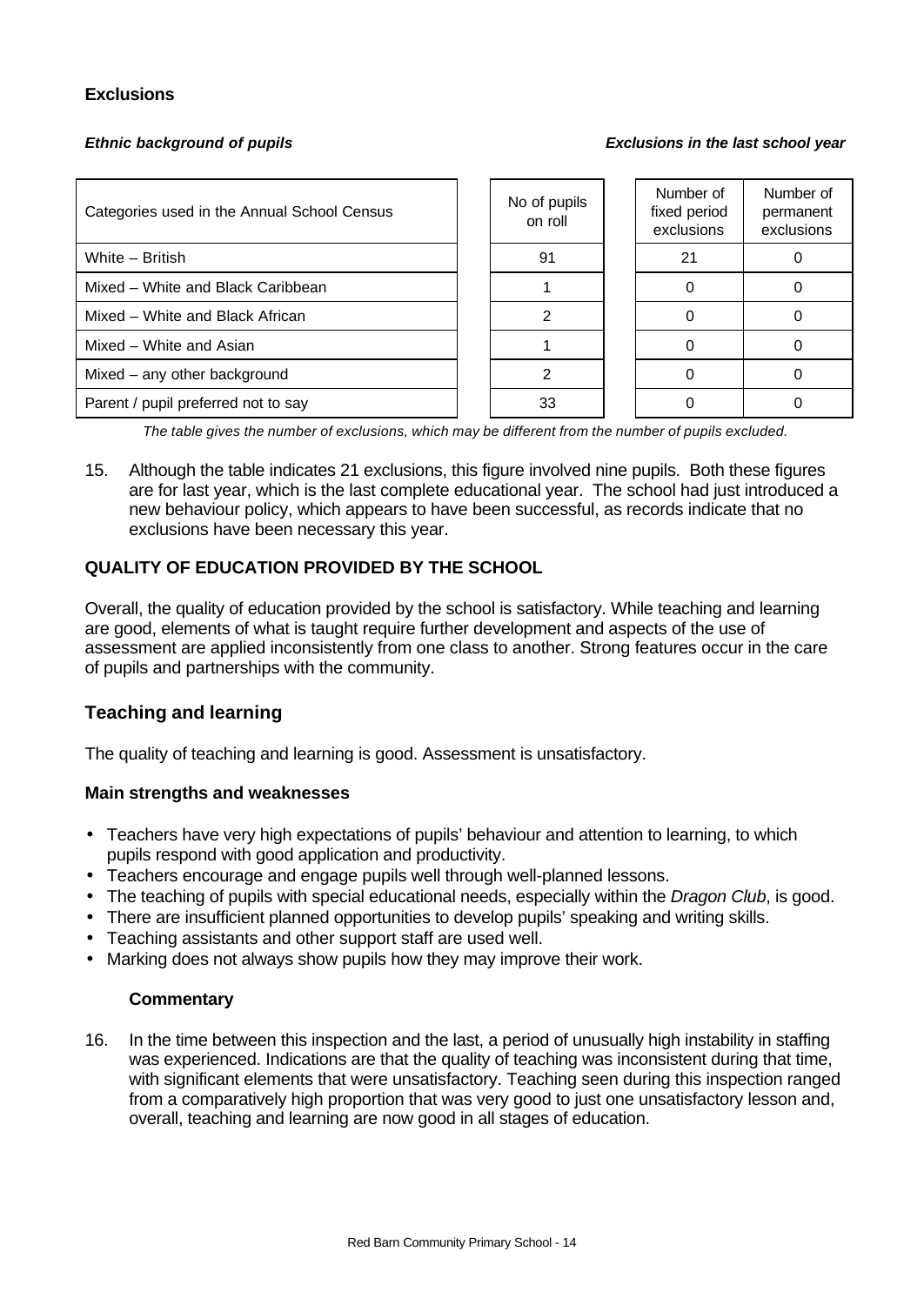#### *Summary of teaching observed during the inspection in 36 lessons*

| Excellent | Very good | Good     | Satisfactory | Unsatisfactor | Poor   | Verv Poor |
|-----------|-----------|----------|--------------|---------------|--------|-----------|
| 0 (0%)    | $4(11\%)$ | 21 (58%) | 10 (28%)     | 1 (3%)        | 0 (0%) | $0(0\%)$  |

*The table gives the number of lessons observed in each of the seven categories used to make judgements about lessons; figures in brackets show percentages where 30 or more lessons are seen.*

- 17. This good quality has not yet had sufficient time to impact significantly on standards, especially amongst older pupils, for whom it represents less of the time that they have been at school. At the pre-inspection meeting, parents in Year 6 were critical of the quality of teaching and learning that their children have experienced and, to the extent that teaching has not been as good as it is now, inspectors agree with them. However, current teaching in Year 6 is good and pupils are now making good progress.
- 18. Teaching in the Reception class is good, with very good teaching and learning in information and communication technology. In Years 1 and 2 teaching is good, with examples of very good teaching in religious education and mathematics. In Years 3 to 6 teaching is also good overall, especially in English and mathematics. Another example of very good teaching occurred in the latter subject. Science is less well taught, owing largely to teachers' less secure subject knowledge, and lack of emphasis on experimentation and practical work. Teachers generally have good subject knowledge, and encourage and engage pupils well. They vary their methods effectively, making good use of times when pupils sit on carpets together to instruct and question the whole class. Independent and group work is also used well, often to move lessons along at a good pace, maintaining the pace of consolidation and learning, and keeping pupils' interest. Across the school, pupils' learning and progress currently match the quality of teaching and are good overall. Very good management of pupils, whereby teachers insist on and receive good attitudes, respect and behaviour from pupils, contributes considerably to this positive picture. As a direct result, pupils listen well, co-operate with each other and work well independently, in pairs and in groups.
- 19. Lesson planning is generally effective, although explanations of what pupils will be expected to learn in lessons are not always shared with them. As a result, pupils are not consistently involved in the assessment of their own learning, which is one reason why assessment and evaluation of lessons is not fully effective. However, in the very good teaching and most of the good lessons, this aspect was correspondingly more apparent and helped pupils to understand what was taught more effectively. Planning usually takes account of the different levels of prior attainment in each class. Overall, work is well matched to the needs of all pupils, including those with special educational needs. However, in some lessons, more often in science than in English or mathematics, tasks are not sufficiently tailored to such different needs and so not all pupils are challenged at their own level of understanding.
- 20. The teaching of pupils with special educational needs, especially in the *Dragon Club,* is good. Teachers and assistants put pupils at their ease and base tasks very closely on targets in Individual Education Plans. As a result, work moves forward at a good pace. In these circumstances, good use is made of praise which, in turn, raises pupils' self-esteem and encourages them to even further effort. However, in lessons in classrooms, some of the teaching that was otherwise satisfactory did not always make sufficient use of Individual Education Plans. On these occasions, it was less apparent that specific needs were fully met. Nevertheless, teaching assistants, both when supporting work generally, and when supporting pupils with special educational needs, make a significant contribution to pupils' learning, giving teachers good support by employing sound questioning techniques and helping to manage and supervise groups. It is clear that many of the school's assistants have been well trained and use their acquired knowledge skilfully and to good effect. A telling example occurred in a very good lesson in Year 1. This lesson featured the creation story, as told by Christians. The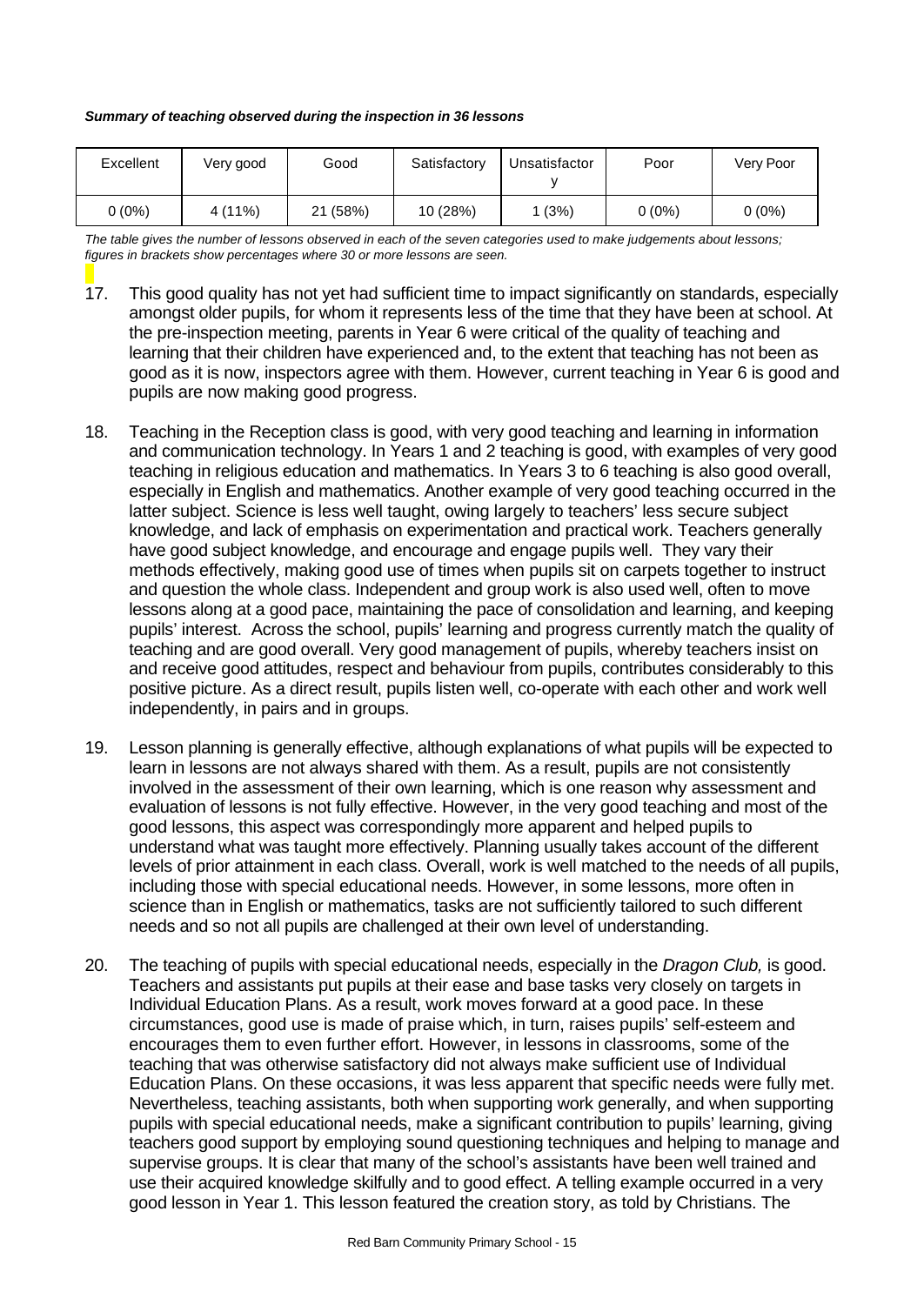teacher worked with one group of pupils writing the story, while the assistant worked with the rest of the class, focusing on artwork that reproduced the stages of creation. Teaching assistants also help significantly in supervising pupils with emotional and behavioural difficulty, encouraging, coaxing and keeping them on task, so that they can be fully included in what is taught. Furthermore, in this way, they support the learning of all pupils, as interruptions that might otherwise arise are kept to a minimum.

- 21. Standard forms of spoken and written English and opportunities for the enrichment of pupils' general vocabulary in subjects across the curriculum are neither sufficiently planned nor taken. For example, several instances were observed when pupils used imprecise speech in response to questions or appeared to struggle for a word. Too often the situation passed without comment by the teacher, and so such occasions were not used to develop flexible, richer ways of speaking. Conversely, in very good lessons, these same elements contributed strongly to the quality of learning that resulted. In Year 2, for example, pupils are frequently reminded to think first, not speak, then to improve and say. The same type of routine is used in written exercises in this class – think first, improve, write a full sentence and then read it back. Such good practice is worthy of dissemination throughout the school. Part of the good vision of the headteacher and senior staff is that, as stability of staffing increases, monitoring, evaluation and support of performance will be used fully to find and spread good methods and eliminate weaker practice.
- 22. The school has effective systems for the assessment and recording of attainment in English and mathematics. However, this finding is not repeated consistently across the curriculum. In some subjects, portfolios of pupils' work, assessed to National Curriculum levels, are in place or being formulated to enable teachers to better assess standards and progress. In other subjects such practice is not in place. When it is, it is still not always used routinely to drive planning, whereas in other classes, this feature is good. Pupils' self-evaluation is also unsatisfactory, owing to inconsistencies in its use. The main points of lessons are not always discussed or displayed at the outset, nor reviewed consistently at the end. In such cases pupils' knowledge about their own learning is restricted, making any attempt to introduce procedures for self-evaluation rather futile. However, in this aspect also, examples of very good practice were also observed. In Year 3, for example, pupils are constantly reminded of the purpose of the lesson and asked whether they have understood it. Teachers mark pupils' work conscientiously, offering comments about pupils' efforts and the general quality of their work. However, inconsistency is again apparent as such comments do not always offer suggestions about how to improve.
- 23. Good co-ordination of procedures for assessment, which are managed by the deputy headteacher, has identified all the above weaknesses, alongside others that she has already begun to address vigorously. In English and mathematics, for example, individual targets are now set and updated for all pupils, so they know what is expected of them. More widely, data is analysed to predict levels of attainment and to set targets for each year group. Good use has been made of assessment to identify and provide in-service training to improve guided reading across the school, and several teachers are beginning to identify opportunities for assessment as part of their planning and to use the resulting information to amend their next lesson. This good practice was seen clearly in an English lesson in Year 5.

## **The curriculum**

The school provides a broad and balanced curriculum that meets statutory requirements, including those of providing personal, social and health education. Satisfactory accommodation and sufficient resources enable the National Curriculum to be taught effectively.

#### **Main strengths and weaknesses**

• Literacy and numeracy are planned effectively.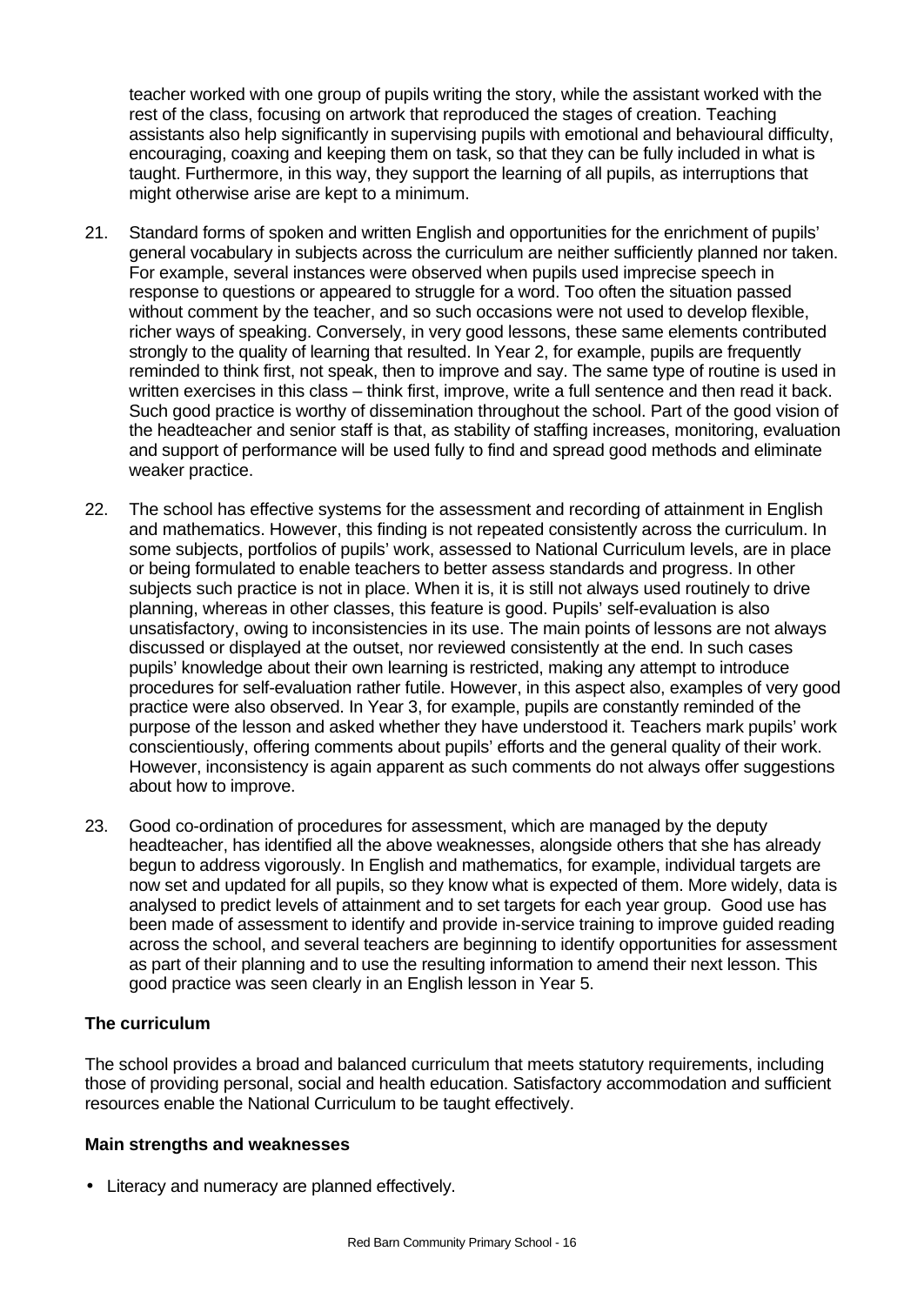- Insufficient emphasis is placed on the use of standard forms of spoken English and the development of writing across the curriculum.
- Lack of continuity in what is taught was found in religious education, in Year 4.
- The wider community makes a good contribution to what is taught.
- Provision for information and communication technology has been improved since the last inspection.

- 24. Programmes for teaching literacy and numeracy are firmly based on the National Literacy and Numeracy Strategies. Their effective implementation has ensured a positive contribution to raising standards. However, insufficient emphasis is placed on the use of standard forms of spoken English, which has an impact on pupils' writing across the curriculum, as weaknesses in their speech are frequently reflected in the way that they write. Nevertheless, since the last inspection, planning has been improved by the adoption of nationally recommended guidelines in most subjects. All subjects of the National Curriculum are provided for, including provision of citizenship and personal, social and health education. The curriculum includes education on sex and human relationships and uses and abuses of drugs and alcohol. The school has appropriate sex education and drugs education policies in place, which meet statutory requirements. Lessons known as *Circle Time* focus effectively on personal and social education and make a positive contribution to pupils' overall development, helping them to build good relationships.
- 25. Planning is satisfactory overall, with a sensible emphasis on literacy, numeracy, science and information and communication technology. However, planning does not as effectively ensure a continuous development of skills in some foundation subjects as it does in English, mathematics and science. A significant example was found in Year 4 in religious education. The school's long-term plan indicates that certain topics should be studied in this year group. However, a scrutiny of work and discussions with teachers show that different areas have in fact been taught. Statutory requirements in religious education are, however, met. Less significant weaknesses are apparent in history, geography and design and technology, although, in these subjects, it is opportunities to write factually and links with literacy that are the issue.
- 26. Good use is made of the wider community to support teaching and learning. For example, the school works regularly with the local police. The *Healthy Schools* initiative is actively promoted and the school's range of extra-curricular activities, which includes both sporting and musical opportunities, is well supported by local groups and helpers who provide expertise, coaching and supervision, alongside teachers. This provision, including sports such as table-tennis and football, musical groups such as recorders and a choir, and others, is attended by both boys and girls, providing extra learning opportunities. Pupils are also provided with opportunities to participate in competitions and charitable events. Educational visits, including a residential school journey, are well linked to planned classroom topics and therefore make a strong contribution to extending pupils' academic knowledge, as well as providing valuable social and personal experiences.
- 27. Much work has been carried out to reorganise provision in information and communication technology. It was decided to put new computers together into a networked suite, so that the teaching of skills could be planned and carried out more effectively. A space adjacent to classrooms for older pupils was identified as suitable, and this provision is now fully in place. It is working effectively and pupils' acquisition of skills has improved. However, several computers in classrooms around the school are ageing, which reduces both their use and usefulness.
- 28. The school's accommodation allows the curriculum to be taught effectively. The premises are well maintained by an effective site manager and are basically a safe environment for pupils and staff. Sufficient, well-qualified staff are available to meet curricular demands and the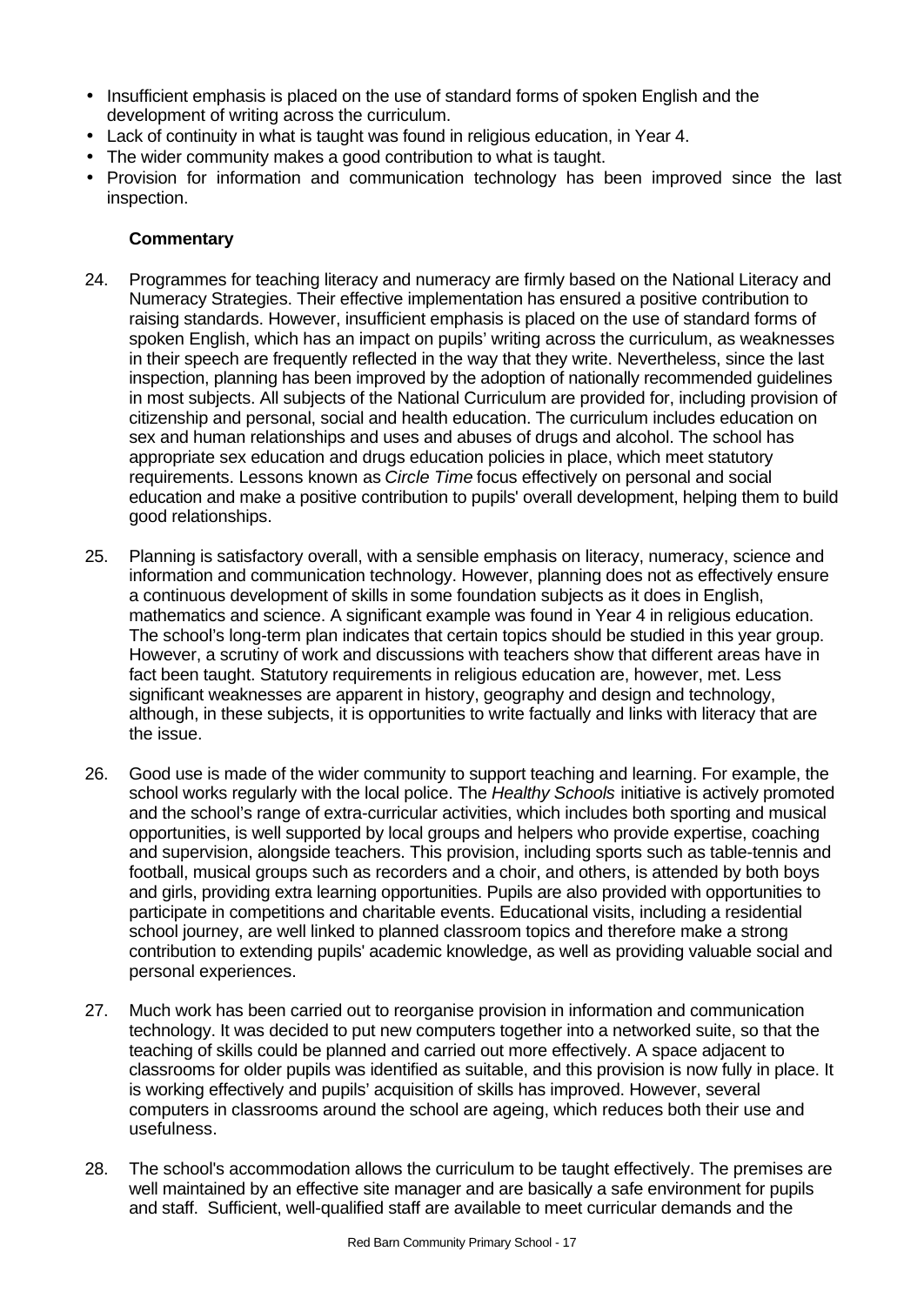previously high levels of mobility amongst teachers have reduced, improving the quality of teaching and learning.

## **Care, guidance and support**

Pupils are well cared for. Governors and staff have good procedures for checking that pupils and staff work in a healthy and safe environment. Pupils have very good relationships with adults in the school. They are given good support and advice.

#### **Main strengths and weaknesses**

- The school's procedures for ensuring the safety and well-being of its pupils are very good.
- Older pupils help the younger ones.
- Induction arrangements for pupils are very good.
- There is no School Council but there are plans to introduce one.

- 29. As reported after the previous inspection, governors and staff are closely involved in regular safety audits to ensure that all areas of the school are consistently and frequently checked. Senior staff have a good awareness of child protection procedures and members of staff exercise responsibilities with vigilance and care. Although recently appointed teachers have not, as yet, had formal training in local child protection procedures, arrangements are in hand. The school is well prepared and sensitive in dealings with pupils who do not live with their families. First-aid provision is good and trained staff provide assistance in the event of minor accidents and are prepared to cope with emergencies. Records of mishaps are kept carefully in order to monitor whether any patterns suggest that changes to accommodation, routines or procedures should be made.
- 30. The procedures for monitoring and supporting pupils' personal development are good. Records of significant interactions with pupils and their families are kept. Most pupils say that they know how well they are doing and what they need to do to progress. They understand and use the targets they are given, often placed within their exercise books, and their perception is that teachers always mark their work well. A weekly celebration assembly reinforces positively pupils' expectations of life at school – the Red Barn way – and success is rewarded and applauded. The school's senior managers make the boundaries of what is acceptable and unacceptable behaviour very clear for pupils, applying a new behaviour policy strictly. This policy was agreed by a behaviour management working group of teachers, governors and parents. As a result, pupils understand how to conduct themselves and even levels of automatic short-term exclusions have fallen to none in recent terms.
- 31. Pupils are well cared for at lunchtime. Older pupils known as *guardians* look after younger ones when they first come to school and pupils say that this provision works well. Older monitors help to look after pupils during wet weather, and staff keep an eye on pupils who take turns to be indoors during playtime and play games or use the computers.
- 32. Pupils with special educational needs are well cared for. Good records are kept in Individual Education Plans and are monitored by a specialist teacher and the headteacher who is also the special needs co-ordinator. Teachers and assistants develop close relationships with these pupils, encouraging them to take a full part in school life. The special needs room, known as the *Dragon Club,* provides good support for those who need it, as it did at the time of the previous inspection.
- 33. Enrolled Reception children and their parents are invited to visit the school in the term before their children join. Many of these children already know the school well, as they attend its own pre-school class. Children are also visited in other playgroups and in their homes. When children start school, the staff help them to develop good and trusting relationships. Adults know pupils in their classes well, responding very well to their emotional needs.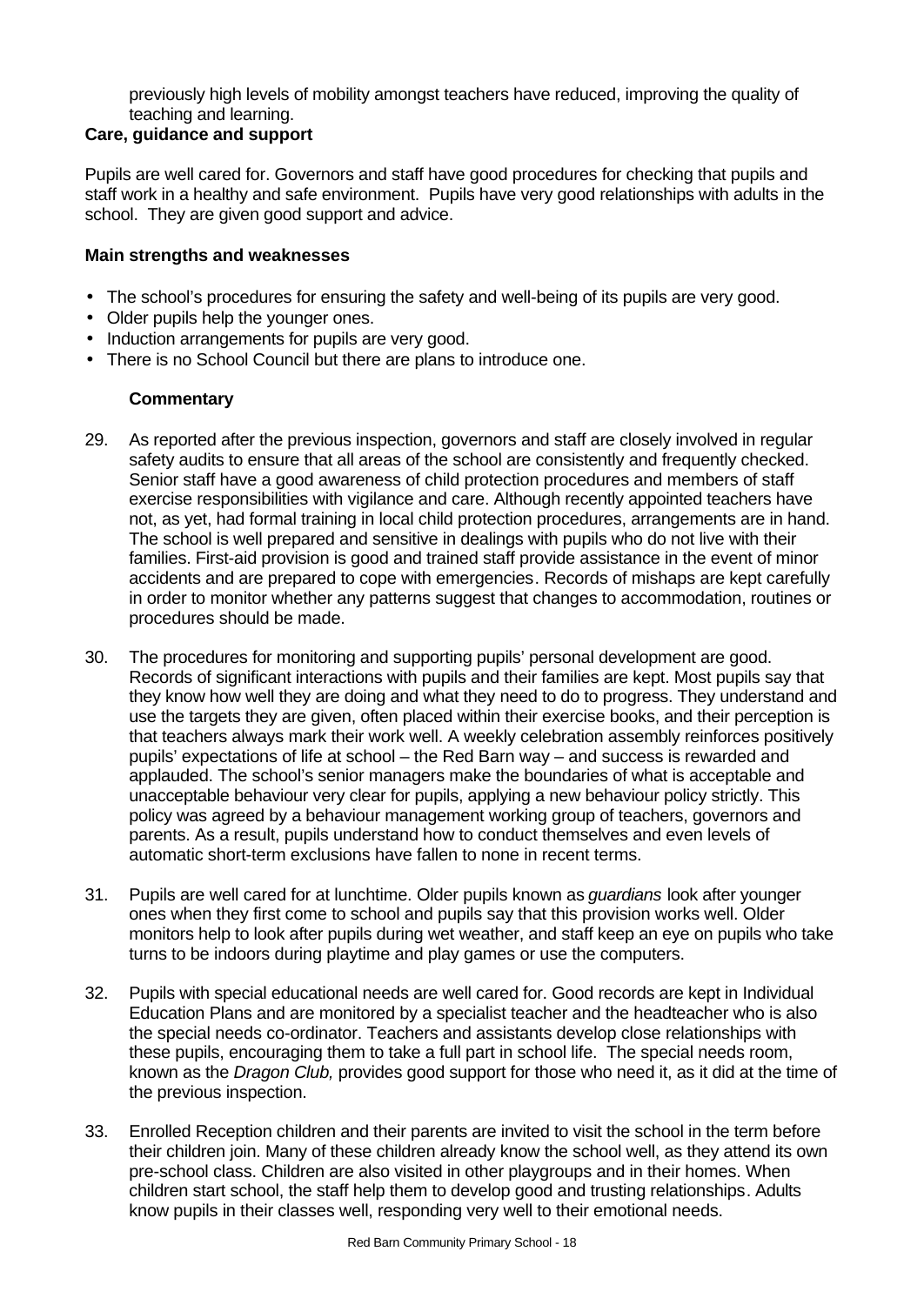## **Partnership with parents, other schools and the community**

The school's partnerships with parents and the community are satisfactory. Links with other schools are good.

## **Main strengths and weaknesses**

- A clear majority of parents expressed positive views about what the school provides.
- A few parents, mostly of children in Year 6, do not feel that the school informs them well about its activities or their children's progress.
- The school reports to parents frequently about their children's progress and takes seriously its responsibility to do so.
- The school's links with its own on-site pre-school group and with other primary schools are good.
- A partnership with the local secondary school supports pupils' transfer well.

- 34. The previous inspection report's findings suggested that parents were involved well in paired reading and that regular meetings with the headteacher were held for them in the afternoons. Current links with parents are sound. In the pre-inspection questionnaires, a clear majority of parents indicated positive views about the school and the education that it provides for their children. The headteacher and other teachers make themselves accessible to parents and informal consultations are easily arranged. Reading record books are available for communication between parents and staff and this helps strengthen relationships between families and teachers. Despite this, a small number of parents expressed concerns, suggesting that they do not feel closely involved with the school. Nearly all of these parents were of children in Year 6. At the pre-inspection meeting, these parents pointed out that recent instability in staffing resulted in interrupted teaching of their children, lack of consistency in methods and policies, and disrupted relationships between the school and home. Inspectors agree with these parents, to the extent that some instances of inconsistent practice were confirmed during the inspection and, during the time of instability, pupils' behaviour was not always as good as at the time of the last report. A few parents felt that poor leadership was to blame. However, inspectors do not agree that the headteacher responded unsatisfactorily. On the contrary, good leadership ensured that pupils' overall achievements remained satisfactory during a very difficult period. Furthermore, the opportunity to make good appointments to the senior management team has been taken successfully, and teaching and learning are now good, with progress speeding up.
- 35. Parents receive information about the curriculum at the start of each year. The school provides parents with three written reports about their children's progress. Although poor communication with them is one of the concerns that was expressed, this provision is unusually high and includes one detailed report that inspectors believe informs parents well about the work that their children have completed. These reports also contain comments about pupils' attitudes and attendance. However, it is fair to point out that not all these reports are fully clear about pupils' levels, in relation to national averages or expectations in each subject. One or two parents complained that the reports are not handwritten. However, inspectors found them to be attractively produced, personalised to the pupil concerned, and appropriate in terms of demand on the use of teachers' time.
- 36. Parents of pupils with special educational needs, together with the specialist teacher and class teachers are involved in producing pupils' Individual Educational Plans, which are well considered and updated regularly. These plans include specific targets, which are renewed appropriately. However, parents are not always invited when updates are planned. Nevertheless, they receive information about any changes. The school has satisfactory arrangements for determining parents' views. For example, parents' forums are provided both at the school and in the village hall at Southwick, where a significant number of pupils live. These meetings offer opportunities for parents to share their views. However, only very few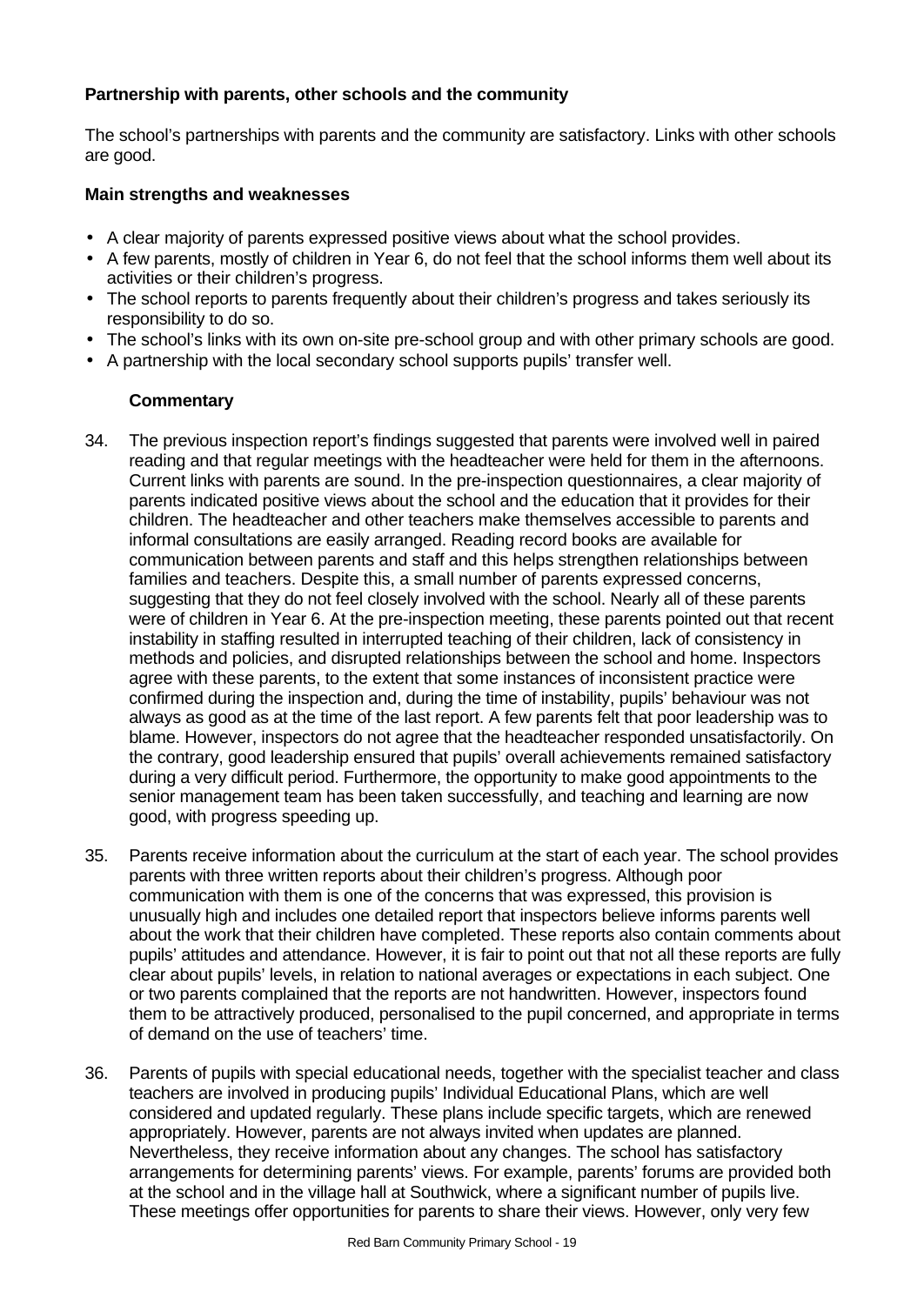parents have attended recently. The school also has a Friends' Association, which holds social events for pupils, their parents and the wider community. Although this association has only a few active committee members, it is successful in raising funds for extra activities, books and equipment. Relationships with the immediate community are positive. The town's community association lends support and pupils make several local visits and take part on a float in the annual Portchester gala.

37. Close links are maintained with the school's own on-site pre-school class, which provides a strong link with parents of future pupils and the wider community. Children from this group visit the school regularly, which helps them to begin smoothly in the Reception class, as they are already familiar with some of the routines. Another good link of this kind is provided in a voluntary group that provides extended care beyond school hours. This school-initiated enterprise provides employment for seven people and has 51 children on roll. Staff from the school also visit other playgroups and offer to visit enrolled children's homes before they begin school. Because of this, the school knows a great deal about many of its children before they arrive. Partnerships with other schools are good. Teachers from Red Barn take an active part in the *Portchester Partnership*, a group that brings together teachers in a number of local schools, so that they can swap ideas of good practice and expertise. Senior staff have also made good use of a neighbouring beacon school, which has been a useful source of information about a range of organisational issues. A link has also been established with a school in Scotland and with another in Canada. The latter has been a useful partner in the use of material related to the United Nations' Children's Charter. Another useful link is with a local secondary school, supporting the transfer of pupils with opportunities for them to visit and gain insights into the next stage of education. Staff from the secondary school return these visits to pupils while they are still at Red Barn.

## **LEADERSHIP AND MANAGEMENT**

Leadership and management are satisfactory overall. Good leadership on the part of the headteacher has brought the school effectively through a difficult period of high staff turnover, and the new senior management team are working well together. Management is satisfactory, although elements of some policies are not consistently practised. Governors carry out their role successfully.

## **Main strengths and weaknesses**

- The headteacher, deputy headteacher and other members of the senior management team share a strong vision for future developments.
- Owing to instability of staffing and changes in senior management, improvement since the last inspection has been slower than it might otherwise have been.
- The school's planning of improvement is detailed and manageable, including policies to promote good behaviour and educational inclusion.
- The amount and uses of monitoring and assessment to plan what is taught and to make further improvements vary from subject to subject.
- The whole staff, including senior managers, are good role models of co-operation and fairness for pupils.
- Governors support the staff well and are good at checking the accuracy of finances and that statutory responsibilities are met.

## **Commentary**

38. The headteacher has led the school well through a period of considerable staffing change since the last inspection, six years ago. He has recently appointed a committed senior staff that work together well for the good of pupils. Governors were included well in decisions to offer promoted posts to attract such staff in an attempt to reduce the impact of staffing turnover. The headteacher and governors identified that this turbulence was slowing down progress, affecting the school's rate of improvement since its previous inspection. For example, the quality of teaching and learning dropped for a time and adversely affected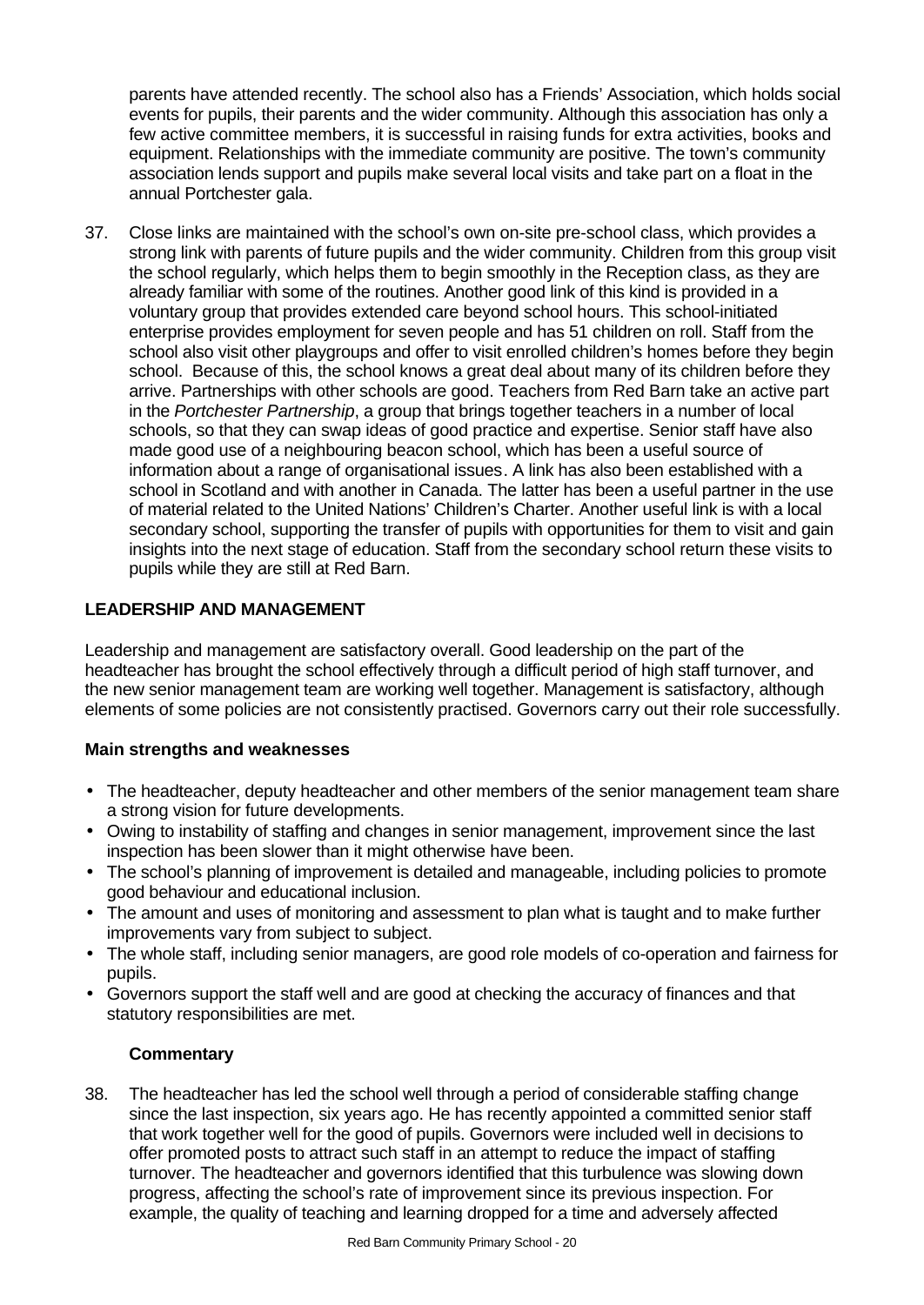standards of behaviour. Both the local authority's and the school's own monitoring indicated that elements of unsatisfactory practice – a rarity at the last inspection – were beginning to occur. Although measures were taken to deal with such practice, these took time to become effective and slowed the rate of improvement. Nevertheless, teaching and learning are now of good quality again. To address issues in the last report, new systems for assessing pupils' progress and for raising the impact and performance of subject co-ordination were introduced. However, staff changes resulted in inconsistency of practice, reducing the usefulness of such developments. Current evidence is that this situation is now being corrected. Considerable improvement in the provision for information and communication technology has been made. Nonetheless, a legacy of inconsistency in applying systems and policies still exists, although overall improvement is satisfactory. Trends in National Curriculum test results, for example, indicate that pupils' attainment has generally kept pace with national improvement by the time they leave the school in Year 6. Furthermore, indications are that the school's strategy to increase staffing stability is beginning to take effect. The movement of staff expected at the end of this year is lower than for some time. The present staff are committed to raising standards and have united well behind the senior management team.

- 39. With the support of the governing body, the school is now moving forward with a clear vision that involves improvements in standards and closer ties with parents. The promotion of strategies to include pupils of different backgrounds and needs, with a wide range of identified special educational needs including several pupils with emotional and behavioural difficulties, is good. These initiatives help to ensure both social and educational inclusion. For example, the school has developed a strongly inclusive behaviour policy, which includes a powerful definition of fairness. This emphasis means that pupils who make small steps in improving their attitudes and behaviour are rewarded effectively, alongside others whose standards are high. Although a few parents expressed concern about elements of this policy, feeling that it sometimes appears to reward poor behaviour, inspectors found it was laudable and effective. Pupils who were asked understood fully why some pupils receive awards, even though their actual standard of behaviour might not be at the same level as their own. These pupils also felt that all pupils are generally treated fairly. Another good feature of this policy is that parents were consulted about it and a behaviour forum has remained open to them to make their present views known. Behaviour and attitudes in the school have returned to the good standards that were observed in 1998 and several examples of very good behaviour were seen in lessons.
- 40. Planning for improvement is both detailed and manageable. By producing documents for different levels of management, including a five-year plan, strategic plans and related action plans for co-ordinators, responsibilities for carrying out decisions remain clear at each level, without the documents being too bulky to be useful. However, not all co-ordinators have been in the school for long enough to have monitored their subject effectively. As a result, the knowledge of strengths and weaknesses across the curriculum is inconsistent and, in subjects where it is weaker, insufficiently advanced to correct all shortcomings. This weakness has a particular impact on aspects of curricular planning. In religious education, for example, weekly planning is not sufficiently rigorous to ensure that pupils in Year 4 always study what is laid down in the long-term plan for the subject. Nevertheless, senior staff are aware of such deficiencies and related issues. They are currently establishing new routines to check, monitor and develop appropriately what is taught in those subjects that have not recently been reviewed.
- 41. The headteacher and governors have been successful in recruiting teachers who are good practitioners; they are supporting each other well. Training in literacy and numeracy has been focused well, with a particular emphasis on how to use groups of pupils to teach and encourage skills in reading. This work has been successful, as pupils' attainment has improved well in this aspect. Teachers are working well together with good teamwork in the

different stages of education and across the school. As a result, they provide good role models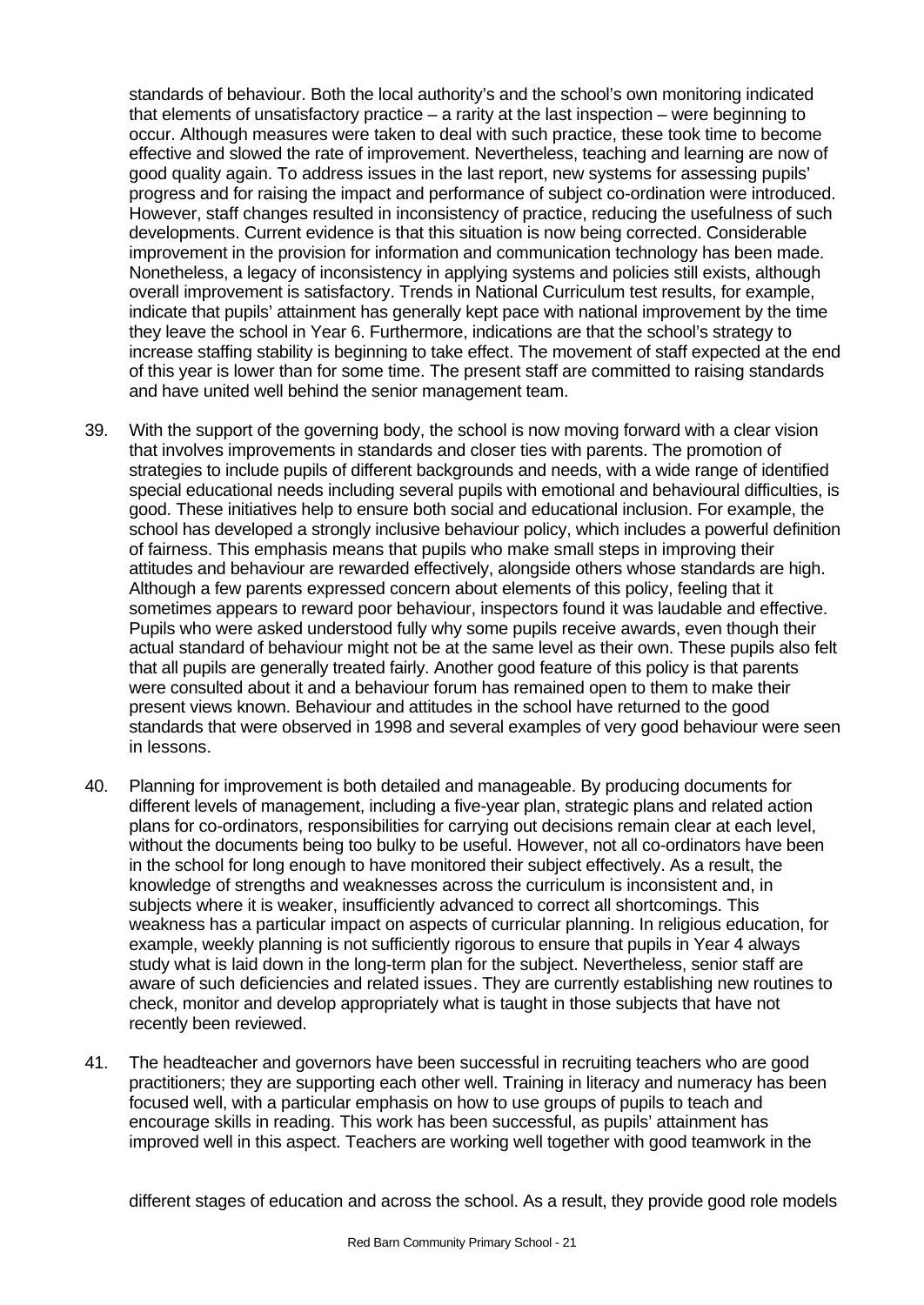for pupils, setting examples of good co-operation and collaboration for them to emulate. This feature helps pupils to understand the importance of good attitudes towards others.

42. The management of finances is satisfactory and governors support this aspect of the school's management well. They understand the importance of ensuring that funds are used to make purchases and to finance features of the school that will support improved standards. Optimism that such improvement can be made is high and governors use and support the principles of best value. For example, they realised that the appointments of key stage coordinators on promoted posts would be costly in terms of the budget, but would be likely to create a basis for more stability in staffing and, as a result, would be a force towards raising standards. As a result, good value for the extra expenditure would be achieved.

## **Financial information**

#### *Financial information for the year April 2002 to March 2003*

| Income and expenditure $(E)$ | Balances (£) |                                  |
|------------------------------|--------------|----------------------------------|
| Total income                 | 488,983      | Balance from previous year       |
| Total expenditure            | 480,958      | Balance carried forward to the i |
| Expenditure per pupil        | 3.044        |                                  |

| Income and expenditure $(E)$ |         | Balances (£)                        |        |
|------------------------------|---------|-------------------------------------|--------|
| Total income                 | 488.983 | Balance from previous year          | 14,665 |
| Total expenditure            | 480.958 | Balance carried forward to the next | 22.690 |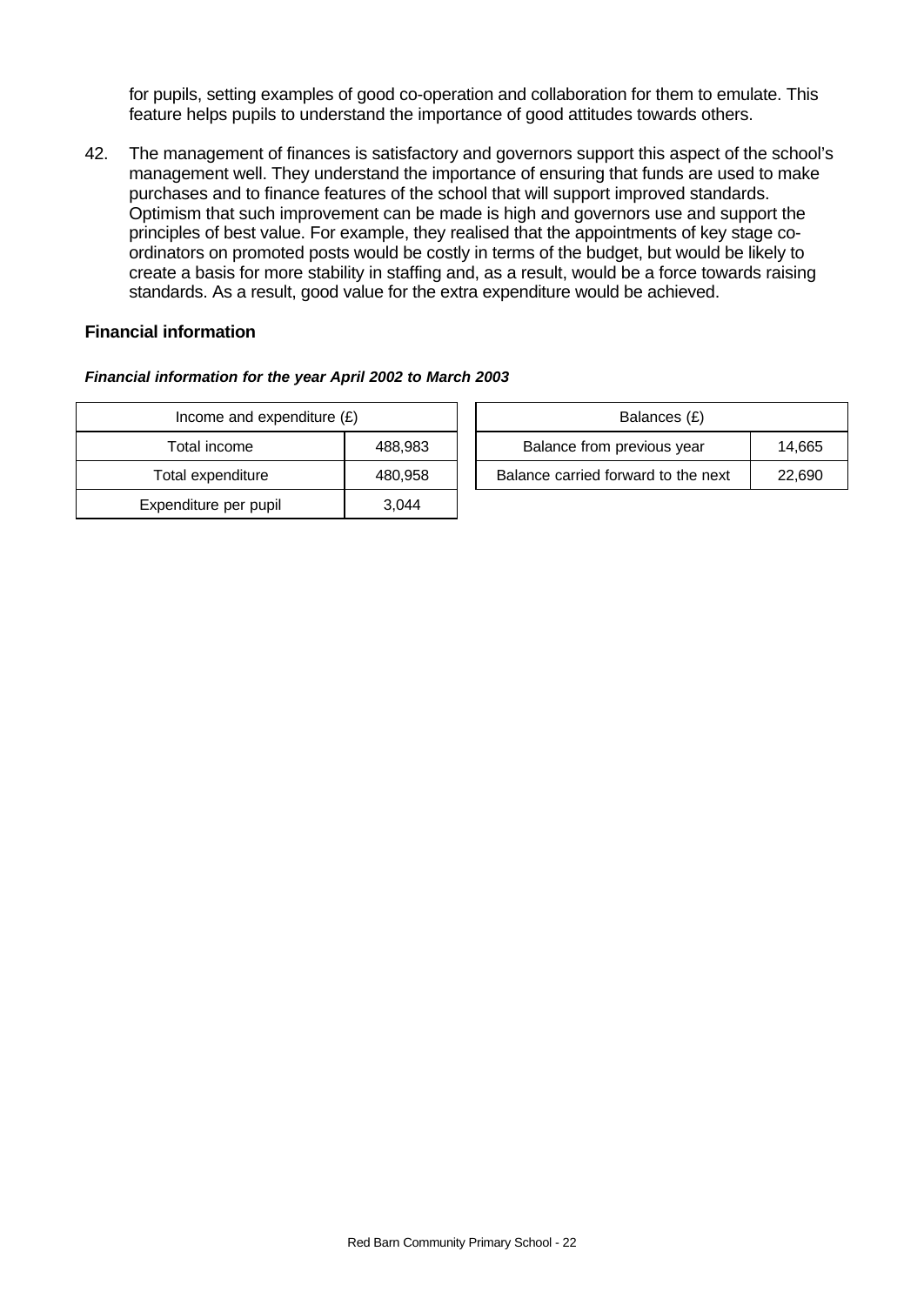# **PART C: THE QUALITY OF EDUCATION IN AREAS OF LEARNING AND SUBJECTS**

## **AREAS OF LEARNING IN THE FOUNDATION STAGE**

Four-year-olds are admitted to the Reception class each September. At the time of inspection, 18 children were in the Reception class. Most of these children had pre-school experience in the school's own, on-site provision. In most years, overall attainment on entry to the Reception class is below what is normally found, particularly in the areas of communication, language and literacy, and personal, social and emotional development. However, the range is quite broad, including a few children with high attainment and rather more of below average attainment.

Children, parents and carers are introduced to the school well and children are given opportunities to visit frequently before they begin. Good links have been forged with parents, who feel welcome in the Reception class and consider that they receive good information. Parents and staff work in partnership to improve children's learning.

By the time they reach Year 1, nearly all children make good progress and achieve satisfactorily, based on good teaching, which represents an improvement since the last inspection. Despite good teaching and progress, although children attain many of the goals for the age group in the areas of creative and physical development, several do not do so in the areas of communication, language and literacy, mathematical development and knowledge and understanding of the world. Children with special educational needs receive good support to enhance their progress. The Reception class teacher has a good understanding of how young children learn, and works together effectively with the classroom assistant.

What is taught is carefully based on the requirements of *The Curriculum for the Foundation Stage* (a nationally produced document that explains what should be taught in Nursery and Reception classes) and uses adapted literacy and numeracy strategies that prepare children well for what they will meet in Year 1. Children are provided with a wide range of interesting activities. However, the outdoor play area is relatively small and limits opportunities to organise outdoor experiences in all areas of learning together. Overall, the quality of teaching and learning is good. The staff are fully aware of the principles that underpin good early years practice. A rigorous means of monitoring children's progress has been devised. The information gained is suitably used to plan work that builds on what children have achieved already.

## **PERSONAL, SOCIAL AND EMOTIONAL DEVELOPMENT**

Provision in personal, social and emotional development is **good**.

## **Main strengths and weaknesses**

- Children develop good relationships with each other and with adults.
- The quality of teaching and learning is good.
- Children's attitudes and behaviour are good.
- Children are given good opportunities to use their initiative and develop their independence.

## **Commentary**

43. Several children enter school with immature personal and social skills, although a few are very mature. As a result of skilful teaching, children settle down quickly and feel happy and secure. The staff create a supportive atmosphere where each child feels very special. Nearly all of them respond well to this climate and soon become attentive and eager to learn. Children know routines well, settle to tasks with a minimum of fuss and behave sensibly. Clear boundaries and good role models are set by the adults. Children of different backgrounds work and play in harmony and show developing confidence in trying new activities. They are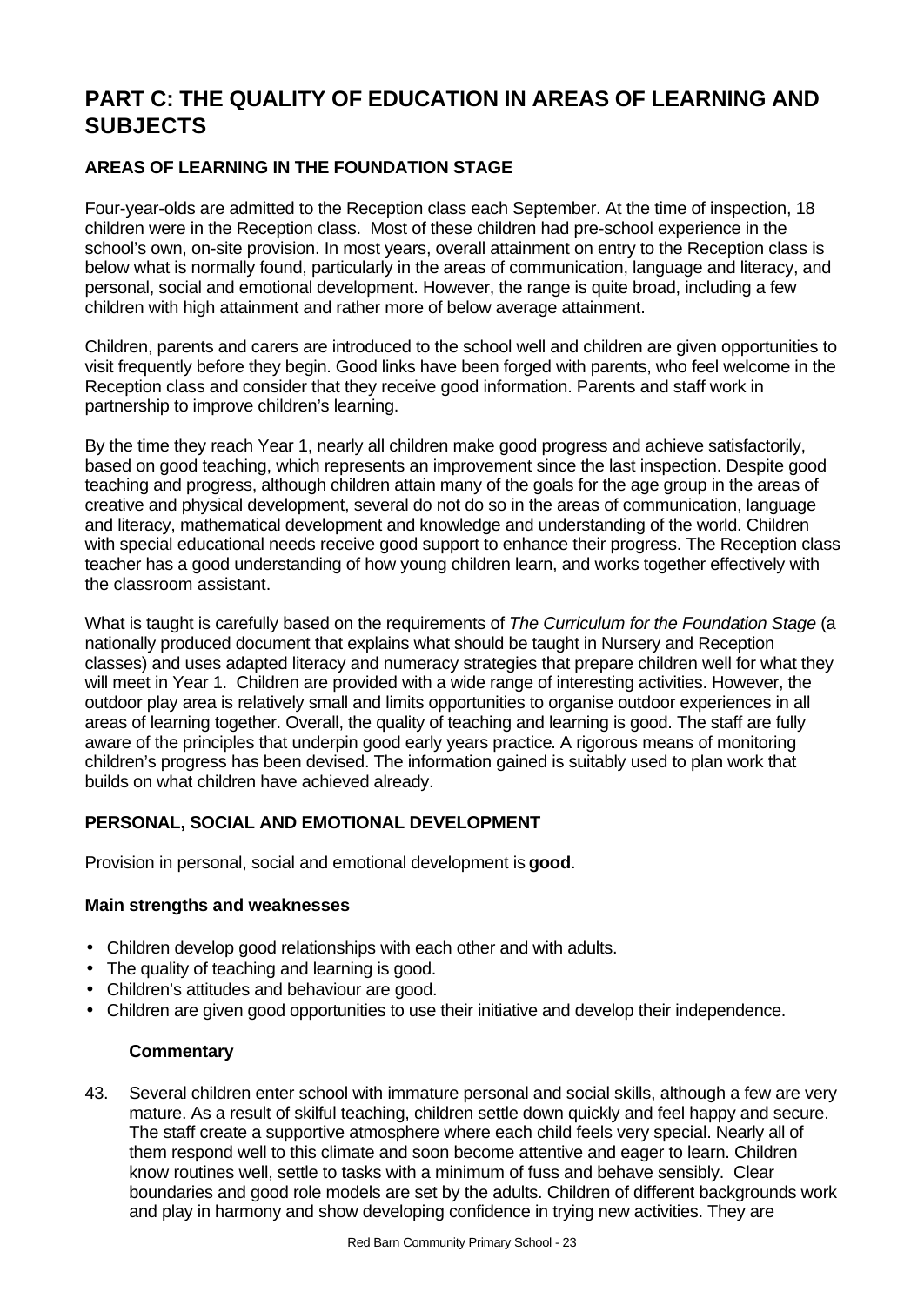purposefully engaged and show consideration and respect for property and each other. Children enjoy coming to school and take pride in their achievements. They are excited by stickers and stars that they receive for trying hard and succeeding, which boosts their selfesteem.

44. A good range of activities is planned to ensure that curiosity is stimulated. Children are given every opportunity to develop their initiative and to manage tasks for themselves. They select activities and work on them for good lengths of time. Their play and responses are supported and extended sensitively through good questioning. Children are skilfully managed and purposefully occupied. As a direct result of this generally good provision, nearly all of them are likely to reach the expected goals for their age by the end of the Reception Year.

## **COMMUNICATION, LANGUAGE AND LITERACY**

Provision in communication, language and literacy is **good**.

## **Main strengths and weaknesses**

- Children have plenty of opportunities to develop their speaking, listening, reading and writing skills.
- Children achieve well in relation to their prior attainment because of the good teaching of basic skills.
- Teachers talk to children with respect, encouraging them to express themselves.
- Many children display speaking skills that do not reach the expected goals.
- A good home reading system is very well established.

- 45. On admission to Reception, most children have skills below those usually found, especially in speaking. All children make good gains in learning because they are taught well and have access to a variety of well resourced activities. The well-planned curriculum provides interest, stimulation and challenge. The staff show that they value children's efforts in language and literacy. Children talk about their experiences when encouraged to do so and develop new vocabulary in many aspects. For example, they engaged well in dressing up and role-playing the story of *Goldilocks and the Three Bears* in the class's *Bears' House*. Role play, puppets, "props" and pictures are used well to stimulate imagination. Constant encouragement to do well in all 'stepping stones' in this area of learning ensures that all children achieve well. Nevertheless, owing to the relatively high proportion that begin from a low starting point, several children are unlikely to attain the expected goals. Attainment on entry to Year 1 is therefore likely to be below average overall.
- 46. The quality of teaching and learning in this area is good. Good planning ensures that most children in the class gain satisfactory control in developing early writing skills and achieve well in comparison with their starting point. They draw and paint letters with increasing control and a few higher attaining children write meaningful short sentences. Most children write their own name unaided and copy simple sentences accurately. Very good progress is made when adults work in small groups or on a one-to-one basis. All adults use talk to good effect and are good listeners, offering facial cues and expressions that encourage speaking. However, while a few children are very articulate, speaking with clarity and conviction, many others have weaknesses in this aspect, despite the good provision. These lower attainers are often hesitant and are indistinct in their formation of words.
- 47. Children handle books carefully and know that print runs from left to right and down the page. Many children associate sounds with letters and recognise a few familiar words. All of them are encouraged to take books home and to share them with adults. Teachers effectively familiarise children with written vocabulary through stimulating activities to focus on key words. Modified literacy lessons to suit the young age group effectively promote the development of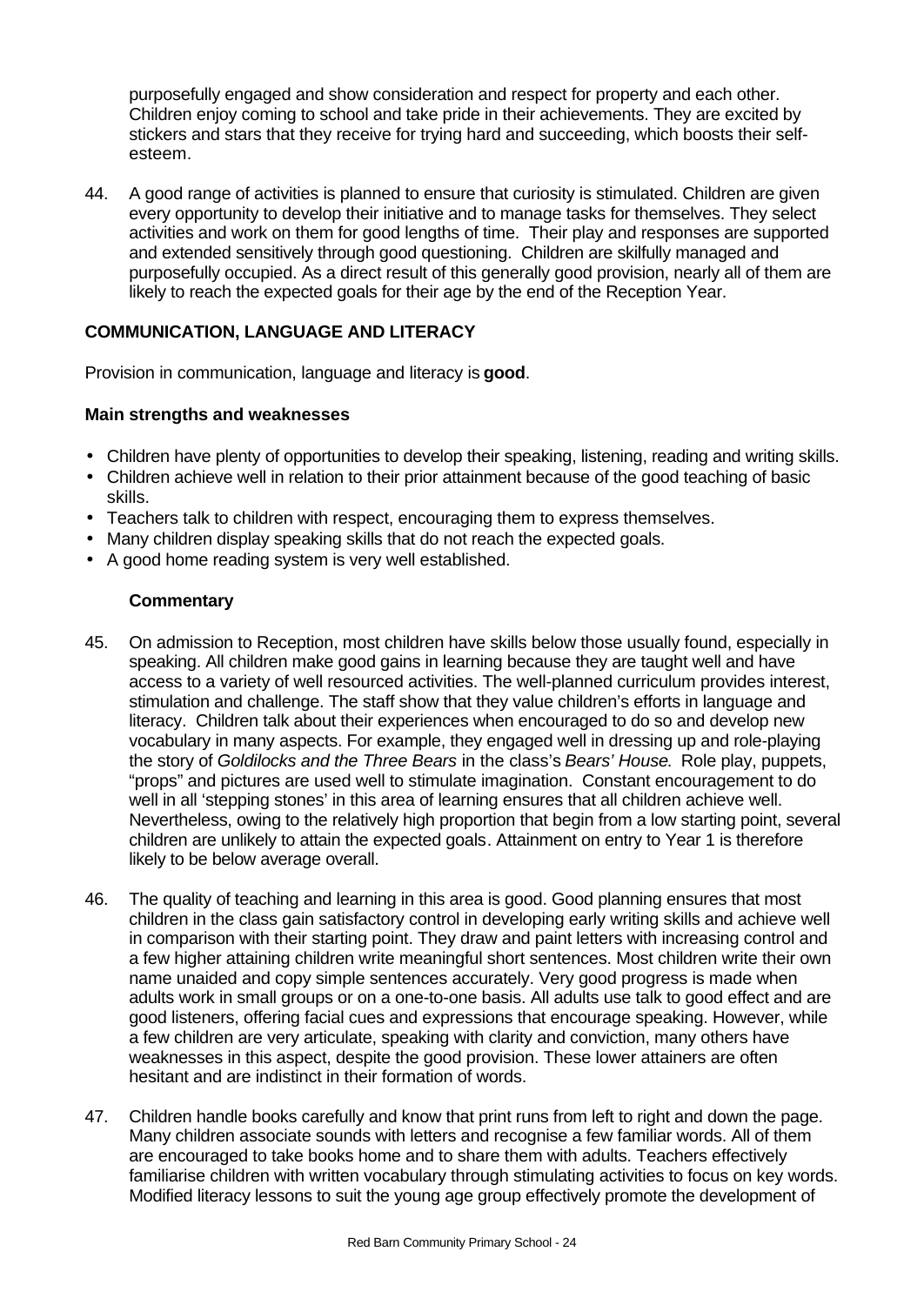early reading, writing and spelling. The class teacher and the assistant make continuous assessments of children's progress and have a good understanding of individual strengths and weaknesses.

## **MATHEMATICAL DEVELOPMENT**

Provision in mathematical development is **good**.

#### **Main strengths and weaknesses**

- There are sound opportunities for children to use mathematics in a range of contexts.
- Children learn well owing to good teaching.
- Children have good attitudes to mathematical work.

#### **Commentary**

- 48. Children start with standards in mathematical development that are below what is usually found overall, although a few are already attaining well. The quality of teaching is good in this area, based on good knowledge of young children's needs and good provision of activities to stimulate counting and to develop interest in shapes, sorting and matching. As a result, nearly all children make good progress. More are likely to attain the expected goals in this area than in communication, language and literacy, although, overall, attainment is still likely to be below average.
- 49. Resources are used very well, which helps children to develop their mathematical understanding and to ask questions. Mathematical vocabulary is thus taught well. The teacher plans activities carefully and uses a good range of teaching methods to make learning interesting. For instance, sorting socks of different lengths and other items of clothing, according to whether they are large, medium or small, develops early mathematical ideas and vocabulary. Most children count reliably to 10 and are beginning to understand 'more than/less than' the given number. Number rhymes, games and songs are enjoyed by all and used well to reinforce counting, recognition and understanding of numbers. Children are encouraged to apply what they know to practical problems and a few have begun to record simple additions up to five. Children recognise basic shapes well and gain knowledge of capacity and weight from practical experiences with sand and water. Some more able children describe objects by position, shape, size and colour. In a good lesson, children learnt positional language, including 'behind', 'in front of', 'next to', and so on. Children enjoy working with large and small construction equipment, such as Mobilo, Lego and jigsaws. There is effective adult involvement in children's activities and useful timely assessments made of individuals' progress.

## **KNOWLEDGE AND UNDERSTANDING OF THE WORLD**

Provision in knowledge and understanding of the world is **good**.

#### **Main strengths and weaknesses**

- Children are keen and eager to find out about the world around them.
- Good teaching ensures that children achieve well and have good attitudes to learning.
- The teaching assistant provides good quality, valuable support in lessons.
- Resources are used very well to broaden children's knowledge and understanding.
- Little use is made of the outdoor space to enhance children's learning.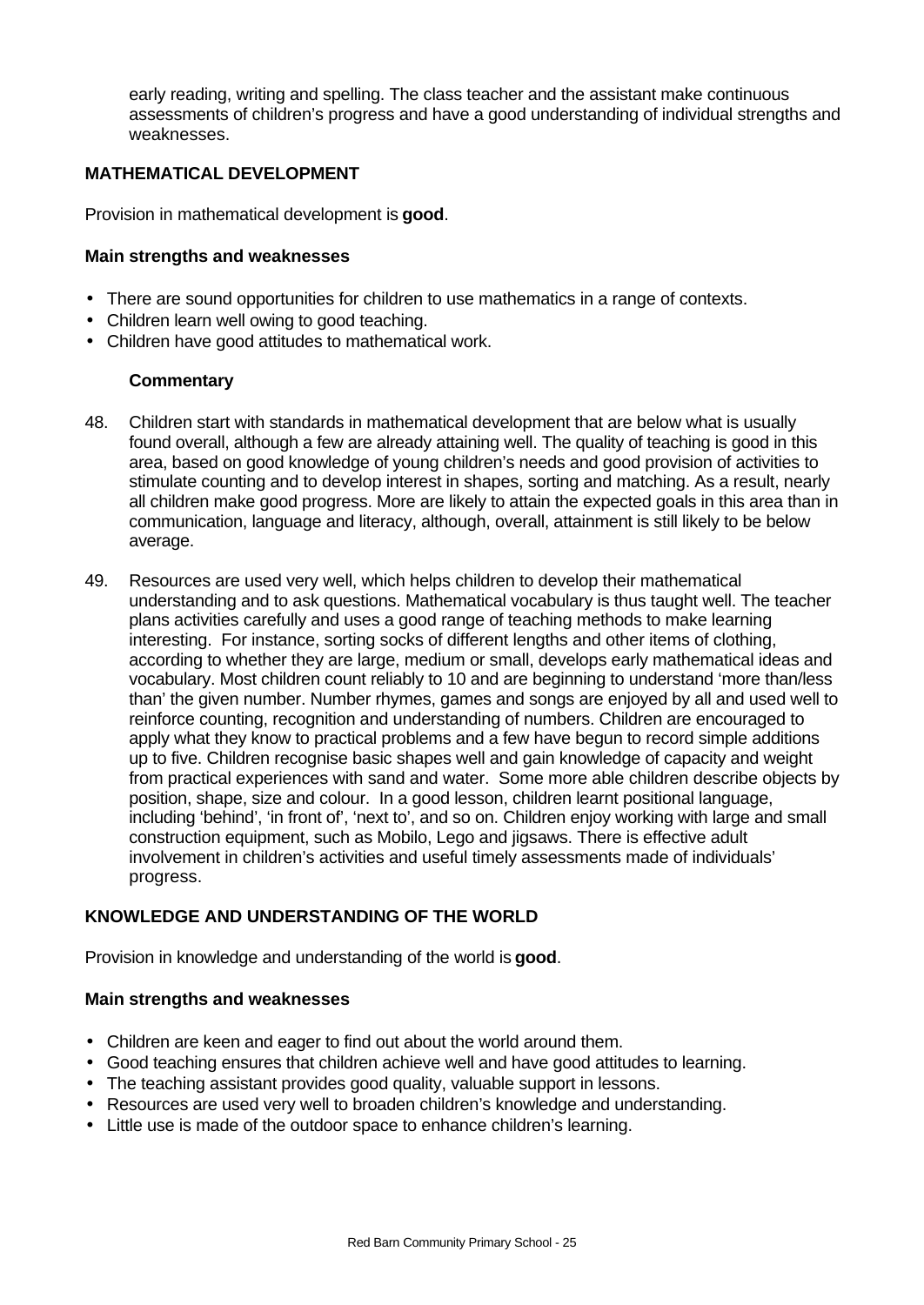## **Commentary**

- 50. Many children begin in the Reception class with a comparatively low general knowledge. As a result, despite good teaching and overall provision, overall attainment at the end of the year is likely to be below what is typically found. A sizeable group of children is unlikely to attain the expected goals for the age group by the end of the year, although several others will. The present Reception class also contains a few who will reach the goals easily. This standard represents good achievement compared with starting points. During the inspection, activities such as making salt-dough and taking a group of children round the school to observe and record features were well led by the teaching assistant. Her skills in keeping children well focused on developing their knowledge and understanding, and her use of related vocabulary were of good quality. The children showed interest in their environment and enjoyed learning about it. They remained totally absorbed in the range of planned activities, talking, for example, about "Travelling Ted" and his journeys to other countries and places. A topic about the senses has been developed well to enhance children's understanding of materials and living things. The children have recently planted some seeds and talked about what plants need in order to grow. The outdoor area, however, does not have a lot of space to use for a wide variety of growing and natural things, alongside its uses in other areas of learning, such as creative and physical development.
- 51. Good adult interventions in activities and encouragement of children's ideas are used to support learning effectively. This intervention focuses on anything that the children do which indicates curiosity and interest in further exploration and finding out. Opportunities to experience work with sand, water and malleable materials are frequently provided. Computers are also used well and children receive a good level of individual support to help them acquire skills satisfactorily. Pupils also design and make objects and models using a variety of materials, including card, recycled articles and textiles.

## **PHYSICAL DEVELOPMENT**

Provision in physical development is **satisfactory**.

## **Main strengths and weaknesses**

- Children are well co-ordinated.
- Children handle tools with care, using them correctly.
- Outdoor play space is small and not well developed, which limits the range of activities that can be planned.

## **Commentary**

52. Children are on course to reach many of the goals expected at the end of the year. They are confident and well co-ordinated in the use of equipment. Children have limited opportunities to develop their skills in the outdoor play area, although they love to act out stories and, when playing outside, choose games that suit the space and context. They have good attitudes and behave safely and sensibly. However, space is at a premium, preventing large rolling toys and similar equipment from being fully used. This deficiency is recognised and, at least partly, ameliorated by the regular, timetabled use of the school's hall. Children have regular opportunities, therefore, for movement, including the use of music and floor apparatus. In a good lesson, children were effectively taught skills of jumping and landing safely, as well as using ropes with appropriate control. Children move about imaginatively, demonstrating developing body control and awareness of space. Children enjoy these physical education lessons and clearly respond very positively to the praise and encouragement that they are given. The teacher ensures that good opportunities are provided for children to repeat and practise what they have learned, helping them to acquire techniques securely. All children make good progress in manipulating small objects and tools such as scissors.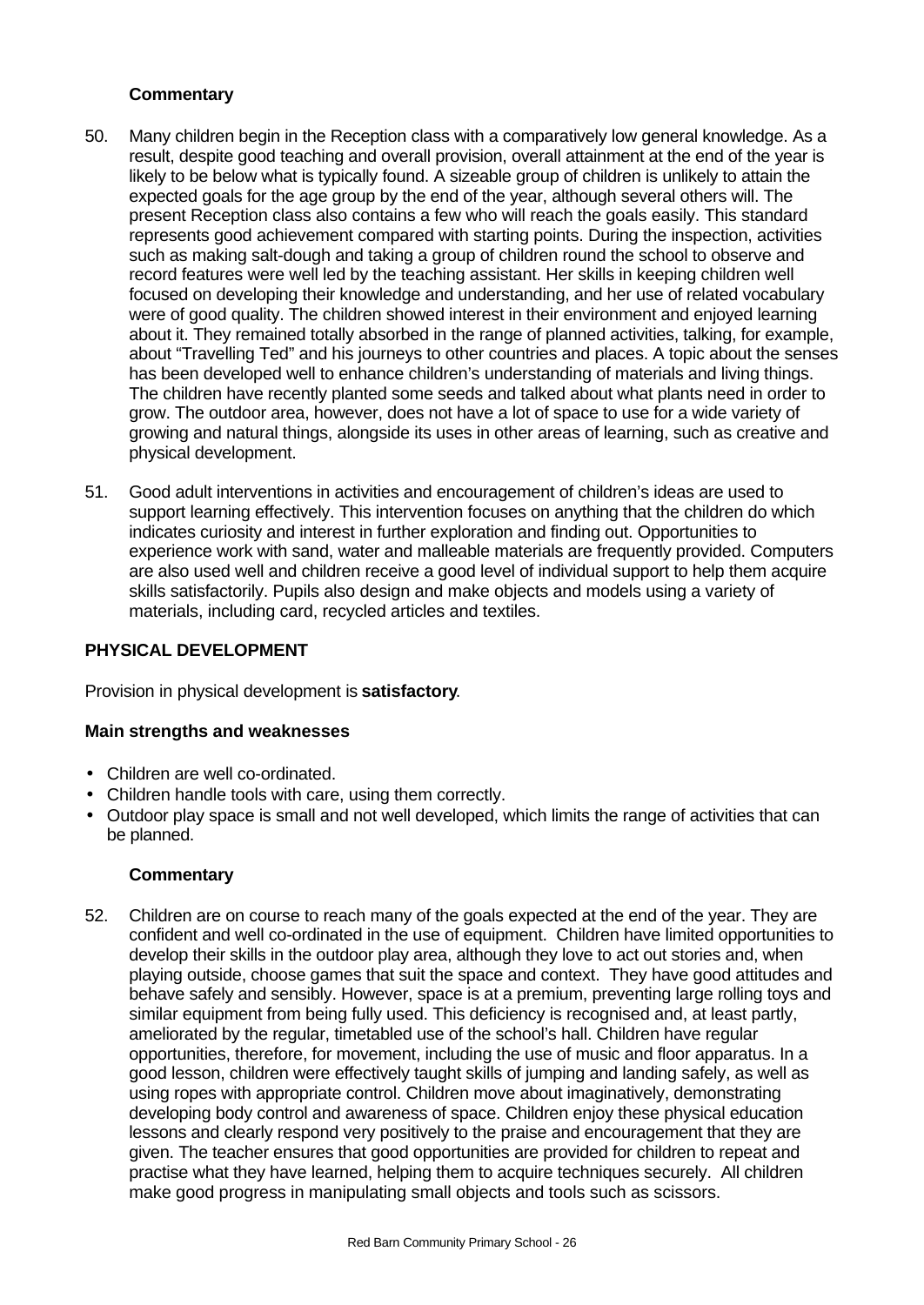53. Hand and eye co-ordination are developed satisfactorily with many uses of small tools such as scissors, scrapers, pencils and so on. Children are shown how to use such items correctly and make sound progress through the nationally required stepping stones towards the goals expected.

## **CREATIVE DEVELOPMENT**

Provision in creative development is **satisfactory**.

## **Main strengths and weaknesses**

- Children work in a well-ordered environment in which creativity and expressiveness are valued.
- Children are provided with quality resources and make good gains in learning.
- Adults provide plenty of opportunities for children to develop their creative skills.
- Children have positive attitudes to learning because they feel confident in expressing themselves creatively.

## **Commentary**

54. By the end of the Reception Year a clear majority of children are likely to achieve the expected goals and to achieve satisfactorily overall. Nearly all the children are able to use a range of materials and media to produce attractive and interesting creative work. Teaching and learning are sound, which is producing the expected progress towards the goals for the age group. During the inspection, children particularly enjoyed their role-play in well set-up corners that stimulated their imagination. For example, they were observed playing different roles in the *Café Corner*. They acted out scenes together, such as *The Teddy Bears' Picnic,* displaying confidence and co-operating with each other's ideas. Children are given opportunities to explore colour, texture, shape and form, creating paintings, patterns and three-dimensional collage, such as their *Chinese New Year Dragon*. Children are also adequately introduced to musical skills. They sing enthusiastically and work with total involvement when using musical instruments and investigating the best way to play them.

## **SUBJECTS IN KEY STAGES 1 and 2**

## **ENGLISH**

Provision in English is **satisfactory**.

## **Main strengths and weaknesses**

- Teaching is good across the school and pupils are currently learning and progressing well in lessons.
- Pupils' good attitudes contribute well to their good learning in lessons.
- Standards in speaking and writing are below average.
- Standards in reading are improving well and are beginning to close in on those expected.
- Library provision is good.
- The presentation of written work and the quality of pupils' handwriting and spelling are inconsistent.

## **Commentary**

55. Overall, the quality of teaching and learning is good. Pupils enjoy reading and have a good attitude to what is taught in lessons. As a result, they are currently progressing well. Nevertheless, standards are usually below average. Differences were observed in different elements of the subject. Standards in reading, for example, are improving quickly and are close to average overall in many classes. However, speaking and writing are below average.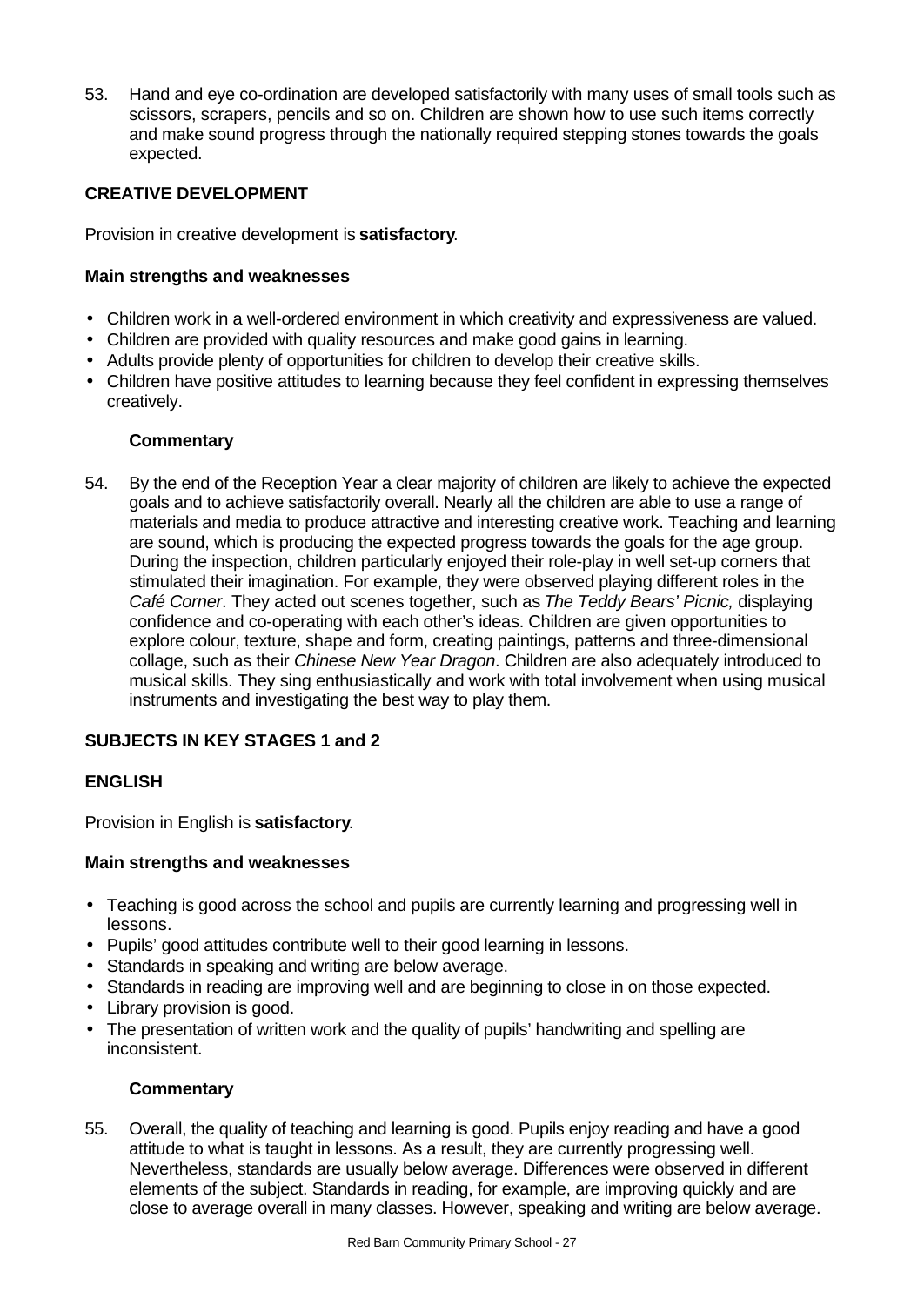Overall, pupils' achievements are satisfactory compared with their knowledge and understanding when they began the National Curriculum. This achievement and rate of progress over time does not match the good quality of teaching and learning observed currently. The most likely reason is that, in the past, teaching was not always as good as it is now.

- 56. Pupils are good listeners, and teachers ensure that classes are well managed, so that all pupils can concentrate well on what is being taught. Pupils provide others with a sympathetic audience and take turns to speak and listen well. They understand the importance of focusing on and listening to speakers carefully. However, the inspection report of 1998 identified speaking as a weakness, although it did not include it as a key issue for improvement. Speaking remains a weakness now. Currently, while a few pupils throughout the school are very articulate for their age, a significant proportion use a restricted vocabulary and express themselves rather hesitantly. This group of pupils often give the impression of trying to seek a word that they do not know. A few pupils are also unclear in their diction, often speaking too quietly and indistinctly. Often, when such situations occur, they pass without comment or correction. For example, a pupil's comment, "He's took the 'C' off and it's like he put a 'K'," was commended as just what the teacher wanted (the answer had indeed addressed the teacher's specific question accurately). However, no reference was made to the colloquial form of the reply and the opportunity to focus on the suitability of a more standard form of spoken English was missed.
- 57. Standards in reading are improving and are now close to average at the end of Year 2 and Year 6. Pupils heard to read from both age groups read satisfactorily. The school has good resources for teaching reading, with a wide variety of books, which are arranged in order of difficulty, clearly marked with coloured stickers, and easily accessible to pupils. A strong focus on the teaching of reading, including approaches to guided reading, has had a positive effect on increasing teachers' expertise and thereby raising standards. Weekly lessons in the library are timetabled for all classes. Many pupils show good knowledge of library usage, and can find information well, which is further evidence of good teaching methods that result in good outcomes. Older pupils are allowed to work independently in the library to retrieve information for themselves. Year 2 pupils use phonic and picture cues to identify new words. Higherattaining pupils especially recognise and correct their own errors, because they realise when what they have read does not make sense. Nearly all pupils explain differences between fiction and non-fiction. By Year 6, nearly all pupils build new words confidently, sounding out different syllables in long words that are new to them. For example, an otherwise below average attainer built the word "partition" very competently in this way, correctly using his knowledge of phonics. Pupils understand the terms "glossary", "index" and "blurb". Several higher-attaining pupils read challenging text fluently and with reasonable understanding. They also know how to scan factual text quickly to find a place that is likely to give the detailed information that they want to read more carefully. Reading-record journals are provided in younger classes to write down comments from pupils, parents and teachers. They also offer a useful record of what pupils read and whether its level of difficulty is appropriate. All classrooms have their own stock of books.
- 58. Teaching assistants support reading well, often working with pupils with special educational needs. They keep them on task and prompt them to use strategies to decode words patiently and skilfully. These assistants are often well trained and also use their skills to assist with writing. Teaching of literacy skills is good in the *Dragon Club* and, as a result, pupils with special needs, including those with statements, make generally good progress in this context, which includes their written work.
- 59. Standards of writing are only a little below average at the end of Year 2, which is an indication of the improving rate of progress that is currently resulting from good teaching. It is, however, more clearly below average at the end of Year 6. At this age, not enough pupils are attaining at a level higher than that normally expected to push overall standards up to the national average. Nevertheless, current teaching in Year 6 is consistently good, leading to good learning and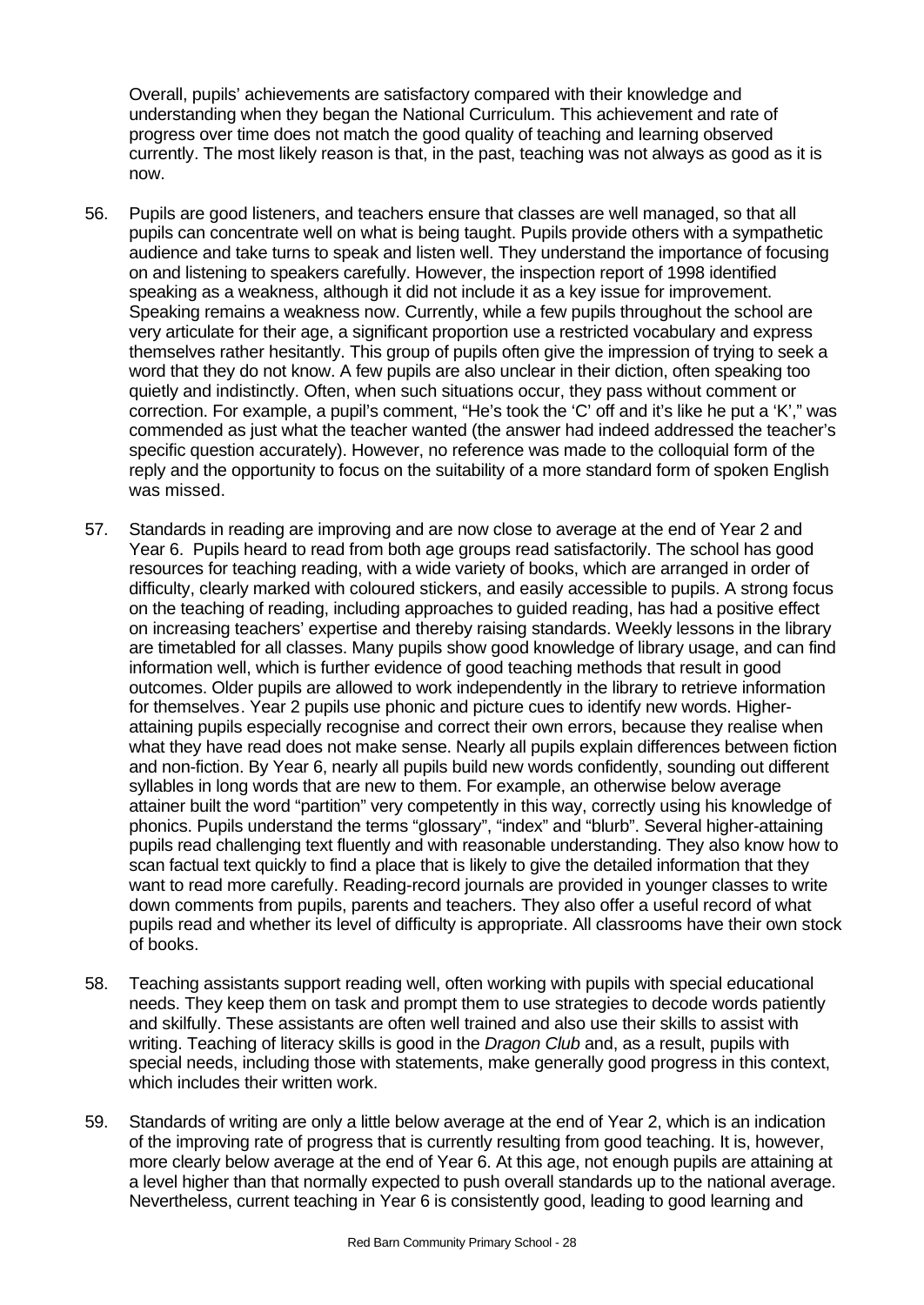rising attainment. Throughout the school, the challenge to higher-attaining pupils to write more and to be more adventurous and flexible in their use of vocabulary is inconsistent. By Year 6, although some pupils set out their work very neatly and use well developed, legible handwriting, several others are less careful. Examples of unjoined handwriting were observed, which is below average for this age group. Spelling standards also vary widely. Owing to a relatively high proportion of pupils with special educational needs, who tend to struggle with this aspect, overall attainment is below average. In Year 2, in both handwriting and spelling, standards are improving rapidly. Nearly all pupils write carefully and are able to use their knowledge of phonics to spell unfamiliar words recognisably and many pupils spell words of single syllables and those that are familiar to them with reasonable accuracy.

- 60. During the inspection, the overall quality of teaching and learning in lessons was good overall. Literacy Hours are used well. However, the points of lessons are not always shared with pupils at the beginning, which restricts their insights into the effectiveness of their own learning. In nearly all of the good lessons, teachers used effective questioning to lead pupils' understanding and to make them think. On one or two occasions, opportunities were provided for pupils to develop speaking skills by discussing their ideas with partners. Owing to their weaknesses in speaking, however, this type of activity is not used as frequently as it would otherwise be.
- 61. Leadership and management of the subject are good. The rates of progress of boys and girls have been analysed and compared, which is particularly good practice in the context of gender imbalance in many of the school's classes. The results indicate that the respective rates vary in different year groups, with sometimes boys doing better and sometimes girls. The number of pupils with special educational needs appears to be more significant in affecting progress, so it is unlikely that teaching contains any significant gender biases or inequality. The coordinator has monitored work, planning and teaching, and analysed national data and other tests to find and target areas of weakness. A good action plan has been developed to improve the subject further. A good balance of information and examples of pupils' own written work is apparent in displays around the school and poetry features strongly. A drama studio and an attractive, prominent library help provide good accommodation for the subject, although the studio was not observed in use for English during the inspection.

#### **Language and literacy across the curriculum**

62. Information and communication technology is used in all classes for word-processing, to import illustrations, and to make lists and labels. However, examples of imprecise uses of vocabulary and colloquial forms of spoken English, when a standard form was more appropriate, occurred on several occasions in a range of classes in lessons across the curriculum. Occasions also arose when teachers themselves were not good role models in this respect. Confusions of plural nouns with singular verbs and similar grammatical errors were occasionally observed. Opportunities to encourage pupils to project their voices in assemblies were also sometimes missed and vocabulary is not always targeted in lessons in other subjects across the curriculum. For example, in geography lessons, word lists were not available on pupils' tables and, although some classrooms had such lists on display, attention was drawn to them infrequently. In religious education, opportunities to use expressive writing about responses to religious artefacts or matters of spirituality are missed. In other subjects, the use of worksheets sometimes prevents pupils from using their own words in the presentation of factual writing or empathetic writing in, for example, history.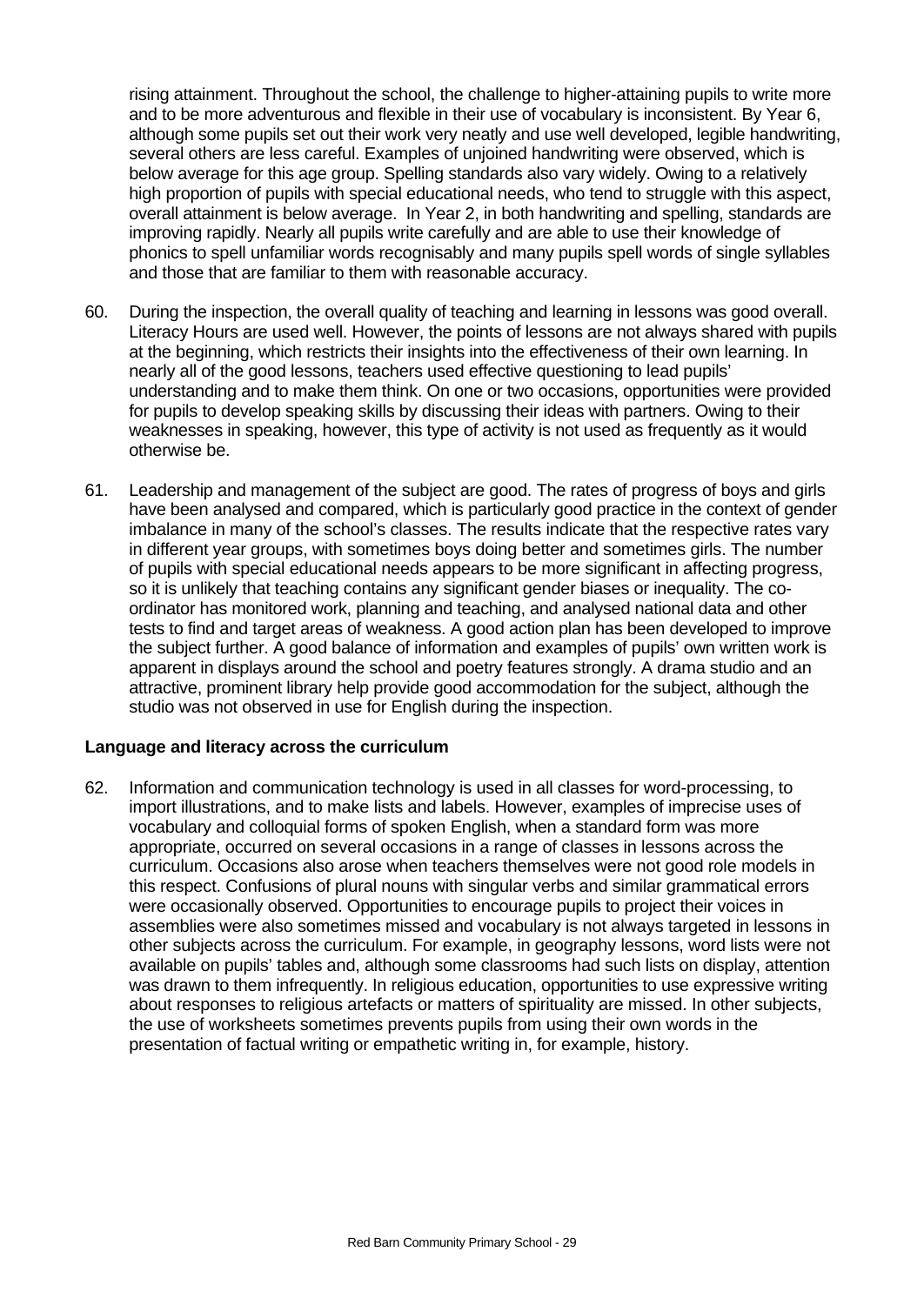## **MATHEMATICS**

Provision in mathematics is **good**.

#### **Main strengths and weaknesses**

- Teaching and learning are nearly always good, including examples of very good teaching.
- The rate of pupils' progress is currently good and overall achievement is beginning to improve.
- Overall attainment is below average, although it is getting close to average in Years 1, 2 and 3.
- Management and co-ordination of the subject are good.

- 63. Currently, pupils' overall achievements are satisfactory. While attainment is below average, so is attainment on entry to the school and the school's systems for tracking and monitoring progress clearly indicate that, over the years, nearly all pupils have made progress at normally expected rates. However, this overall satisfactory achievement does not match the current generally good quality of teaching and learning that was observed during the inspection. Lessons that were of very good quality were also seen and outnumbered those that were satisfactory.
- 64. Overall, teaching and learning are good because teachers know and use the National Numeracy Strategy well. As a result, planning is effective and good adaptations of what is taught match the needs of pupils of different prior attainments. Lessons are interesting and pupils respond accordingly, paying attention and learning effectively. In the examples of very good teaching, all these elements were present with an even stronger emphasis on the use of ongoing assessment. In a very good lesson in Year 3, the teacher constantly asked pupils questions about their own learning. A typical exchange resulted in pacy teaching about mental arithmetic. It went: "Did you do that in your head or put it on your whiteboard?" – "On the whiteboard." – "All right…" (to another pupil) "… you did it in your head, so tell this group what you did to get there." As a result, progress was tangible in a very short time. The most likely reason that good teaching is not matched with good overall achievements is that many teachers are new to the school, so their teaching has not had enough time to impact fully on pupils' learning. Evidence to support this view is apparent from some very good understanding by pupils in Years 1, 2 and 3. In these classes, the proportions who are beginning to attain at levels higher than those normally expected are beginning to increase. As pupils in these classes have spent less time in the school, the consequent impact on them of past inconsistencies in teaching (probably due to high rates of mobility of staff) will have been less. The impact of current good teaching is therefore correspondingly greater. As these pupils move on, overall achievement is likely to rise, as this better attainment is built on.
- 65. Despite their improving achievements, pupils' overall attainment remains below average towards the end of Years 2 and 6. Another reason, apart from the previous inconsistent teaching, is that in both these age groups a relatively high proportion of pupils have identifiable special educational needs that impact on learning. Understandably, the attainment of these pupils is lower than that normally expected of the relevant ages. The effect is that standards overall are lower than they might otherwise be. Nevertheless, in Year 2 especially, several higher-attaining pupils demonstrate very secure understanding of place value. They are also competent with calculations using all four mathematical operations with numbers up to 100 and beyond. In another very good lesson observed, these pupils were also very adept at sorting and naming two-dimensional shapes, even when irregular, by referring to mathematical properties. Arrangements for average attainers and those of previously lower attainment, including those with special needs, were also very well planned. For example, a lower-attaining group was taken outside, where they were well supervised by a learning support assistant. In and around the playground, pupils used their knowledge to recognise and record different shapes in the environment. Pupils in Year 6 also progressed well in a good lesson. Higherattaining pupils received opportunities to think for themselves, creating a simple database of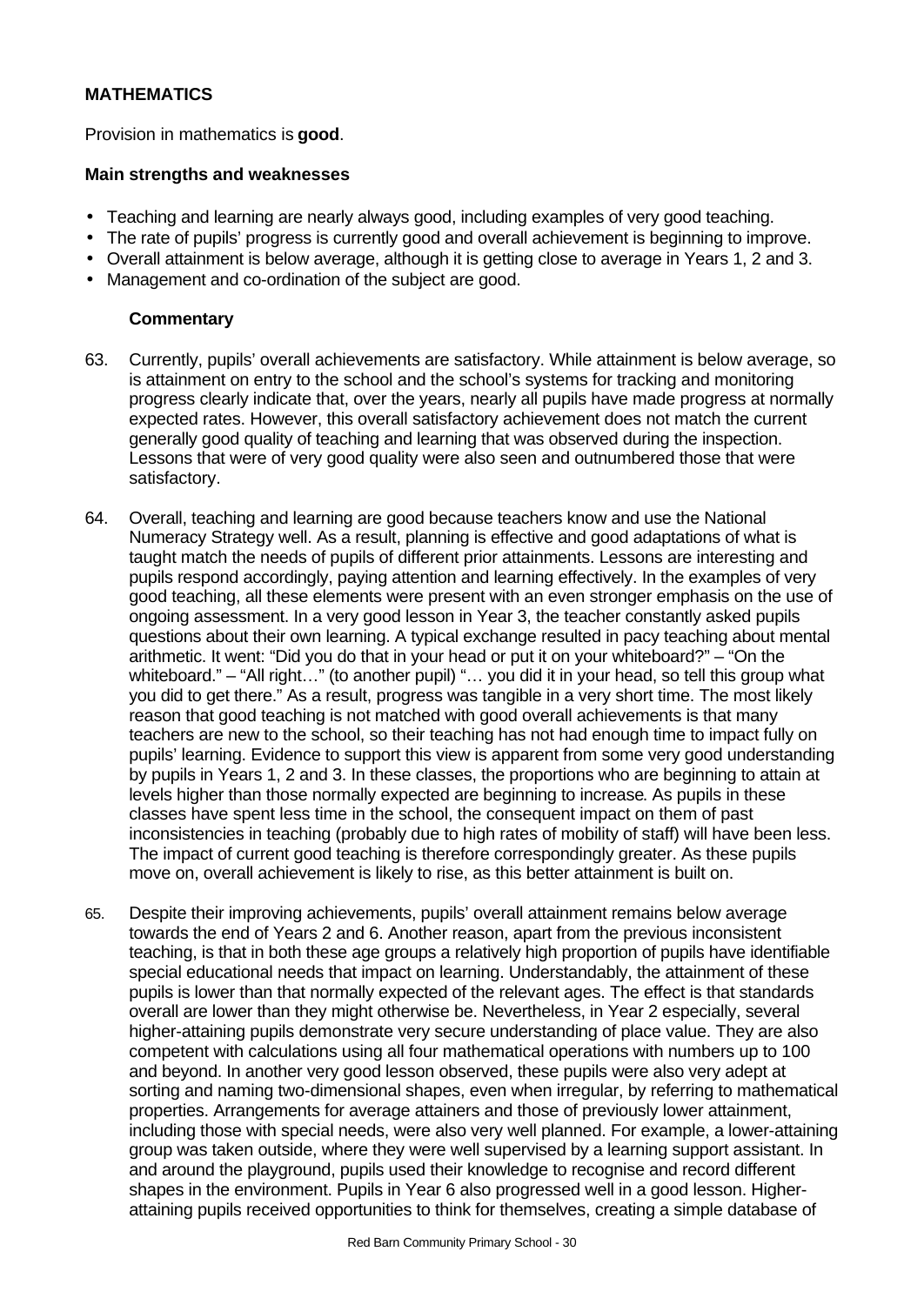their own, and deciding its range and mode. Different tasks, adapted to pupils' different levels of understanding, were also available. As a result, both average and lower-attaining pupils were enabled to make good progress and to gain understanding of required mathematical terminology. Such well planned tasks ensure that pupils are challenged, so their attention is gripped and they work busily. Their behaviour and attitudes to learning are consequently also good. Records indicate that about a quarter of pupils in this year group have special educational needs. These records also show that, while their progress matches that of other pupils in the class, their attainment begins from a lower base and therefore outcomes are also likely to be lower. Samples of pupils' work show that standards in number, shape and space and investigative mathematics are similar to those in lessons.

66. Co-ordination of mathematics is currently good. Records and procedures to assess and track progress are used well to set targets for each subsequent year group. The co-ordinator's action plan contains good ideas to continue raising pupils' achievements and to ensure that the present quality of teaching and learning is maintained. Audits of resources have been successful in ensuring that funding is wisely spent on necessary items to support teaching and the acquisition of skills through the school.

## **Mathematics across the curriculum**

Opportunities to use mathematics as part of learning in other subjects are taken as and when they occur. In work around the school, graphs, tables and charts provide evidence that pupils' mathematical skills are used effectively in information and communication technology and in science to display results and record outcomes appropriately. In displays of pupils' art and design, shapes and patterns are frequently evident.

## **SCIENCE**

Provision in science is **satisfactory**.

## **Main strengths and weaknesses**

- Recently, subject management and co-ordination has begun to identify weaknesses and to plan effective remedies.
- There is a lack of rigour in approaching assessment of teaching and learning.
- Teachers do not consistently challenge the more able pupils.
- There is insufficient emphasis on investigations in science.
- Standards are below expectations in both Key Stages 1 and 2.

## **Commentary**

67. Achievement is satisfactory overall. However, current progress in lessons is also satisfactory, unlike in English and mathematics, in which it is good. This difference is occurring because the overall quality of teaching and learning, while satisfactory, are not as good as in the other two core subjects. Standards in the subject are below average for pupils in Year 2 and by the time pupils leave in Year 6. Nevertheless, standards and pupils' achievements are well placed to improve, owing to more stability in staffing and identification of weaknesses in provision that are being addressed through careful action planning. A new subject co-ordinator is very keen to make an impact. Measures to initiate improvement include the setting of targets for individual pupils, based on clear analysis of results, and a greater focus on experimental and investigative science. Resources have recently been updated and organised centrally for ease of access in readiness for this more innovative approach. All teachers are good at making sure that pupils' attitudes to work are good and this aspect is no different in science. Teaching already focuses effectively on pupils' learning of scientific facts and information, including the correct subject vocabulary. However, because teachers have tended to plan separately, some inconsistency in methods and the quality of teaching has occurred and, to some extent, still does where confidence and knowledge of the subject are weaker. On these occasions,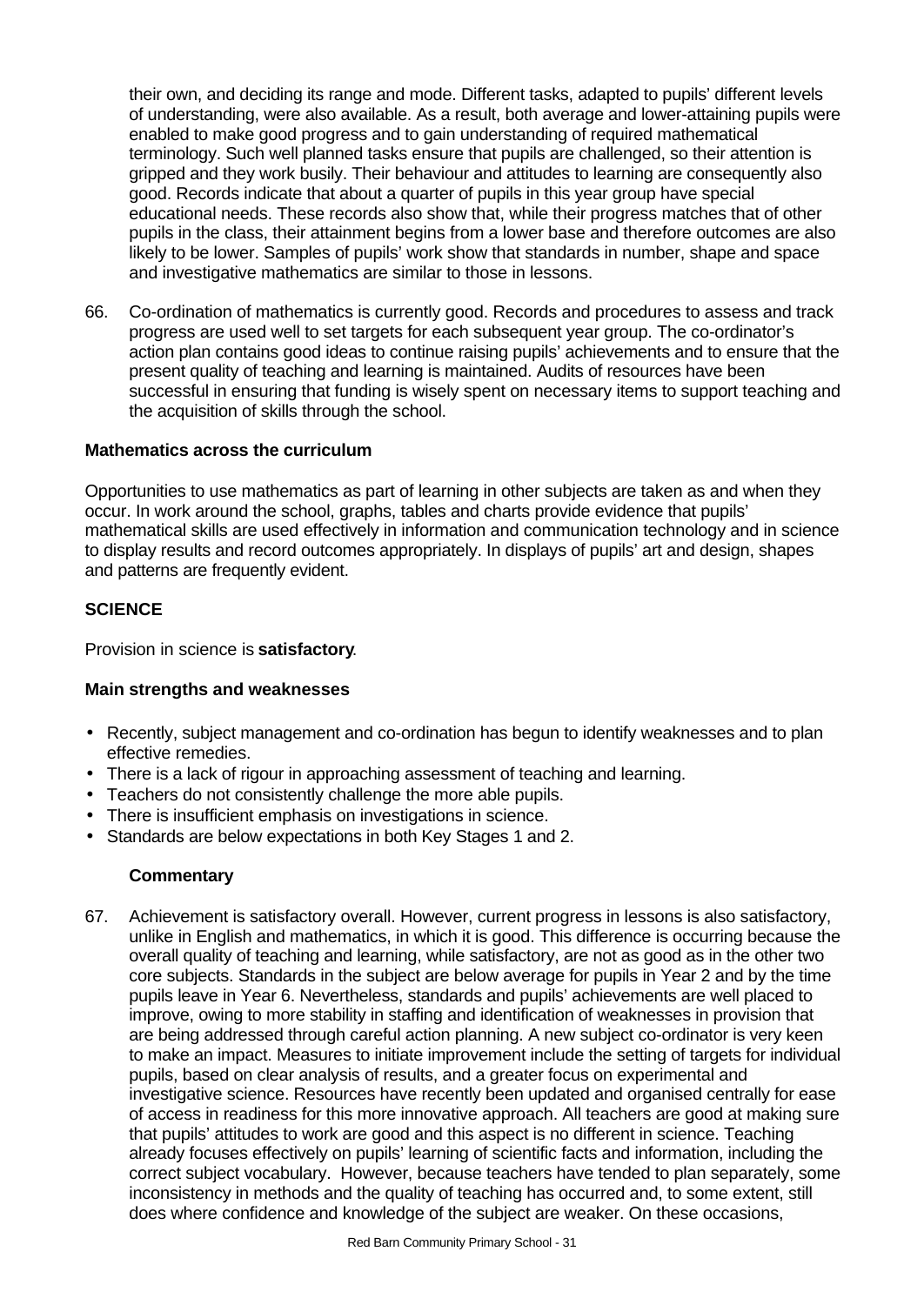teaching is less effective, usually because topics are not studied in sufficient depth from an observational, experimental and investigative perspective. However, these shortcomings have been identified and the co-ordinator has good ideas for addressing them.

- 68. Teaching is satisfactory overall, although it varied considerably between good teaching and unsatisfactory teaching. For example, it was good in Year 6, where pupils were seen working on light, making their own observations and trying to generalise ideas and findings of their own from what they saw. This type of activity exactly addressed weaknesses in these pupils' skills. Pupils were very excited by their experiences. It was clear, however, that gaps in past learning were causing difficulties for them in presenting their results. Their teacher had recognised the deficiency and was providing much input to improve pupils' performances. Samples of work and lessons support this finding, which also matches the subject co-ordinator's view, indicating below average attainment. However, pupils are progressing well in Year 6, with the support of consistently good teaching. Although strengths are apparent in teaching in other classes, weaknesses are also evident. For example, pupils do not consistently receive guidance on how to carry out observations and experiments systematically. The outcome is that skills are limited in seeking patterns in experiments and making sense of them, so pupils' skills in producing scientific reports is adversely affected. The overuse of commercially produced worksheets is apparent in many situations, which reduces pupils' opportunities to take responsibility for learning. For example, while these resources contained accurate scientific information, from which pupils acquired elements of factual knowledge, they did little to support pupils' research or to teach approaches to scientific reporting that are systematic, yet sufficiently flexible to use in a range of experimental situations. In an unsatisfactory lesson, such weaknesses were compounded when pupils were kept for far too long on the mundane task of drawing and colouring a title.
- 69. The work of pupils with special educational needs is affected in much the same ways as that of other pupils, although they do receive adequate focused support from teachers and teaching assistants. This support ensures that they remain on task and generally complete what they are asked to do successfully. Similarly, higher-attaining pupils are not consistently challenged at levels appropriate to their abilities as, in science, work is not as well adapted to the requirements of different groups as it is in the other core subjects. Nevertheless, teachers are good at inspiring all pupils to work hard and they strive to achieve this end, often succeeding through challenging questions in discussions. Teachers place high demands on pupils to work hard and pupils respond well. They have good attitudes to the subject, particularly when they are questioned and engaged in offering their ideas. Such responses were, for example, notable in Year 4 in a lesson that was generally satisfactory. Pupils took part in a scientific investigation and were challenged effectively to complete a circuit with a switch. Pupils concentrated well during discussions, explanations and instructions. However, they found it quite hard to work independently on the investigative task itself, acting in ways that suggested little past experience in working this way. This lack of experience slowed the pace of teaching and thereby the rate of learning. Nevertheless, the teacher was correct to persevere with her plan for the lesson, as it provided just the sort of practice that pupils require, filling such gaps.
- 70. The subject co-ordinator, although very new, has quickly established a strong vision for the future direction of the subject. The need for more focused evaluation of lessons and support of teaching has been recognised, in order to further improve and share good practice, especially in the area of observational and experimental work. A need to improve the consistency of assessment arrangements has also been identified, in order to enable the same rate of progress as in English and mathematics.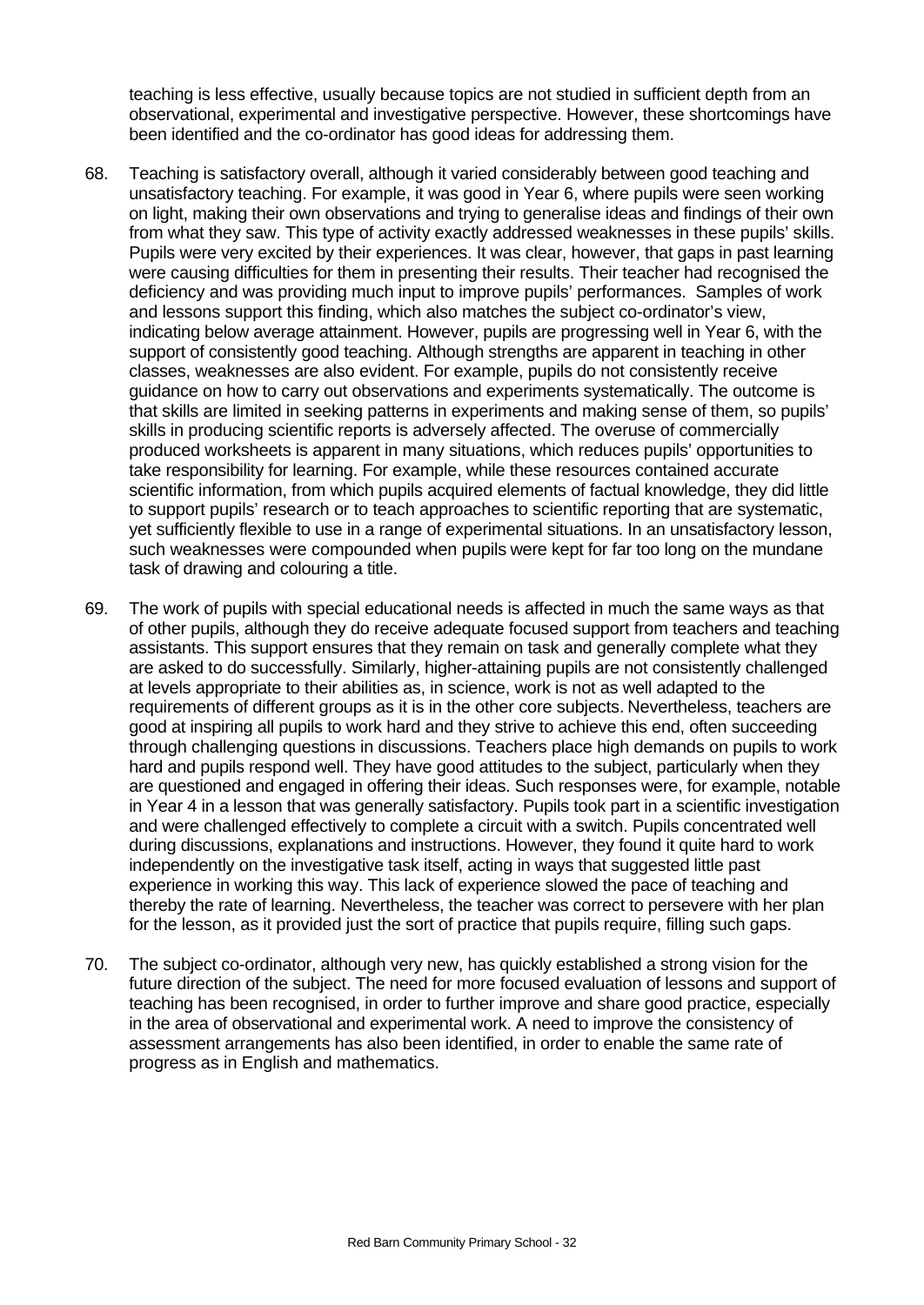## **INFORMATION AND COMMUNICATION TECHNOLOGY**

Provision in information and communication technology is **satisfactory**.

## **Main strengths and weaknesses**

- Improvements have been made in resources, planning and teachers' expertise since the last inspection.
- During the inspection, classroom computers were not used enough in lessons.
- The quality of teaching and learning that was observed is good.
- Pupils often achieve well in the computer suite, although they do not use their skills enough to support their work in subjects across the curriculum.
- Good subject co-ordination provides a good vision and direction for further improvements in provision.

- 71. Considerable amounts of work are displayed in the school, involving the teaching of skills in all elements of the subject. It indicates sound rates of progress as pupils move up the school. This progress is stemming from recent improvements in resources, including the conversion of a space adjacent to classrooms into a computer suite. Most of the displayed work appears to be generated in this suite, so it has clearly been a good development of available accommodation.
- 72. Pupils' skills are developed well as they grow older. Planning and good co-ordination have ensured that teachers' expertise is sufficient to build on what has previously been taught and that adequate programs and software are available to support learning. All pupils are included well in these arrangements and, in the school's Dragon Club, further programs are available and used effectively to support pupils with special educational needs. However, during the inspection, computers in classrooms were not used often enough to support work in other subjects. This shortcoming reduces opportunities for pupils to practise the skills that they acquire. The subject co-ordinator is aware of such issues and has good ideas to rectify them. The main barrier is that several classroom computers are ageing and unreliable. Nevertheless, the involvement of a parent with expertise is helping to ameliorate the difficulty.
- 73. The quality of teaching and learning that was directly observed in lessons is good. It is based on good planning and good use of available resources, support staff and accommodation. Teachers often split their classes into two groups, so that teaching can focus on a smaller number. For example, as one class worked on information technology, pupils from a room adjacent to the suite were outside in a physical education lesson. The empty room was used well by the other half of the information technology class, so they were near to their teacher while working on a different, but related activity. This type of organisation is working well, as nearly all pupils are currently making good progress in the suite. Nevertheless, as is the case in the main core subjects, this present good rate of progress is not matched over time.
- 74. What was seen in lessons in the suite and what pupils in Year 6 were able to recall of their work indicate that overall standards are a little below average at the end of both stages, largely because skills are not sufficiently applied to general work and activities in lessons around the school and partly because progress was not as good in the past as it is now. Nevertheless, in the computer suite, pupils' achievements are nearly always satisfactory and often good. In a good lesson in Year 1, for example, pupils used TextEase to type and set out a range of questions about the seaside. The teacher's instructions about how to access the program and to use its various applications were clear and effective. As a result, nearly all pupils were able to use menus and toolbars to click buttons on and off, thereby controlling the program well. By the end of Year 2, pupils are confident in their control of programs, demonstrating willingness to experiment with buttons to achieve the effects that they desire. In another good lesson in the suite, for example, pupils in this age group used drawing tools within a version of Word to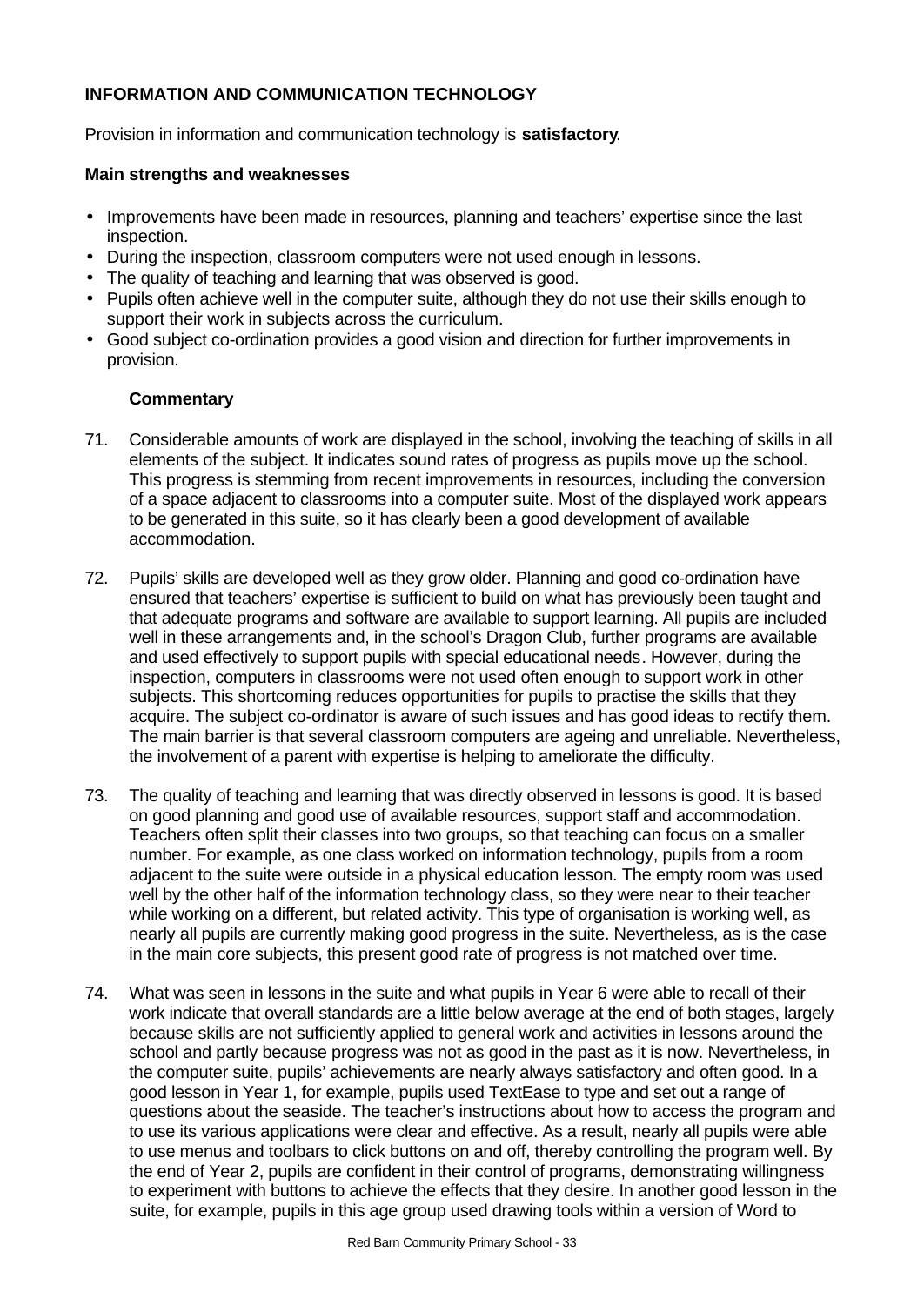create images based on Matisse's *The Snail*. Following their teacher's clear demonstration, nearly all pupils accessed the application themselves and experimented to good effect. As they move on through older age groups, pupils use the computer suite to acquire skills in Excel, learn to design presentations in PowerPoint, and frequently use CD-ROMs and the Internet to download information. For example, pupils in Year 6 explained accurately how they could find help for topics in geography and history.

75. Co-ordination of the subject has been good since September at least. A new co-ordinator acted quickly to attract technical support to rectify problems with both hardware and software. Her role has now moved on well from "trouble-shooting" to developmental and improvement work, including the development of a new website that is nearly ready. Clear action planning has ensured full entitlement to the curriculum for all pupils and initial monitoring is indicating that standards in younger age groups are now progressing rapidly. Another good feature is the use of the Kingswood Centre during a residential school journey to the Isle of Wight. Pupils in Year 6 were very excited about what they had learnt while on this trip. Skills involving control technology and finding solutions to problems with the help of modelling techniques had clearly been focused well. These pupils explained how a wide range of new technologies involving animation and photography had been explored and demonstrated very good recall of what they had done.

#### **Information and communication technology across the curriculum**

76. The use of information and communication technology across the curriculum is hampered by ageing equipment in some classrooms. During the inspection, little use was made of such machines. However, work on display indicates that pupils use computers to support writing when they word process stories and use programs effectively to produce titles and labels for displays in other subjects. In Year 2, computers were seen in use supporting work in art and design. Programs that generate charts and graphs are also used well to support work in mathematics, although such applications were less apparent in science.

#### **HUMANITIES**

Only two lessons were seen in geography and none in history, so overall judgements of provision have not been made in these subjects. It has been possible, however, to provide overall judgements in religious education.

## **History and geography**

- 77. What analysis of pupils' work that was possible indicates that lessons in history and geography do not provide sufficient links with language development and literacy to make a strong impact on pupils' speaking and writing skills. For example, much written work was fairly brief and lacked developed arguments about, for example, the possible motives of different people and commentators living in the past and thereby the veracity of historical evidence. However, good links with art and design were observed in well displayed representations of *The Great Fire of London* and work on mosaics that supported a topic on Roman England.
- 78. In the two observed lessons, pupils showed positive attitudes to geography, especially so in Year 6, and acquired good factual knowledge. Teaching in the Year 6 lesson was of good quality throughout. Pupils learnt well about many features of rivers. Good use of resources and enthusiastic teaching helped pupils to represent a river in the playground and to mark its different stages as they developed their work. In the lesson in Year 4, teaching and learning were satisfactory. Pupils responded to questioning rather hesitantly, which slowed the pace of the teaching. Short, rather colloquial, responses were not always pointed out or alternative answers modelled for pupils. As a result, opportunities to improve vocabulary and to improve speaking skills were missed. Nevertheless, organisation and management of pupils were good features.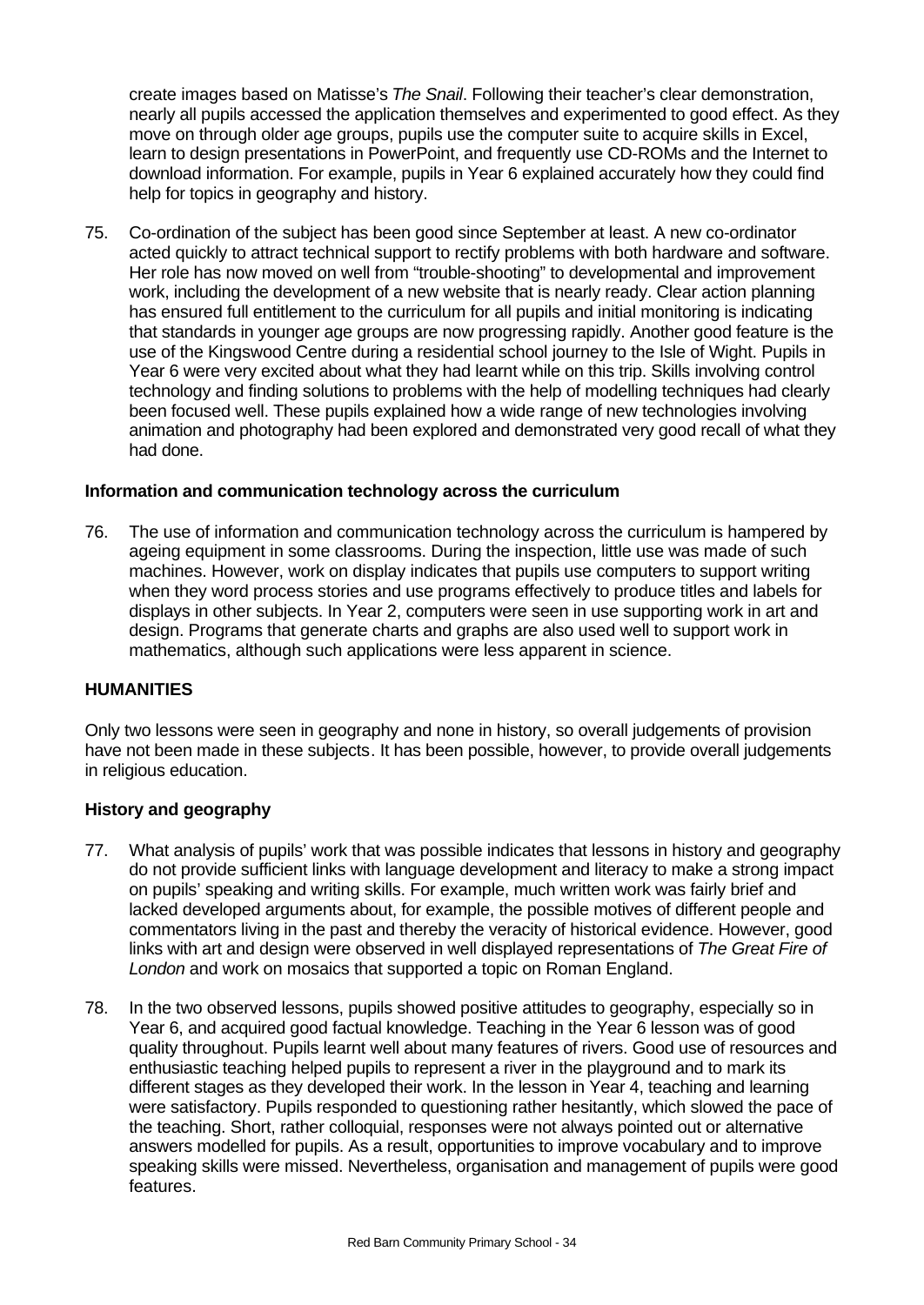79. Action plans for both subjects indicate that appropriate improvements are being formulated. What is taught is based on national guidance and satisfactory resources, including books and artefacts, are available to support learning.

## **Religious education**

Provision for religious education is **satisfactory.**

## **Main strengths and weaknesses**

- Insufficient opportunities are provided for pupils to practise their writing skills.
- What is taught in Year 4 does not currently match the school's long-term plan for the subject.
- The new subject co-ordinator has a good grasp of how to take the subject forward.
- The school has good links with the local church.
- Assemblies are used well to support the subject.

- 80. Pupils' knowledge and understanding at the end of Years 2 and 6 is average overall, although, across the school as a whole, insufficient emphasis is placed on writing. As a result, opportunities to write expressively about religious leaders, saints and what their beliefs might mean to members of different faith communities are missed. Similarly, while specific vocabulary for the subject was observed being taught well, opportunities to correct errors in general language were just as often missed, except in one very good lesson. That said, pupils' overall achievements, including those of pupils with special educational needs, are satisfactory, except in Year 4, where they are unsatisfactory. The main reason for weakness in this year is that elements of what should be taught are missed. The school's long-term curricular planning indicates that certain topics should arise at this age. However, samples of work and discussions with teachers indicate that many of the planned topics have not been taught and so do not follow smoothly and continuously from what has gone before. It is understood that the school's present arrangements for planning religious education in Year 4 have not occurred in previous years and will not do so again. The local authority is on the point of publishing a new locally agreed syllabus, so a review of what is taught in the subject is anyway imminent. Furthermore, a newly appointed subject co-ordinator has already begun much good work, following the formation of an action plan. She has already met the local adviser and, based on information from this meeting, has written a new policy and scheme of work. However, this policy will not apply until the new syllabus is published and in place.
- 81. The overall quality of teaching and learning seen was satisfactory, although it ranged from satisfactory lessons to one that was very good. This very good teaching was very well planned with the needs of pupils of three different levels of prior attainment well considered. Pupils were excited, stimulated and well engaged in the lesson, which made innovative use of role play and drama to reinforce learning of the Hindu story of Prahlad and Vishnu. Carefully planned written tasks involved answering questions in sentences to enable pupils' understanding to be assessed. Specific vocabulary was targeted, and many opportunities were taken to improve pupils' grammar and awareness of vocabulary. These aspects are an element that were often missed in other subjects and lessons that were observed. Pupils were told what they would be expected to learn by the end of the lesson, methods were displayed and discussed at the outset and learning was reinforced in a session at the end, in which pupils performed their playlets, promoting good discussion and development of speaking skills. The teacher used effective, open-ended questions, insisting that pupils make well considered answers in full sentences. This very good practice is an exemplary model of the type of teaching that improves pupils' speaking skills across the whole curriculum. Pupils were also very well managed with, for example, effective use of music to signal their movement to the carpet. In a Year 1 lesson the teacher made good use of her support staff to divide the class into two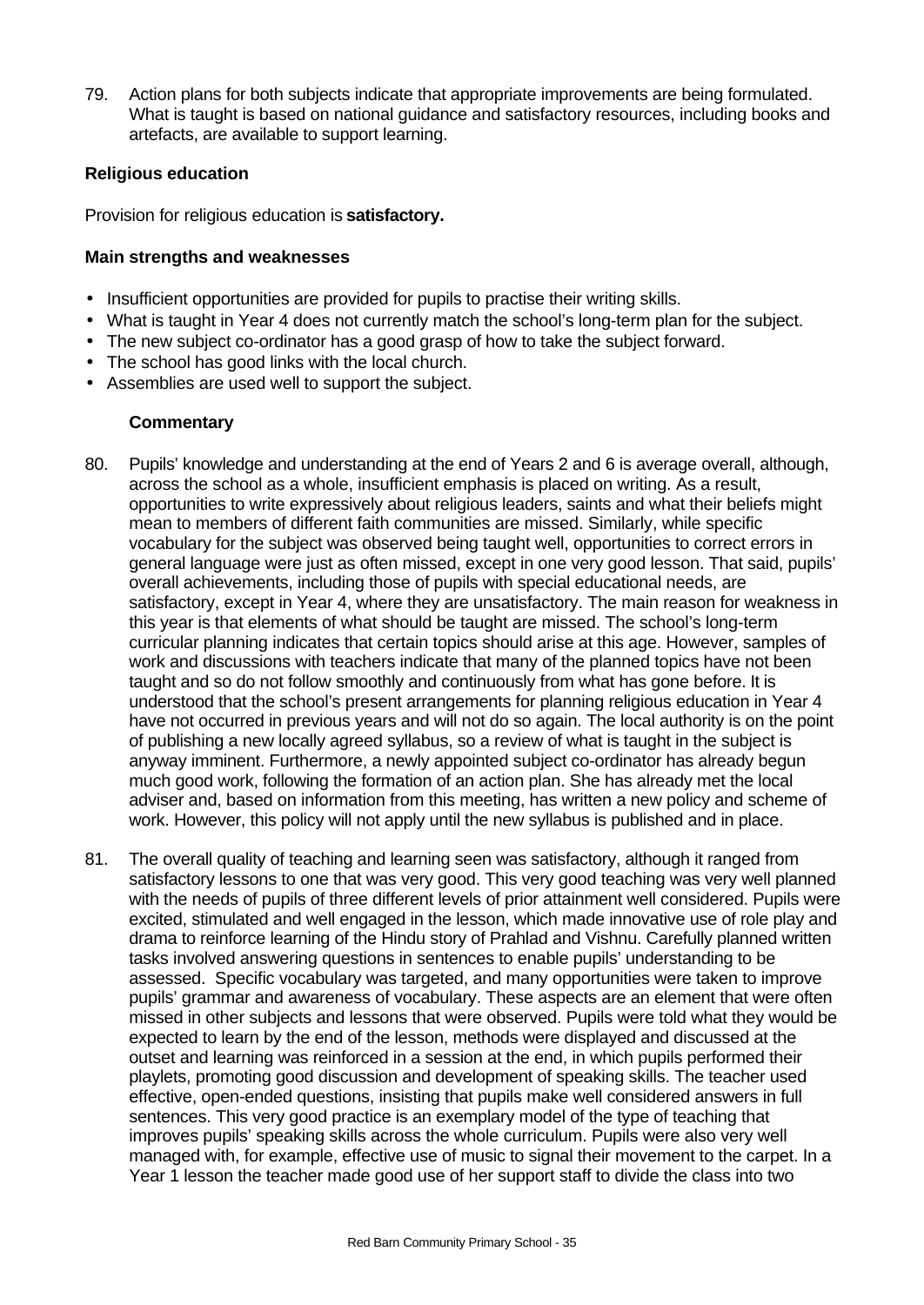groups; one of these groups used written work and the other used art work when describing Christian ideas of creation.

- 82. The local parish church of St Mary provides a useful partnership, and members of the congregation support the school well. During the inspection, for example, they presented a dramatic rendering of *Jesus and the Five Thousand*, which also involved pupils in role play. This type of provision promotes effective learning across the whole school. Year 5 pupils have a planned visit to the church as part of their studies. The use of visits and visitors to support other faiths, however, is less well developed.
- 83. Currently no monitoring of teaching or planning is taking place, and no assessment procedures are in use to track the effectiveness of pupils' learning. In these respects, improvement since the last inspection is unsatisfactory. However, a new co-ordinator has already identified these and other weaknesses, and the potential for future improvement is now good, owing to her strong vision of the future direction of developments. Procedures for managing provision are simply satisfactory at present, as these developments are only just under way. However, provision supports pupils' spiritual, moral and social development well. Contributions to cultural development are not as strong. While a good Christian emphasis is evident, a higher profile for other religions has been identified as a requirement for the new scheme of work. The coordinator has already begun modelling such improvement with the representation of a Hindu temple beside her classroom. This good practice is already making an impact, as pupils in younger age groups impressed inspectors with the quality of their questions about, and their knowledge of, Hindu customs. The subject is well resourced following the purchase of artefacts to support the revised scheme of work.

## **CREATIVE, AESTHETIC, PRACTICAL AND PHYSICAL SUBJECTS**

During the inspection only a few lessons were seen in creative, aesthetic, practical and physical subjects and so no overall judgements have been made. However, comments have been made about attainment and the quality of education with respect to those examples of work that were seen.

## **Art and design**

84. Displays of artwork around the school are well presented and skills appear to be developing well as pupils move on through the age groups. In Year 2, for example, their paintings *Through the Window* are careful and skilful, with many that demonstrate good attention to detail. Good cross-curricular work is also evident in this class in a large scale, partly three-dimensional mural of the Great Fire of London. Pupils had clearly researched the appearance of timbered structures of the era, before carrying out their work. Cross-curricular skills and links are developed further in Year 3. For example, in information and communication technology *Dazzle* was used to generate artwork and, with mathematics, links included good exploration of symmetrical patterns and rotations. Skills of appraisal and study of famous artists include observations of works by Picasso, David Hockney and Matisse. Standards in these activities are again similar to those found nationally at the appropriate age groups. Planning indicates that National Curriculum requirements continue to be met in Years 5 and 6. Recent work shows similar uses of links with other subjects and further developments of skills. For example, pupils first sketched and then used the designs to produce posters that promoted their favourite books. This work is careful and includes both humorous and skilful detail.

## **Design and technology**

85. Discussions about design and technology were held with pupils in Years 2 and 6. What they said was broadly typical of the knowledge and understanding of pupils in the relevant age groups. Pupils design, make and evaluate a variety of objects. In Year 6, for example, pupils recalled the stages for designing and making an effective cage for the class's stick insects. Pupils in Year 3 made photograph frames, having first drawn up appropriately labelled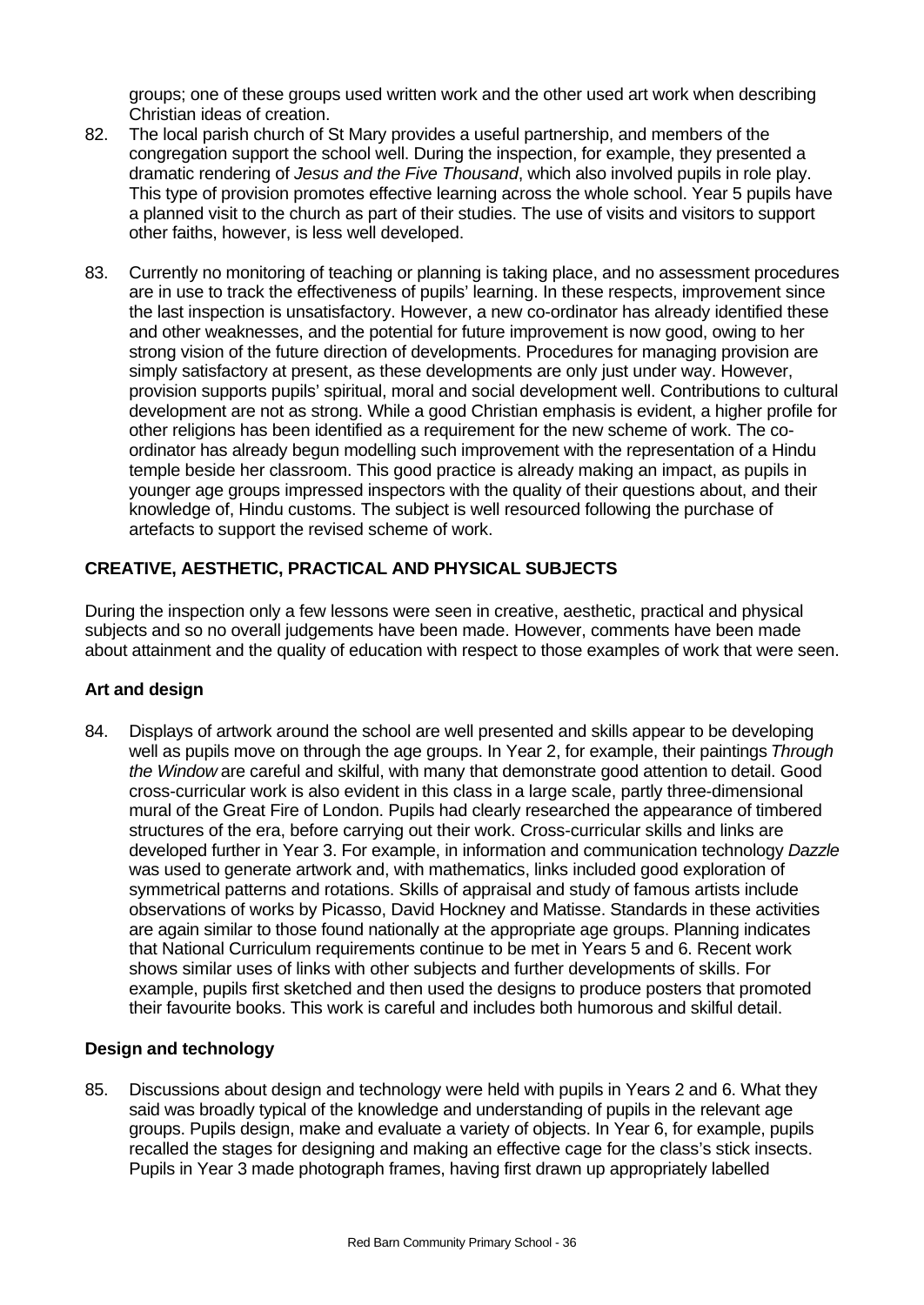diagrams. These drawings demonstrate that they considered the suitability of hinges, materials and colour, using formal evaluation sheets. In Year 2, pupils' shadow and finger puppets are around the expected standard for the end of that year.

## **Music**

- 86. Two class lessons were observed and one other lesson that featured instrumental tuition in playing the violin. In all these lessons, the quality of teaching and learning was good. In Year 2, for example, pupils appraised Rolf Harris's *Sunrise*. The teacher showed good subject knowledge when she explained how the tune was based on Australian Aboriginal sounds and rhythms. Pupils listened well with some humour and identified that Rhythm Sticks and drums were used. Another pupil identified that a didgeridoo was also playing. Pupils' identification of instruments and their ability to reproduce the rhythms that they heard represented very good achievement. Their ideas in this aspect of appraising what they heard were indicative of standards above those normally expected for their age. The class teacher then introduced an innovative use of dance and movement to help pupils appreciate the structure of the composition, encouraging them to use their bodies to picture the sunrise in the music. As a result of this good methodology, learning was also good. Another good lesson was observed in Year 3. The teacher's good subject knowledge ensured that pupils learnt about musical notation, while clapping rhythms and using instruments. Pupils' singing in this lesson was generally accurate in pitch and progressed well. Another good feature was how teaching assistants supported pupils with emotional and behavioural difficulties, so that they were included in what was taught and also made good progress. A weaker aspect of all these lessons, including the violin tuition, was that on occasions pupils used rather imprecise, even colloquial, expressions. These opportunities to correct or model standard forms of language were usually missed, as they passed without correction or comment.
- 87. Music makes a good contribution to pupils' personal development. Opportunities are provided to develop co-operation and confidence as pupils perform songs together in class, during assemblies and in a choir. Music from different parts of the world raises pupils' cultural perspectives. For example, experience of steel pans was provided through a partnership with a local secondary school and music from other cultures is played in assemblies, as well as taught in class lessons. Opportunities to learn an instrument are also available. A lesson in the violin focused on three boys in Year 3 and addressed their needs as relative beginners well.

## **Physical education**

- 88. One lesson in physical education was observed and teaching and learning were good. This lesson involved pupils in Year 1 and focused on basic skills to develop awareness of space, leading on to movement in dance and gymnastics. Good management of pupils and subject knowledge led to teaching that produced good progress and achievements. Planning of the subject indicates that statutory requirements are met and that all elements of the subject are taught, including swimming. Records indicate that nearly all pupils attain the government's minimum swimming requirement for safety, while several exceed this standard considerably. Towards the end of last year, for example, a pupil represented the school in the County Championships.
- 89. Strong contributions to learning are made through extra-curricular clubs and other provision. These activities include a good range of sports, including football, table-tennis and a sports and games club. These activities are all open to boys and girls, and are generally well attended. Opportunities to take part in competitive activities are also provided.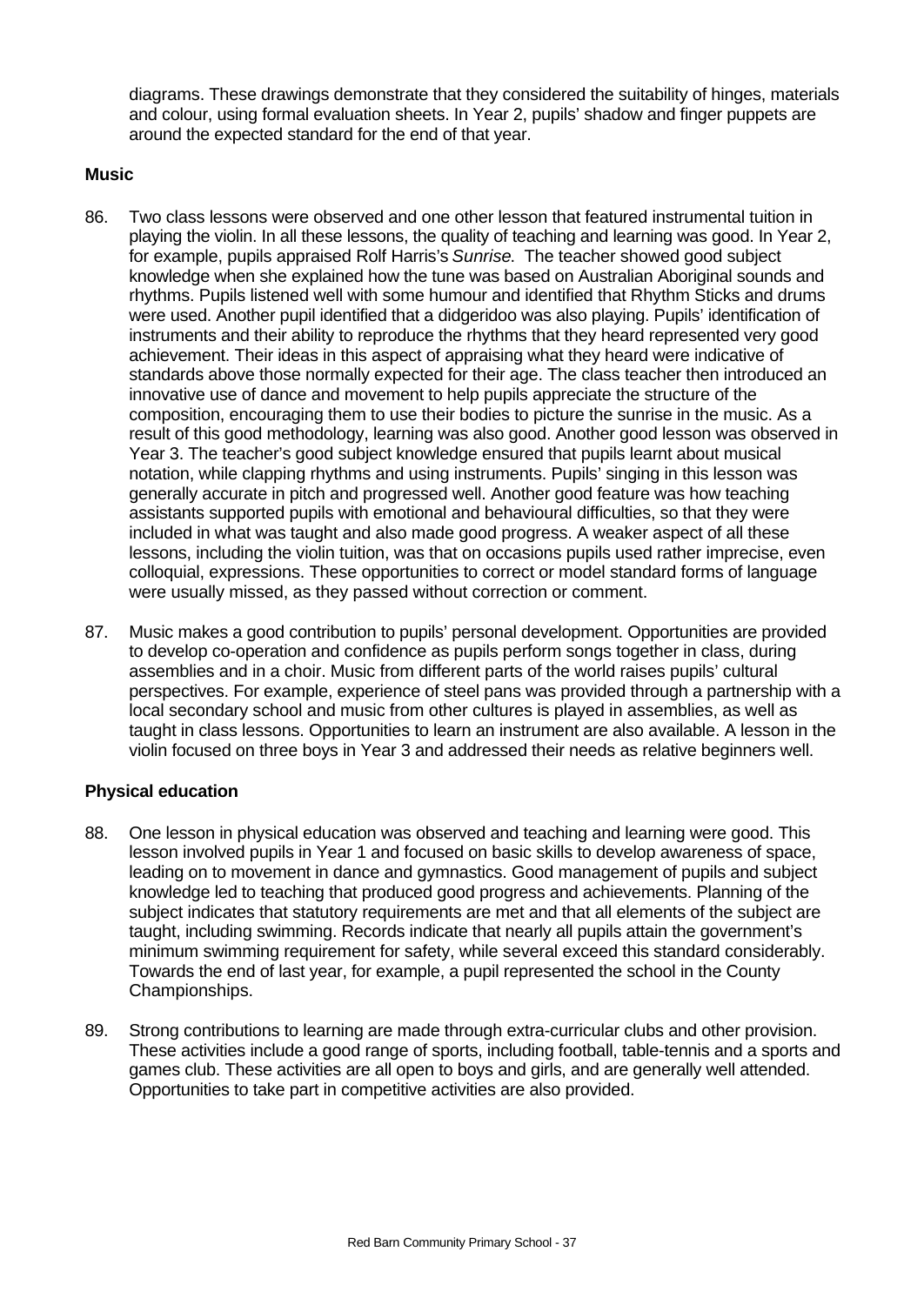## **PERSONAL, SOCIAL AND HEALTH EDUCATION AND CITIZENSHIP**

90. Lessons were not observed in this area, and so overall judgements have not been made. At the previous inspection, a statutory policy for sex education was in place and the provision for personal, social and health education was judged as satisfactory. A lot more is expected now than was the case six years ago, and it is clear from the school's planning that considerable development has occurred. Development of pupils' personal, social and health education, as well as ideas of what it means to be a good citizen, are currently provided in timetabled lessons known as *Circle Time*, as well as on occasions when such matters arise across the curriculum. The programme meets requirements and includes work on matters of health, personal safety and sex education. This programme helps pupils gain confidence, mix successfully with other people and know how to have a healthy lifestyle. Information about the dangers of the misuse of drugs is also provided. Good use is made of visitors with expertise in how to remain safe. Examples include representatives from *Rail Safety*, a health-promotion nurse, the Southampton harbourmaster, the local community police officer and the local road safety officer. Good citizenship is also promoted in visits from the local MP and charitable groups and by taking part in local activities such as providing a float in the Portchester Gala. Currently, a School Council is not provided for pupils, but planning indicates that one is proposed in the next school year.